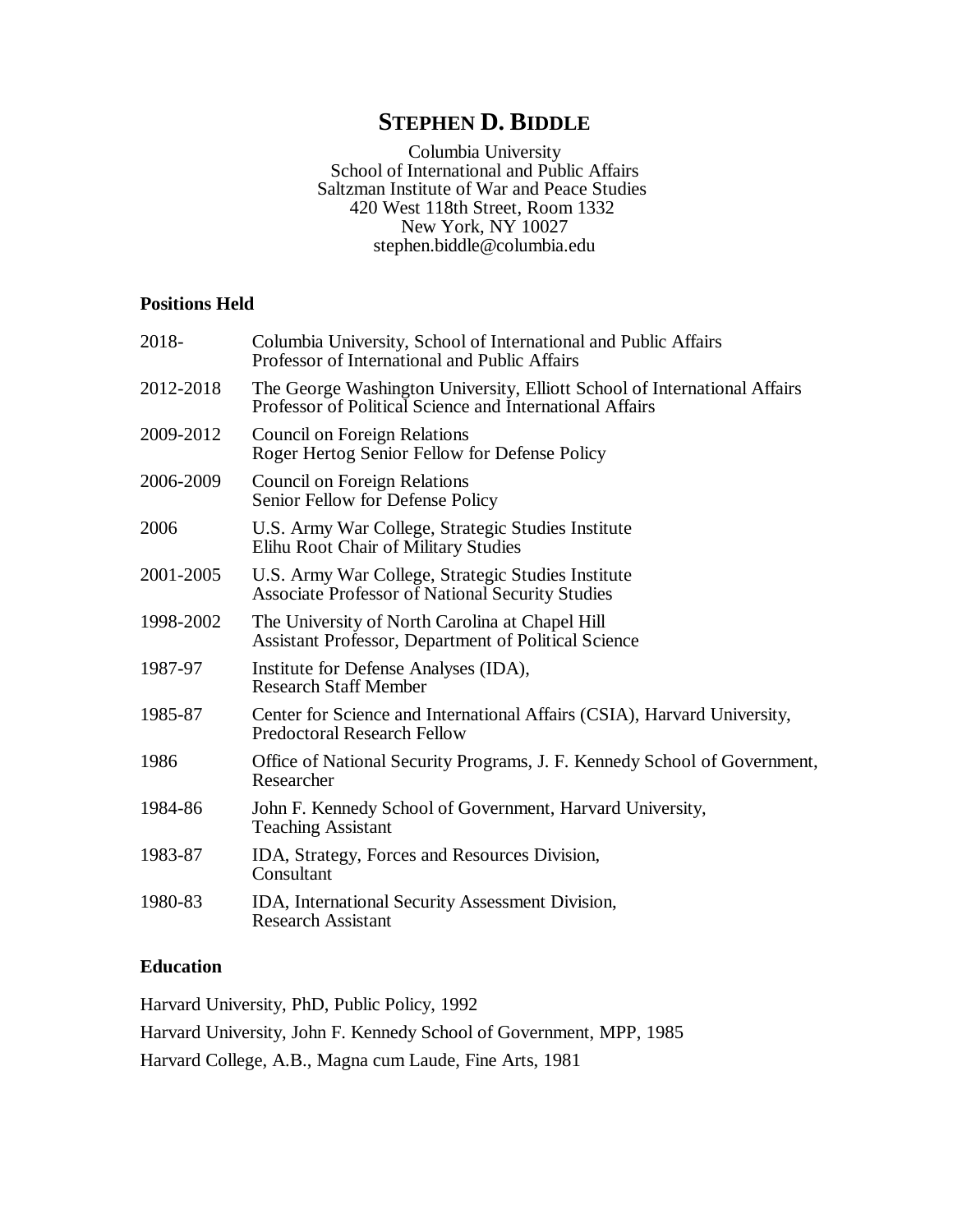# **Honors**

- U.S. Army Commander's Award for Public Service, awarded in Baghdad, Iraq, 2007
- U.S. Army Superior Civilian Service Medal, 2006
- Council on Foreign Relations Ross Book Award Silver Medal, 2005
- Huntington Prize, 2005 (for the best book in national security studies, awarded by the Harvard University Olin Institute)
- Koopman Prize, 2005 (for the best publication in military operations research, awarded by the Institute for Operations Research and the Management Sciences)
- Madigan Book Award, 2005 (for the best book published by a member of the faculty at the US Army War College)
- U.S. Army Superior Civilian Service Medal, 2003
- Best Paper, Working Group 1, Military Operations Research Society 2002 Annual Meeting
- Charles Robson Award for Excellence in Graduate Instruction, University of North Carolina at Chapel Hill, 2001
- Rist Prize, 2000 (for best paper presented in response to the annual Military Operations Research Society call for papers)
- Smith Richardson Foundation Junior Faculty Fellowship, 1999
- Impact Prize, 1999, Military Operations Research Society
- Barchi Prize, 1997 (for best paper presented at the Military Operations Research Society 1996 Annual Meeting)
- Best Paper, Working Group 14, Military Operations Research Society 1997 Annual Meeting
- Harvard-MacArthur Fellow, 1985-87
- Kennedy Fellow in International Security Affairs, 1984-85
- Phi Beta Kappa, 1981
- National Merit Scholar, 1977-81

# **Other Professional Activities**

- Adjunct Senior Fellow for Defense Policy, Council on Foreign Relations, 2012-
- Adjunct Professor of National Security Studies, U.S. Army War College, 2006-2011, 2018-
- Co-Director, International Security Policy Concentration, Columbia University School of International and Public Affairs, 2019-
- Co-Director, Columbia University Summer Workshop on the Analysis of Military Operations and Strategy (SWAMOS), with Prof. Richard Betts (Columbia), 1997-
- Adjunct Associate Professor, Columbia University School of International and Public Affairs, 2005-2012
- Member, Defense Policy Board, US Department of Defense, 2009-2011
- Strategist, Afghanistan "Directed Telescopes" governance reform campaign planning team, International Security Assistance Force (ISAF) Headquarters, Kabul, Afghanistan, June-July 2010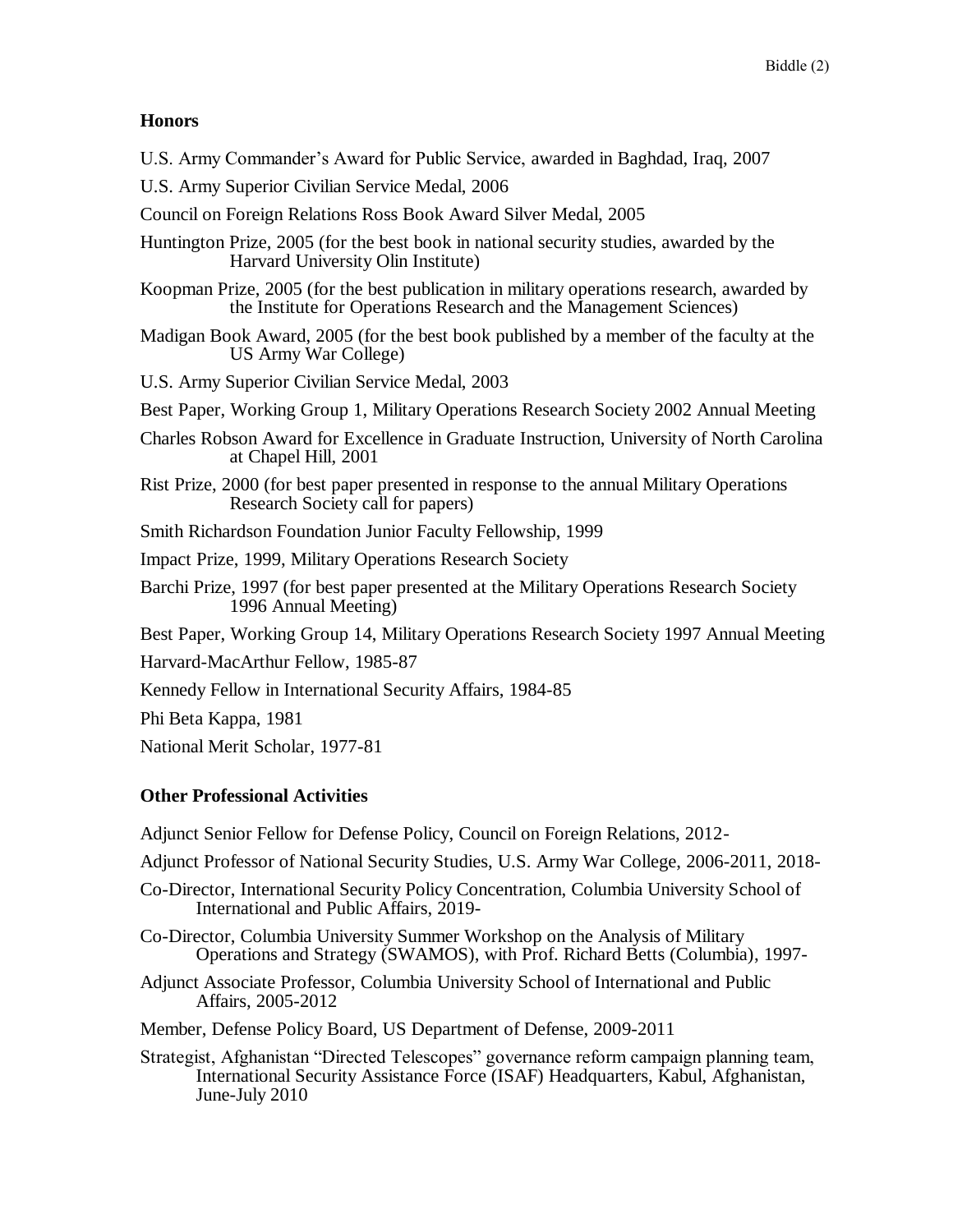- Strategist, Iraq Joint Campaign Plan Assessment Team, US Forces Iraq (USF-I) Headquarters, Baghdad, Iraq, November 2010
- Strategist, Initial Strategic Assessment Team, International Security Assistance Force (ISAF) Headquarters, Kabul, Afghanistan, June-July 2009
- Senior Consultant, US Central Command (CENTCOM) Joint Strategic Assessment Team, Washington DC, November 2008-February 2009
- Strategist, Joint Strategic Assessment Team, Multinational Force Iraq (MNF-I) Headquarters, Baghdad, Iraq, March-April 2007
- Editorial Board Member, *International Security*, 2009-
- Editorial Board Member, *Journal of Strategic Studies*, 2010-
- Editorial Board Member, *Security Studies*, 2005-2020
- President, APSA Committee on the Analysis of Military Operations and Strategy (CAMOS), 2003-2006

Member, Senior Advisory Group on Homeland Security, US Dept. of Defense 2004-5

U.S. Representative to NATO Panel 7 Research Study Group 18, Stable Defense, 1992-5

### **Teaching**

Foundations of International Security Policy (Columbia University U6874)

Graduate survey of international security theory with emphasis on policy practice. Forceful diplomacy; coercion; crisis; escalation; war causation; war termination; deterrence; compellence; ethics of war and peace; threat assessment and intelligence; strategy and strategy formulation; terrorism, insurgency, counterterrorism and counterinsurgency; alliance theory; weapons of mass destruction; cyber conflict; defense organization, process, budgeting, and civil-military relations; critiques of establishment security studies. (Graduate)

Conduct of War (Columbia University U6334)

Theory and practice of military strategy, operations, and tactics in land, air, and maritime warfare. Logistics, command and control, military uses of space, strategic interaction and strategic integration. Emphasis on tradeoffs and their resolution in critical military choices. (Graduate)

Methods for Defense Analysis (Columbia University U6285, GWU IAFF 6186)

Methodologies for quantitative defense policy analysis. Major developments in aggregate and disaggregate combat modeling; selection of appropriate metrics, models, and scenarios; emphasis on research design, problem formulation, and their importance for analytical findings. (Graduate)

Military Technology Assessment (Columbia University U6344, GWU IAFF 6186)

Survey of the basic technologies of conventional warfare, with applications for defense program analysis. Sensor systems, propulsion, armor and armor penetration, stealth; emphasis on the concept of design tradeoffs and measure-countermeasure dynamics. (Graduate)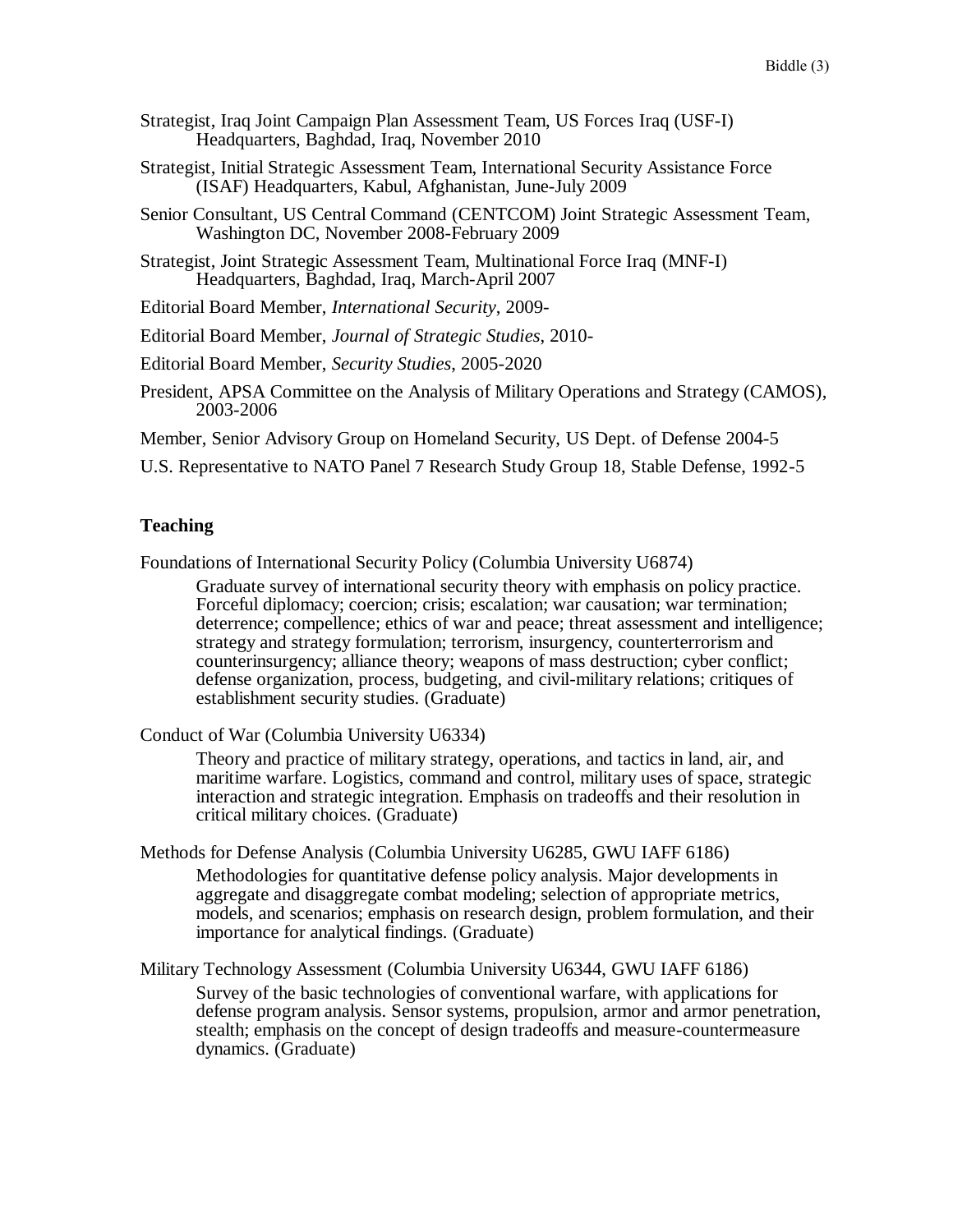#### Strategic Studies (GWU PSC 8489)

Field seminar covering the political science literature on the conduct of war. The Clausewitzian model of war; civil-military relations; military effectiveness and net assessment; military doctrine and its determinants; combat motivation; intelligence and surprise; grand strategy; strategic bombing, nuclear strategy, and proliferation; counterinsurgency and civil war; terrorism and counterterrorism; offense-defense theory; cyber warfare; theories of revolutionary change in war. (Graduate)

Theory of War (GWU IAFF 3180/PSC 2990, UNC Poli 150)

Examines the nature, purposes, and conduct of war. Introduces the study of strategy and its relationship to politics; treats major strategic variants for continental warfare, maritime conflict, strategic bombing, insurgency/counterinsurgency, and nuclear war. (Undergraduate)

National Security and Defense Policy (UNC Poli 149)

Introduction to security studies. War causation, deterrence, compellence, stability, arms control, collective security, regimes. U.S. national security setting and policy, including attention to contemporary debates and crises. (Undergraduate and Graduate)

Theories of International Relations (UNC Poli 240)

Graduate introduction to the central issues and major theoretical developments in the field of international relations, focusing on security issues. (Graduate)

International Relations and World Politics (UNC Poli 86)

The analysis of politics among nations. Emphasis on the use of theory to understand cases and inform policy making. (Undergraduate)

# **PUBLICATIONS**

#### **Books**

*Nonstate Warfare: The Military Methods of Guerillas, Warlords, and Militias* (Princeton: Princeton University Press, 2021).

*Military Power: Explaining Victory and Defeat in Modern Battle* (Princeton: Princeton University Press, 2004).

Winner of the 2005 Council on Foreign Relations Ross Award Silver Medal, the 2005 Huntington Prize, the 2005 Koopman Prize, and the 2005 Madigan Book Award. Translated editions in Chinese and Korean.

#### **Articles**

"The Determinants of Nonstate Military Methods," *Pacific Review*, Vol. 31, No. 6 (2018), pp. 714-739.

"Afghanistan: Peace Prospects at the Abyss," *The American Interest*, September 13, 2018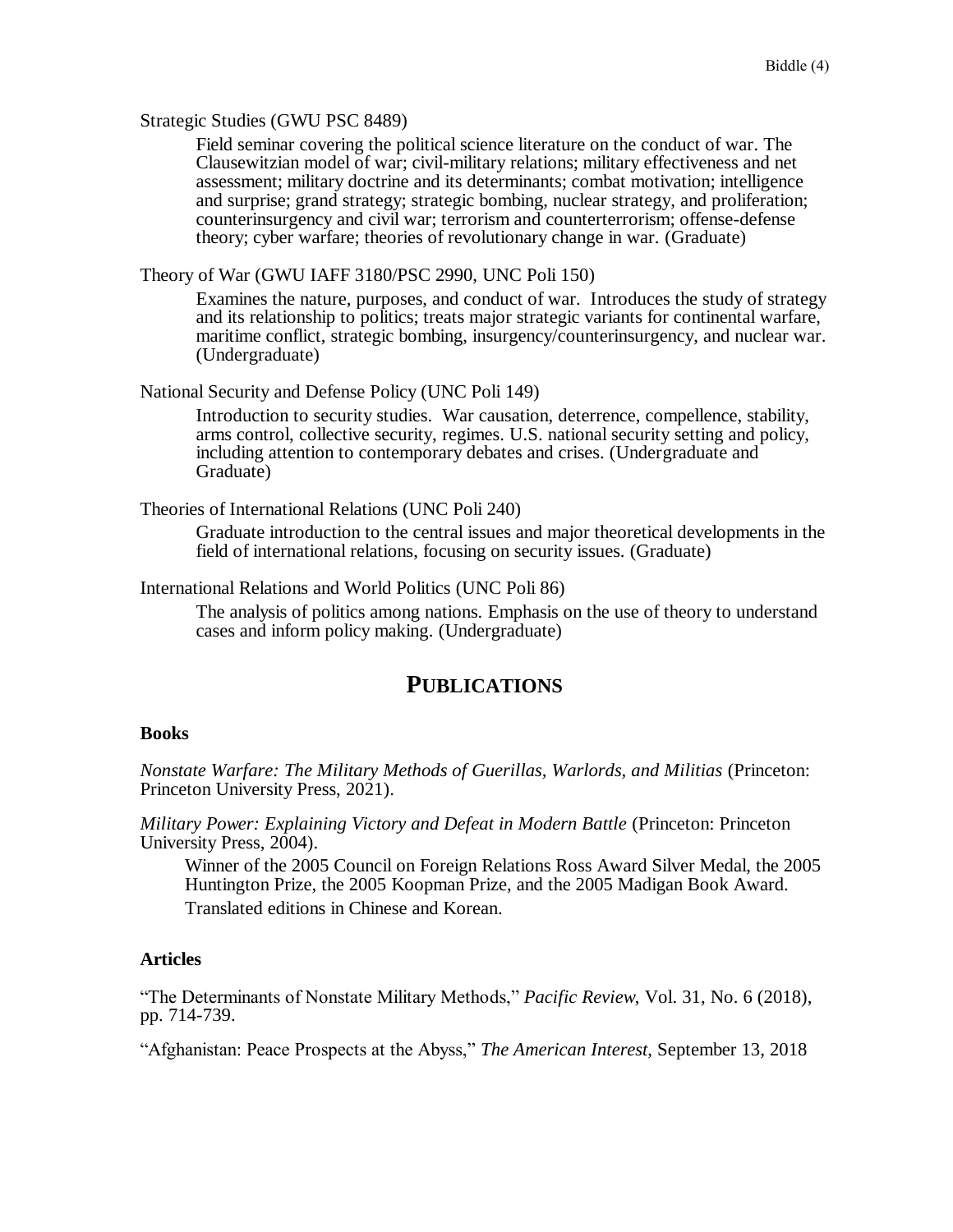Co-author (with Julia MacDonald and Ryan Baker), "Small Footprint, Small Payoff: The Military Utility of Security Force Assistance," *Journal of Strategic Studies*, Vol. 41, No. 1 (Winter 2018), pp. 89-142.

"Building Security Forces and Stabilizing Nations: The Problem of Agency," *Daedalus*, Vol. 146, No. 4 (Fall 2017), pp. 126-138.

Co-author (with Ivan Oelrich), "Future Warfare in the Western Pacific: Chinese Antiaccess/Area Denial, U.S. AirSea Battle, and Command of the Commons in East Asia," *International Security*, Vol. 41, No. 1 (Summer 2016), pp. 7-48.

"Afghanistan's Legacy: Emerging Lessons of an Ongoing War," *The Washington Quarterly*, Vol. 37, No. 2 (Summer 2014), pp. 73-86.

"Ending the War in Afghanistan: How to Avoid Failure on the Installment Plan," *Foreign Affairs*, September/October 2013, pp. 49-58.

Co-author (with Jeffrey Friedman and Jacob Shapiro), "Testing the Surge: Why Did Violence Decline in Iraq in 2007?" *International Security*, Vol. 37, No. 1 (Summer 2012), pp. 7-40.

> reprinted in: Celeste Ward Gventer, David Martin Jones and M.L.R. Smith, eds., *The New Counterinsurgency Era in Critical Perspective* (New York: Palgrave-Macmillan, 2014), pp. 201-231.

Co-author (with Jeffrey Friedman and Stephen Long), "Civil War Intervention and the Problem of Iraq," *International Studies Quarterly*, Vol. 56, No. 1 (March 2012), pp. 85-98.

"The Difference Two Years Make," *The American Interest*, Vol. VII, No. 1 (September/October 2011), pp. 40-49.

Co-author (with Fotini Christia and J Alex Thier), "Defining Success in Afghanistan," *Foreign Affairs*, Vol. 89, No. 4 (July/August 2010), pp. 48-60.

"Is There a Middle Way? The Problem with Half Measures in Afghanistan," *The New Republic*, Vol. 240, No. 20 (November 4, 2009), pp. 28-31.

"Is it Worth It? The Difficult Case for War in Afghanistan," *The American Interest*, Vol. IV, No. 6 (July/August 2009), pp. 4-11.

Co-author (with Michael O'Hanlon and Kenneth Pollack), "How to Leave a Stable Iraq: Building on Progress," *Foreign Affairs*, Vol. 87, No. 5 (September/October 2008), pp. 40- 58.

"Patient Stabilized?" *The National Interest*, March/April 2008, pp. 19-25

"Military Strategy: An Introduction," *PS: Political Science and Politics*, Vol. XL, No. 3 (July 2007), pp. 461-6.

"Speed Kills: Reevaluating the Role of Speed, Precision, and Situation Awareness in the Fall of Saddam," *Journal of Strategic Studies*, Vol. 30, No. 1 (February 2007), pp. 3-46.

"Defining Victory and Defeat in Iraq," *The National Interest*, No. 86, November/December 2006, pp. 12-15.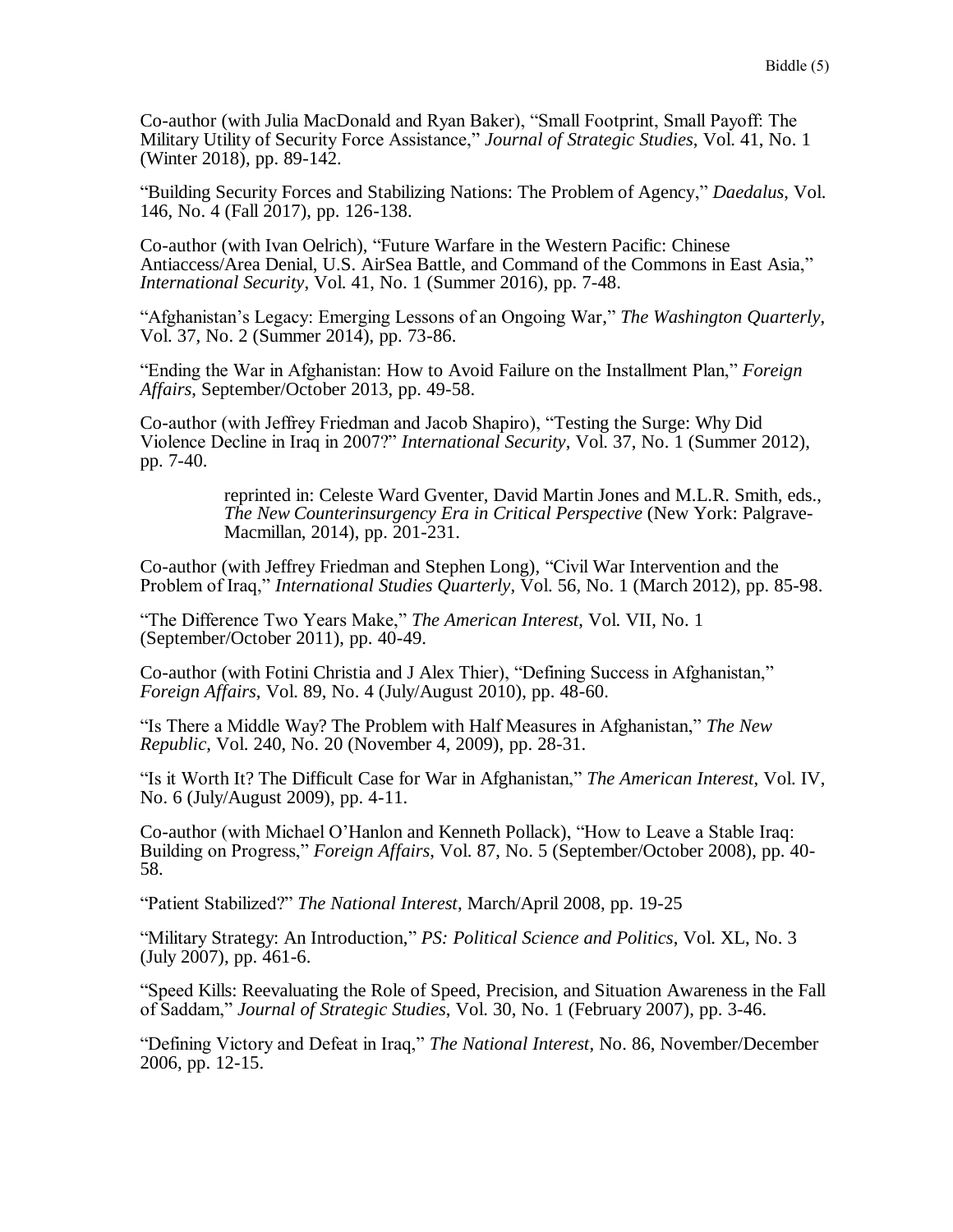"Biddle Replies" in "What to Do in Iraq: A Roundtable," *Foreign Affairs*, Vol. 85, No. 4 (July/August 2006), pp. 165-169.

"Seeing Baghdad, Thinking Saigon: The Perils of Refighting Vietnam in Iraq," *Foreign Affairs*, Vol. 85, No. 2 (March/April 2006), pp. 2-14.

"Allies, Air Power, and Modern Warfare," *International Security*, Vol. 30, No. 3 (Winter 2005-6), pp. 161-176.

"Military Power: A Reply," *Journal of Strategic Studies*, Vol. 28, No. 3, June 2005, pp. 453-469.

Co-author (with Stephen Long), "Democracy and Military Effectiveness: A Deeper Look," *Journal of Conflict Resolution*, Vol. 48, No. 4 (August 2004), pp. 525-46.

"Afghanistan and the Future of Warfare," *Foreign Affairs*, Vol. 82, No. 2 (March/April 2003), pp. 31-46.

> reprinted in: Paul J. Bolt, Damon V. Coletta, and Collins G. Shackelford, Jr., eds., *American Defense Policy* (Baltimore, Johns Hopkins University Press, 2005), pp. 371-377.

Co-author (with Michael Fischerkeller and Wade Hinkle), "The Interaction of Skill and Technology in Combat," *Military Operations Research*, Vol. 7, No. 1 (2002), pp. 39-56. (*Won 2000 Rist Prize, Military Operations Research Society*)

"Rebuilding the Foundations of Offense-Defense Theory," *Journal of Politics*, Vol. 63, No. 3 (August 2001), pp. 741-774.

Co-author (with the JCISS Study Group), "The Risks of a Networked Military," *Orbis*, Vol. 44, No. 1 (Winter 2000), pp. 127-44

Co-author (with Wade Hinkle and Michael Fischerkeller), "Skill and Technology in Modern Warfare," *Joint Force Quarterly*, No. 22 (Summer 1999), pp. 18-27

"The Past as Prologue: Assessing Theories of Future Warfare," *Security Studies*, Vol. 8, No. 1 (Fall 1998), pp. 1-74

> reprinted in: H.W. Brands, ed., *The Use of Force After the Cold War* (College Station: Texas A&M University Press, 2000)

Co-author (with Julia Klare, Johnathan Wallis and Ivan Oelrich), "Controlling Antipersonnel Landmines," *Contemporary Security Policy*, Vol. 19, No. 3 (Dec. 1998), pp. 27-71

"The Gulf Debate Redux: Why Skill and Technology are the Right Answer," *International Security*, Vol. 22, No. 2 (Fall 1997), pp. 163-174

"Victory Misunderstood: What the Gulf War Tells Us About the Future of Conflict," *International Security*, Vol. 21, No. 2 (Fall 1996), pp. 139-179 (*Won 1996 Barchi Prize, Military Operations Research Society*)

Co-author (with Robert Zirkle), "Technology, Civil-Military Relations, and Warfare in the Developing World," *Journal of Strategic Studies*, Vol. 19, No. 2 (June 1996), pp. 171-212

"Offense, Defense, and the End of the Cold War: Criteria for an Appropriate Balance," *Defense Analysis*, Vol.11, No.1, 1995, pp. 65-74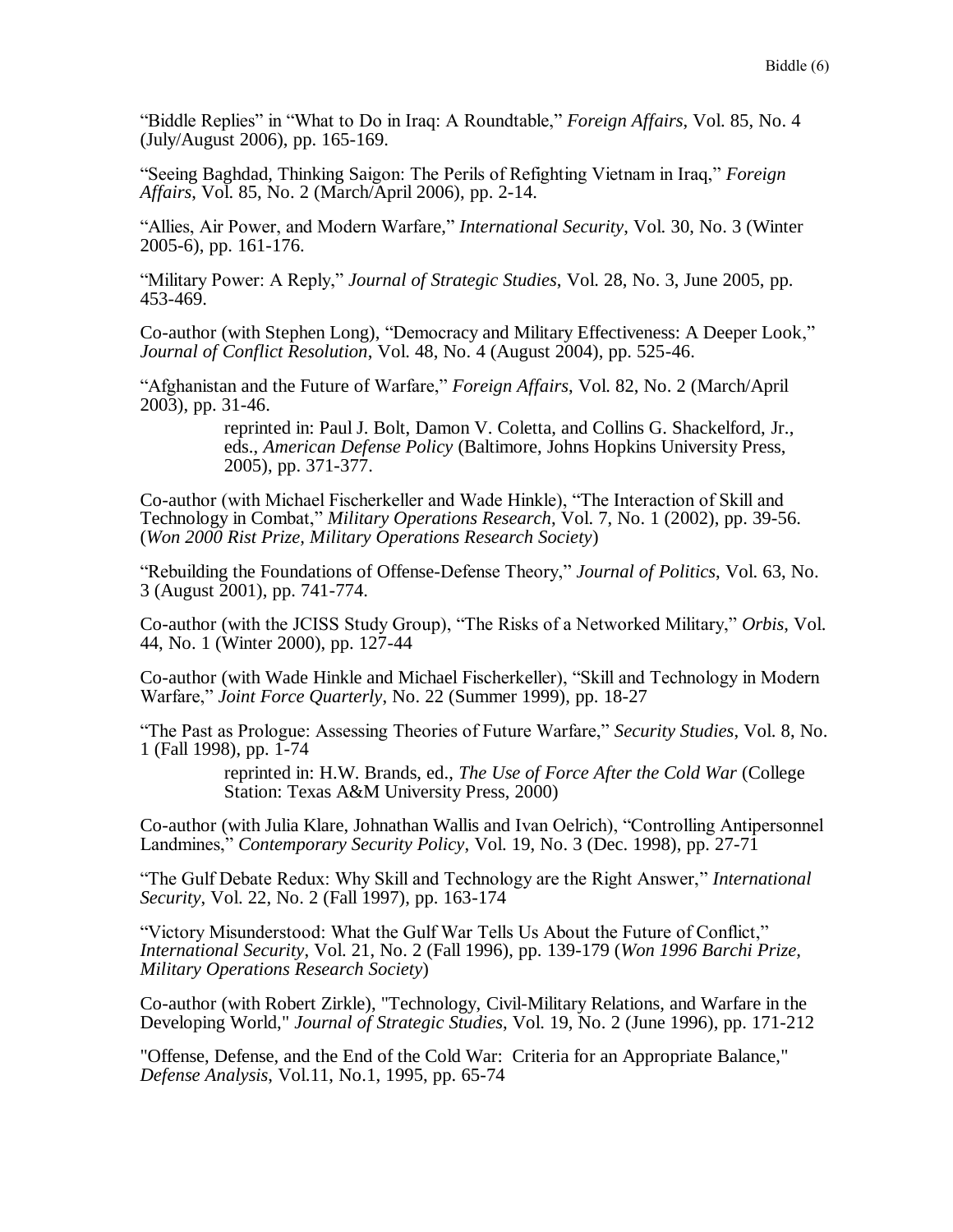"The European Conventional Balance: A Reinterpretation of the Debate," *Survival*, March-April 1988, pp. 99-121

> also published as: "The European Conventional Balance Debate: A Reinterpretation," in W. Thomas Wander, ed., *Nuclear and Conventional Forces in Europe: Implications for Security and Arms Control* (Washington, D.C.: American Association for the Advancement of Science, 1987), pp.25-57

### **Chapters, Edited Volumes**

"Policy Implications for the United States," in David Lake and Eli Berman, eds., *Proxy Wars: Suppressing Violence through Local Agents* (Ithaca: Cornell University Press, 2019), pp. 264-287

"Theory and Practice of Continental Warfare," in John Baylis, James J. Wirtz, and Colin S. Gray, eds., *Strategy in the Contemporary World*, fifth edition (London and New York: Oxford University Press, 2016), pp. 247-264

Co-author (with Peter Feaver), "Assessing Strategic Choices in the War on Terror," in Beth Bailey and Richard Immerman, eds., *Understanding the U.S. Wars in Iraq and Afghanistan* (New York: NYU Press, 2015), pp. 99-123 (revised and updated version of the chapter in James Burk, ed., *How 9/11 Changed Our Ways of War*, below).

"Assessing the Islamic State Threat," in Jon B. Alterman, ed., *Rocky Harbors: Taking Stock of the Middle East in 2015* (Washington, DC: Center for Strategic and International Studies, 2015), chapter five.

Co-author (with Peter Feaver), "Assessing Strategic Choices in the War on Terror," in James Burk, ed., *How 9/11 Changed Our Ways of War* (Stanford: Stanford University Press, 2013), pp. 27-55.

"Lessons Learned in Afghanistan and Iraq," in Seyom Brown and Robert H. Scales, eds., *U.S. Policy in Afghanistan and Iraq: Lessons and Legacies* (Boulder: Lynne Rienner, 2012), pp. 89-98.

"Military Effectiveness," in Robert Denemark et al., eds., *The International Studies Encyclopedia* (Oxford: Wiley-Blackwell, 2010), pp. 5139-5156.

Co-author (with Michael O'Hanlon and Kenneth Pollack), "The Evolution of Iraq Strategy," in Richard N. Haass and Martin Indyk, eds., *Restoring the Balance: A Middle East Strategy for the Next President* (Washington, DC: Brookings, 2008), pp. 27-58

"Iraq, Afghanistan, and American Military Transformation," in James Wirtz, Eliot Cohen and John Baylis, eds., *Strategy in the Contemporary World, 2nd edition* (London and New York: Oxford University Press,  $2007$  – also  $3<sup>rd</sup>$  edition, 2010.

"Explaining Military Outcomes," in Risa A. Brooks and Elizabeth A. Stanley, eds., *Creating Military Power: The Sources of Military Effectiveness* (Stanford: Stanford University Press, 2007), pp. 207-227

"Toppling the Taliban in Afghanistan," in Jan Engstrom, ed., *Understanding Victory and Defeat in Contemporary War* (London: Routledge, 2007), pp. 187-205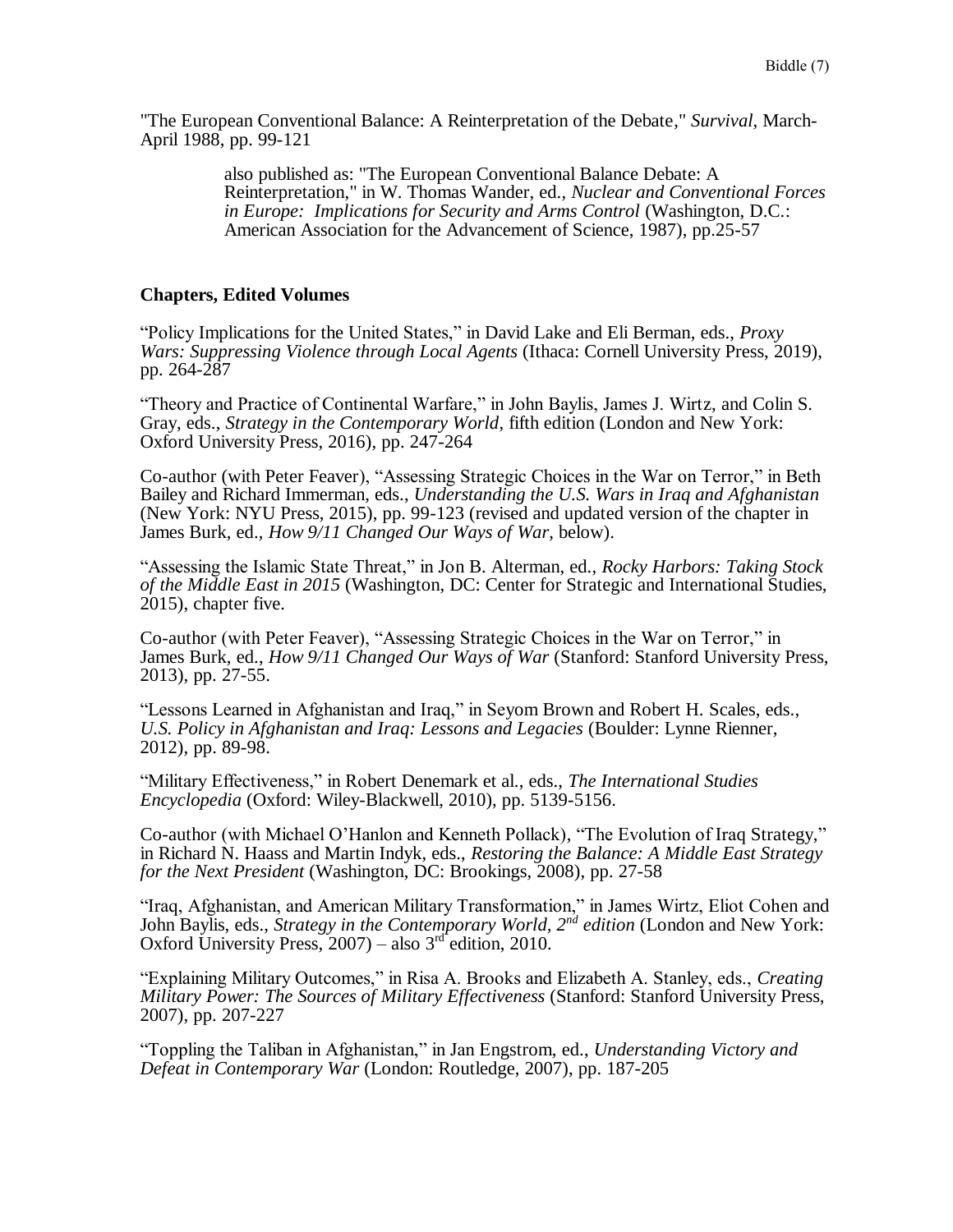"Land Warfare: Theory and Practice," in James Wirtz, Eliot Cohen and John Baylis, eds., *Strategy in the Contemporary World* (London and New York: Oxford University Press, 2002), pp. 91-112

"Technology, Civil-Military Relations and Warfare in Southern Asia," in Eric Arnett, ed., *Military Capacity and the Risk of War: China, India, Pakistan and Iran* (London and New York: Oxford University Press, 1997), pp. 317-345

"Explaining the Loss-Exchange Ratio in the Gulf War," in Hans W. Hofmann and Heinz Schelle, eds., *33 Jahre militarische Systemanalyse* [33 Years of Military Systems Analysis] (Munich: Universitat der Bundeswehr, 1996), pp. 59-78

"Tactical Level Stability Hypotheses and Tests," in Reiner K. Huber and Rudolf Avenhaus, eds., *Models for Security Policy in the Post-Cold War Era* (Baden-Baden: Nomos Verlagsgesellschaft, 1996), pp. 107-115

"U.S. Forces in Europe," in Charles F. Hermann, ed., *American Defense Annual, 1994* (New York: Lexington Books, 1994), pp. 85-104

"Recent Trends in Armor, Infantry and Artillery Technology: Developments and Implications," in W. Thomas Wander, ed., *The Diffusion of Advanced Weaponry*  (Washington, D.C.: American Association for the Advancement of Science, 1994)

"Offense-Defense Balance, Force-to-Space Ratios, and Defense Effectiveness," in J. Philip Rogers, ed., *The Future of European Security: The Pursuit of Peace in an Era of Revolutionary Change* (New York: St. Martin's Press, 1993), pp. 82-6

Co-author, "Criteria, Modelling Approaches and Analysis Requirements," in Reiner Huber, ed., *Military Stability* (Baden-Baden: Nomos Verlagsgesellschaft, 1990), pp. 259-270

Co-editor (with Peter D. Feaver), *Battlefield Nuclear Weapons: Issues and Options* (Lanham, MD: University Press of America, 1989)

and chapter author, "Can Conventional Forces Substitute for Battlefield Nuclear Weapons?" pp. 67-96

### **Congressional Testimony, White House Briefings**

"Evaluating the U.S. Military Contribution in Afghanistan," Testimony Before the House Armed Services Committee, Hearing on "The US Military Mission in Afghanistan and Implications of the Peace Process on US Involvement," 2nd Session, 116th Congress, November 20, 2020

"Evaluating U.S. Options for Iraq," Testimony Before the House Armed Services Committee, Hearing on "Security Situation in Iraq and Syria: U.S. Policy Options and Implications for the Region," 2nd Session, 113th Congress, July 29, 2014

"Assessing Options for Iraq," (with Caitlin Talmadge), Memorandum for National Security Advisor Susan Rice and Deputy National Security Advisor Antony Blinken, June 23, 2014

"War Termination in Afghanistan," Testimony Before the Committee on Foreign Affairs, Subcommittee on the Middle East and North Africa & Subcommittee on Asia and the Pacific, United States House of Representatives, Hearing on "After the Withdrawal: The Way Forward in Afghanistan and Pakistan," First Session, 113th Congress, Oct. 29, 2013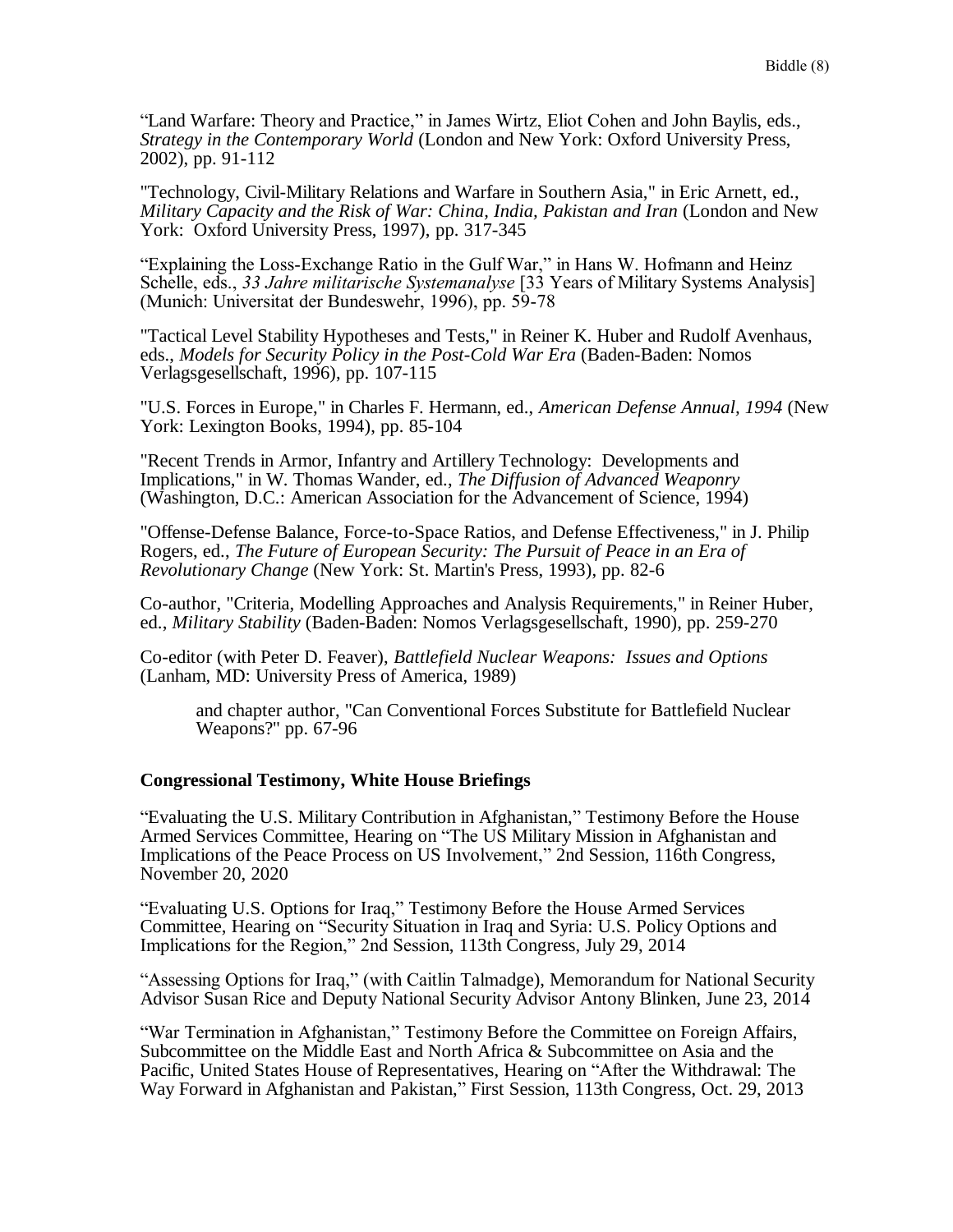"Assessing the Case for Striking Syria," Testimony Before the Committee on Homeland Security, United States House of Representatives, Hearing on "Crisis in Syria: Implications for Homeland Security," First Session, 113th Congress, September 10, 2013

"Long Term Goals for Afghanistan and Their Near Term Implications," Testimony Before the Committee on Foreign Relations, United States Senate, Hearings on "Steps Needed for a Successful 2014 Transition in Afghanistan," First Session, 112th Congress, May 10, 2011

"Assessing U.S. Options for Afghanistan," Testimony Before the Committee on Armed Services, United States House of Representatives, First Session, 111th Congress, October 14, 2009

"Assessing the Case for War in Afghanistan," Testimony Before the Committee on Foreign Relations, United States Senate, First Session, 111th Congress, September 16, 2009

"Afghanistan, Iraq, and U.S. Strategy in 2009," Testimony Before the Committee on Armed Services, United States House of Representatives, First Session, 111th Congress, February 12, 2009

"Stabilizing Iraq from the Bottom Up," Testimony Before the Committee on Foreign Relations, United States Senate, Second Session, 110th Congress, April 2, 2008

"Iraq After the Surge," Testimony Before the Committee on Armed Services Oversight and Investigations Subcommittee, United States House of Representatives, Second Session, 110th Congress, January 23, 2008

"Evaluating Options for Partial Withdrawals from Iraq," Testimony Before the House Armed Services Committee Subcommittee on Oversight and Investigations in *Alternatives for Iraq, Hearings Before the Committee on Armed Services, U.S. House of Representatives, One Hundred Tenth Congress, First Session*, July 25, 2007

"Recommendations Regarding US Strategy in Iraq," Presentation to the President and Vice President of the United States, The White House, December 11, 2006

"Iraq and the Future of Warfare," Testimony Before the House Armed Services Committee in *Operation Iraqi Freedom: An Outside Perspective, Hearings Before the Committee on Armed Services, U.S. House of Representatives, One Hundred Eighth Congress, First Session*, October 2003

"Gorbachev, Force Structure and the Defense Budget," Testimony Before the Defense Policy Panel of the House Armed Services Committee in *U.S. Defense Budgets in a Changing Threat Environment, Hearings Before the Defense Policy Panel of the Committee on Armed Services, U.S. House of Representatives, One Hundred First Congress, First Session*, HASC No.101-39, (Wash., D.C.: U.S. G.P.O., 1990), pp. 2-25

"What Does Conventional Stability Mean, What Would a Stable Posture Look Like, and How Can Arms Control or Force Improvements Help Us Get There?" Testimony Before the Defense Policy Panel of the House Armed Services Committee in *Defining Stability in the European Theatre, Hearings Before the Defense Policy Panel of the Committee on Armed Services, U.S. House of* Representatives*, One Hundredth Congress, Second Session*, HASC No. 100-104, (Wash., D.C.: U.S. G.P.O., 1989), pp. 107-132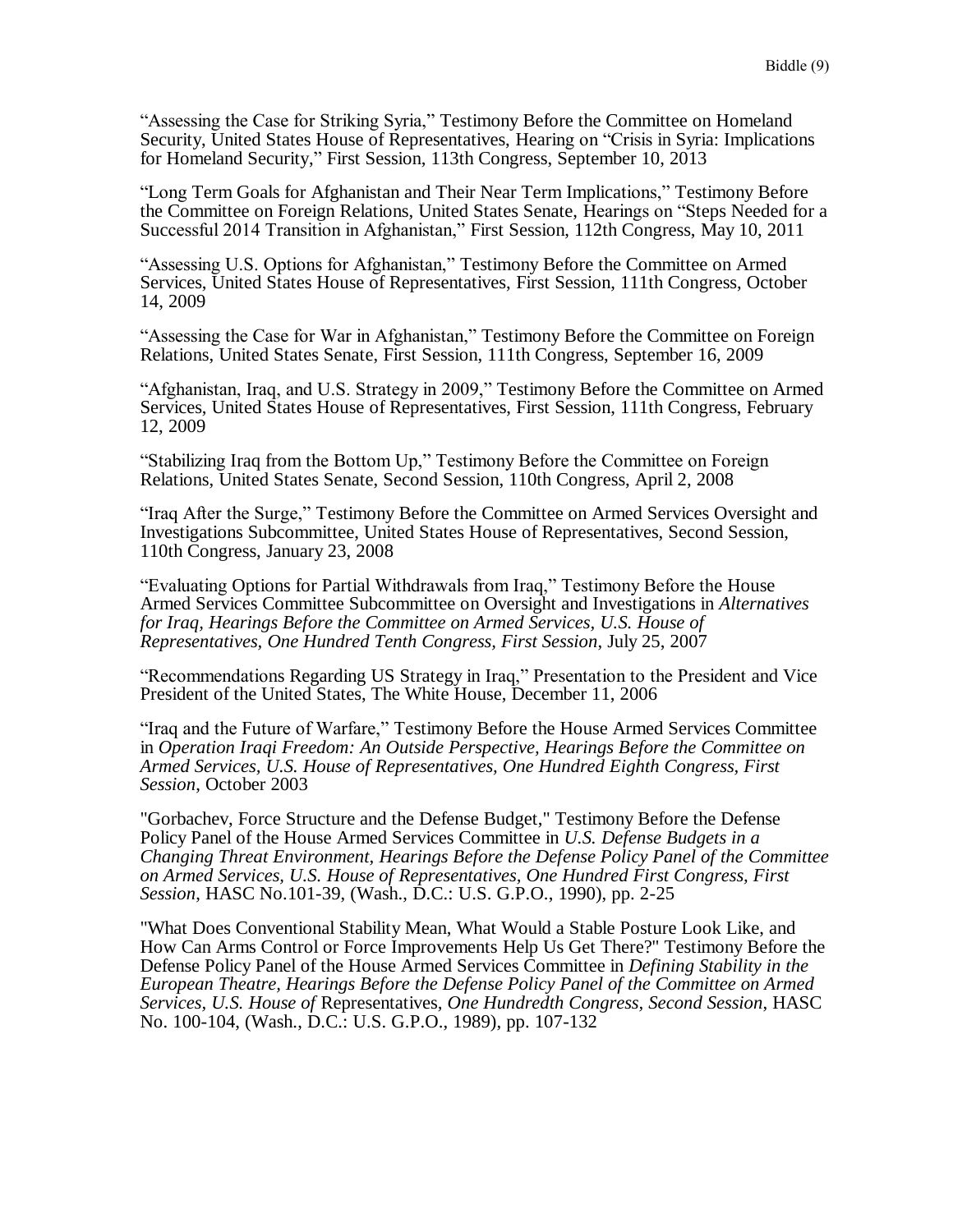### **Op-Eds, Published Correspondence, Reviews, Online publications**

H-Diplo/ISSF Roundtable Review of Jon R. Lindsay, *Information Technology and Military Power* (Ithaca: Cornell University Press, 2020), September 12, 2020

Co-author (with Tami Davis Biddle), "Wartime Lessons for Industrial Mobilization in a Time of Pandemic," *War on the Rocks*, April 3, 2020 (https://warontherocks.com/2020/04/wartime-lessons-for-industrial-mobilization-in-a-timeof-pandemic/)

Co-author (with Julia Macdonald and Ryan Baker), "The Trump administration wants to send more military advisers to Afghanistan. Good luck with that." *Washington Post* Monkey Cage blog, 15 May 2017

(https://www.washingtonpost.com/news/monkey-cage/wp/2017/05/15/the-trumpadministration-wants-to-send-more-military-advisers-to-afghanistan-heres-why-that-rarelyworks/?utm\_term=.94bbf4db0ed0)

Co-author (with Ivan Oelrich), "Correspondence: Future Warfare in the Western Pacific," *International Security*, Vol. 41, No. 4 (Spring 2017), pp. 202-213.

"Trump's Appetite for Risk Spells Trouble for US National Security," *Fortune Magazine*, April 7, 2017 (http://fortune.com/2017/04/07/trump-syria-airstrikes/)

Co-author (with Jacob Shapiro), "The Problem With Vows to 'Defeat' the Islamic State," *Atlantic Monthly* blog, August 21, 2016

"Afghanistan Needs a Settlement, Not Another Troop-Withdrawal Deadline," *Defense One*, June 7, 2016

Co-author (with Jacob Shapiro), "America Can't Do Much About ISIS," *Atlantic Monthly* blog, April 20, 2016

Co-author (with Jacob Shapiro), "Here's why we can only contain the Islamic State, not bomb it back to the Stone Age," *Washington Post* Monkey Cage blog, December 1, 2015

"Stop Putting Afghanistan on a Deadline," *Defense One*, March 24, 2015

Co-author (with Ivan Oelrich), "Why the Ukraine Separatists Screwed Up: Badly Organized Insurgents Can't Master Complex Weapon Systems," *Washington Post* Monkey Cage blog, July 21, 2014

Co-author (with Jeffrey Friedman and Jacob Shapiro), "Authors' Response to H-Diplo | ISSF Article Review, 2013: 4," 22 May 2013

Co-author (with Michael O'Hanlon), "Hamid Karzai, Confused by the U.S.," *Washington Post*, March 29, 2013

Co-author (with Jeffrey Friedman and Jacob Shapiro), "Correspondence: Assessing the Synergy Thesis in Iraq," *International Security*, Vol. 37, No. 4 (Spring 2013), pp. 173–198

"Running Out of Time for Afghan Governance Reform: How Little Can We Live With?" *Foreign Affairs* online, December 16, 2011

"Learning To Live With Insecurity In A Post 9/11 World," *Business Insider*, August 30, 2011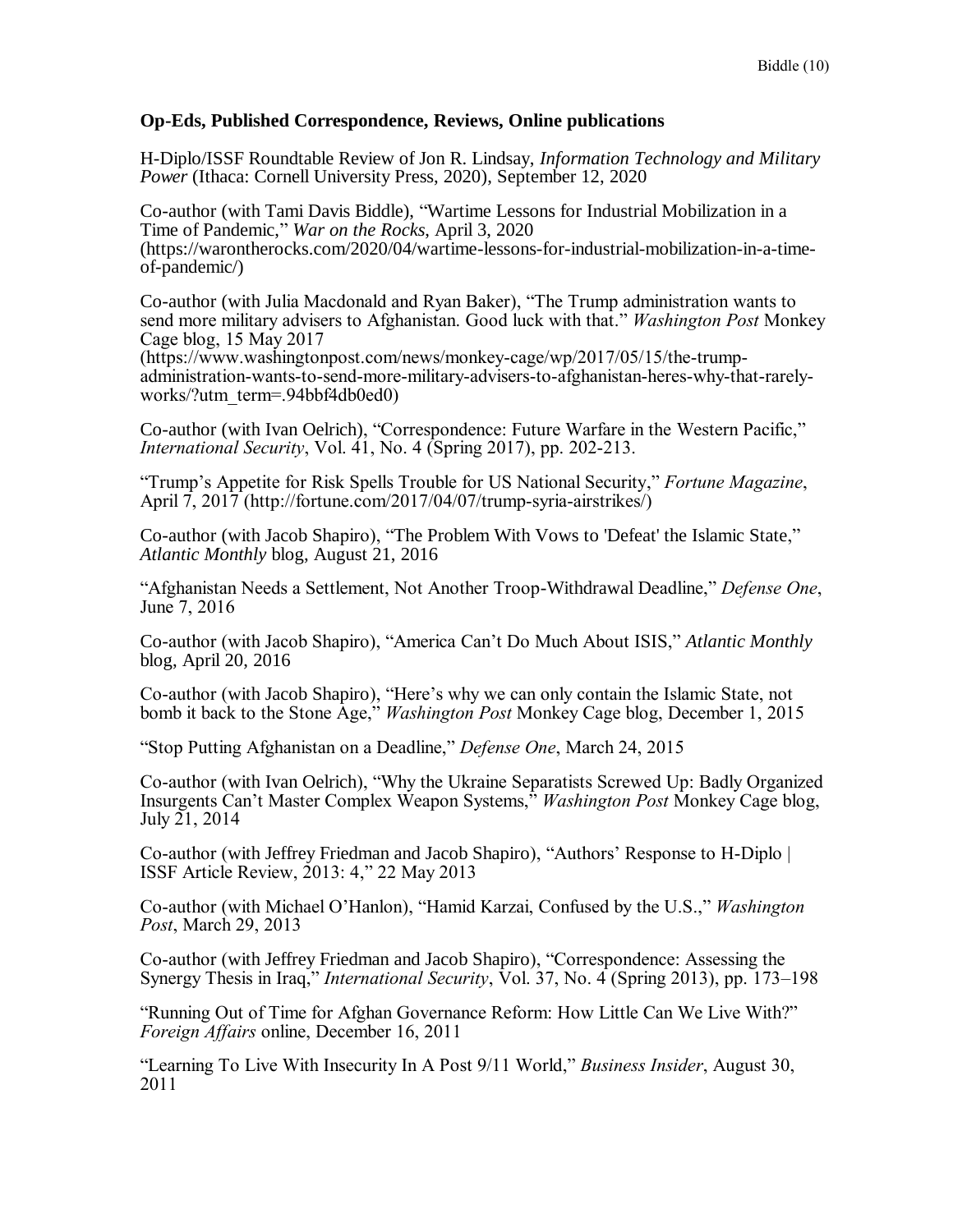"Reconsidering the Afghan War," in "The War on Terror After Osama bin Laden," *Room for Debate: A Running Commentary on the News*, *New York Times* online, May 3, 2011

"How Much Should U.S. Policy Change?" *Boston Globe*, May 3, 2011

Co-author (with Michael O'Hanlon),"U.S. Progress in Afghanistan Easier for Soldiers to See than Civilians," *Baltimore Sun*, April 5, 2011

"When Interests Diverge," in "Is There an Obama Doctrine?" *Room for Debate: A Running Commentary on the News, New York Times* online, March 30, 2011

Co-author (with Michael O'Hanlon), "Slogging it Out in Afghanistan," *Washington Times*, March 25, 2011

"The Libya Dilemma: The Limits of Airpower," *Washington Post*, March 25, 2011

"War by Other Means," *foreignpolicy.com*, September 27, 2010

"Lessons from the Balkans," in "Getting the Troops Out of Iraq," *Room for Debate: A Running Commentary on the News*, *New York Times* online, August 2, 2010

"How to Manage Karzai," *Washington Post*, May 10, 2010

"A Tale of Two Convoys," *International Herald Tribune*, March 9, 2010 (and nytimes.com, March 8, 2010)

"Unfinished Business in Iraq," *Suddeutsche Zeitung*, Munich Security Conference Supplement, February 5, 2010

"Using Sticks," in *Room for Debate: A Running Commentary on the News*, *New York Times* online, November 2, 2009

"Peacekeeping, Not Training," in *Room for Debate: A Running Commentary on the News*, *New York Times* online, July 30, 2009

"Funding the U.S. Counterinsurgency Wars," *cfr.org*, June 19, 2009

Co-author (with Michael O'Hanlon and Kenneth Pollack), "Not Quite Ready to Go Home," *New York Times*, August 5, 2008, p. 19.

"Review Symposium: The New US Army/Marine Corps Counterinsurgency Field Manual as Political Science and Political Praxis," *Perspectives on Politics*, Vol. 6, No. 2 (June 2008), pp. 347-350.

"Iraq: Can We Guard What We've Gained?" *Washington Post*, December 9, 2007, p. B7

"The Iraq Data Debate: Civilian Casualties from 2006 to 2007," with Jeffrey Friedman, *cfr.org*, 25 September 2007

"Violence by the Numbers in Iraq: Sound Data or Shaky Statistics? An Online Debate with Stephen Biddle and Larry Korb," *cfr.org*, September 25 to October 1, 2007

"Go Deep or Get Out," *Washington Post*, July 11, 2007

"Hard Bargaining," *Boston Globe*, June 3, 2007

"Not a Sign of Success," *Guardian* (UK) online, February 21, 2007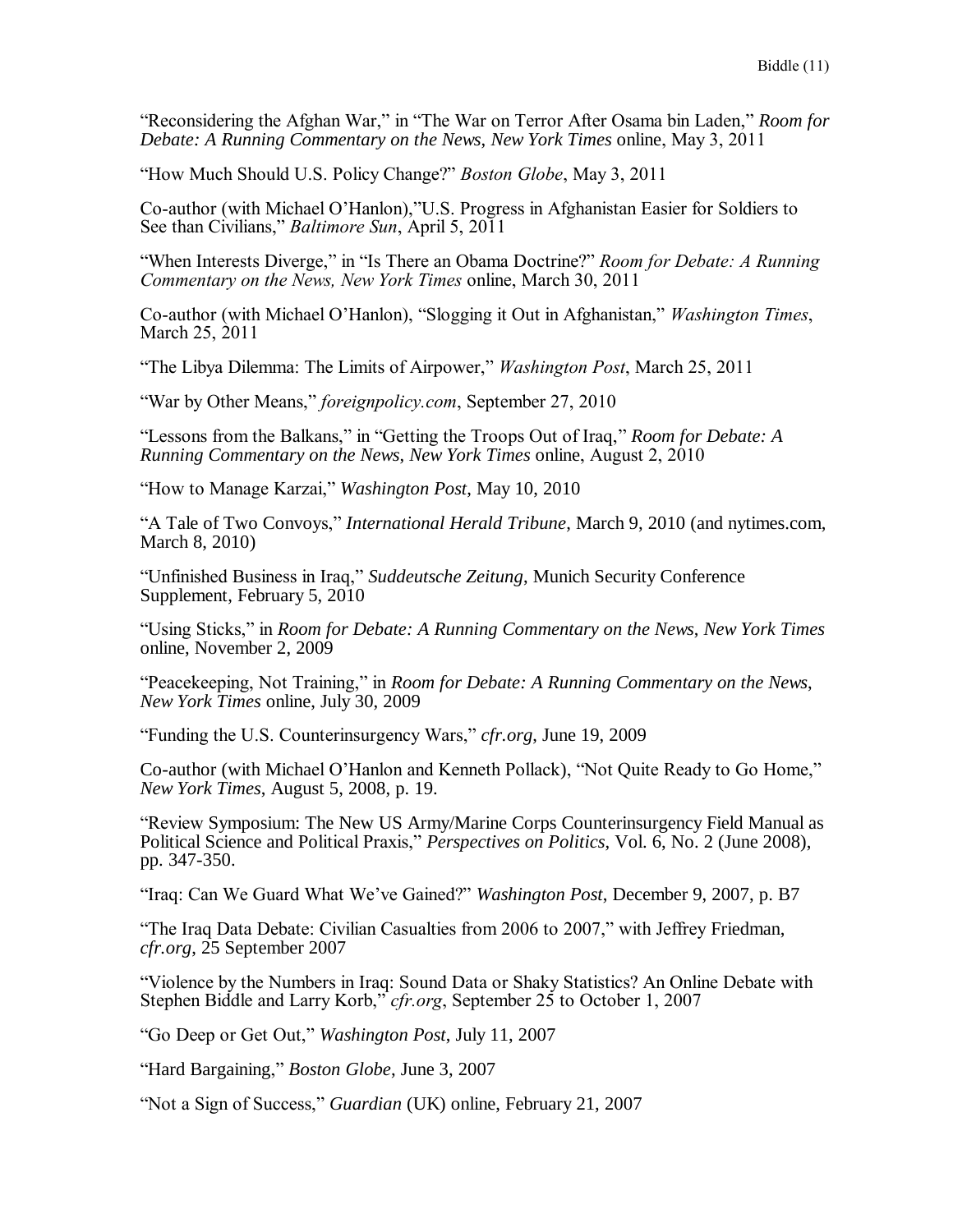"Teuer und halbherzig," ["Expensive and Halfhearted"] *Suddeutsche Zeitung*, February 12, 2007

"A Gamble at Long Odds," *The National Interest Online*, January 12, 2007

"There is no Middle Ground," *Guardian* (UK) online, December 8, 2006

"Heading for the Exit," *Foreign Affairs online*, December 7, 2006

Co-author (with Ray Takeyh), "The Limits of Force: The Iraq Syndrome will haunt America," *International Herald Tribune*, August 16, 2006

"Responses to 'What to Do in Iraq,'" *Foreign Affairs online*, July 17, 2006

"No, it's not Vietnam. This one's a civil war," *International Herald Tribune*, March 3, 2006

Review of Michael Evans, *The Continental School of Strategy: The Past, Present, and Future of Land Warfare* (Duntroon, Australia: Land Warfare Studies Centre, 2004) in *Journal of Strategic Studies*, Vol. 29, No. 1 (February 2006), pp. 172-4

Review of *The Diffusion of Military Technology and Ideas*, Emily Goldman and Leslie Eliason, eds. (Stanford: Stanford University Press, 2003) in *Perspectives on Politics*, Vol. 3, No. 3 (September 2004), p. 632

"The New Way of War? Debating the Kosovo Model," *Foreign Affairs*, Vol. 81, No. 3 (May/June 2002), pp. 138-144.

"Future War Up Close: Enemy Can Limit Value of Deep Strike," *Defense News*, October 8- 14, 2001, p. 11

"Learning the (Wrong) Lessons From the Gulf War," *The Wall Street Journal*, September 3, 1997, p. A20

"Why You Can't Get A Lot for A Little," Review of Robert Pape, *Bombing to Win: Airpower and Coercion in War* (Ithaca: Cornell University Press, 1996), in *Mershon International Studies Review*, Vol. 41 (May 1997), pp. 113-116

Co-author (with Julia Klare), "Military Utility and the Control of Landmines," *UN Institute for Disarmament Research Newsletter*, No.28/29, December 1994/May 1995, pp. 22-24

"Downsizing the Military," Review of Michael O'Hanlon, *Defense Planning for the Late 1990s* (Washington, D.C.: Brookings, 1995), in *Issues in Science and Technology*, Summer 1996, pp. 79-82

"Time to Ask the Right Questions: The Conventional Balance Debate Likely to Miss the Mark," *Defense News*, February 15, 1988, p. 24

### **Work in Progress**

"Military Effectiveness and Naval Warfare" (funded by the Carnegie Corporation of New York, article in draft)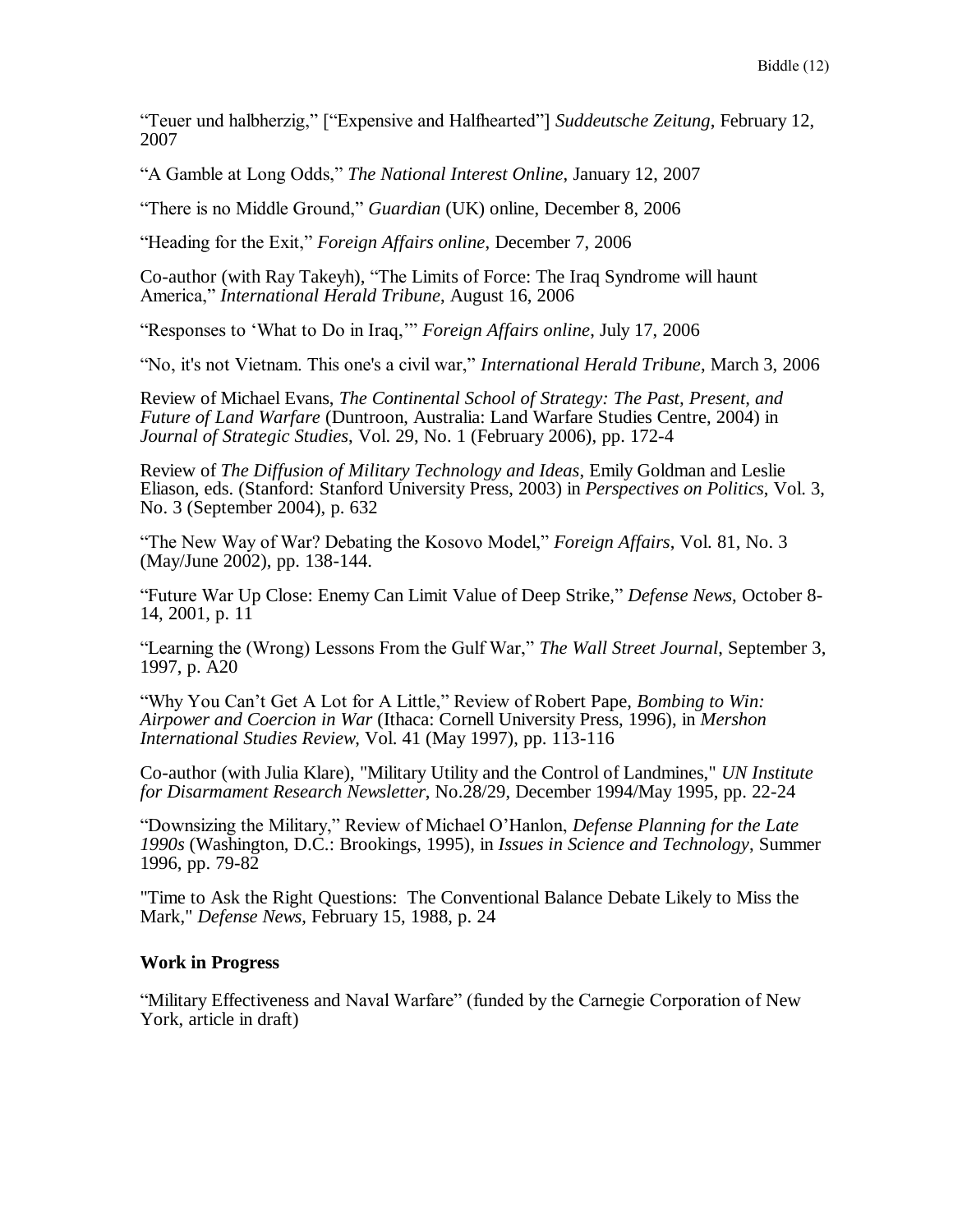### **MONOGRAPHS, REPORTS**

"Salvaging Governance Reform in Afghanistan," Council on Foreign Relations Policy Innovation Memorandum No. 16, April 2012

Co-author, *Iraq Joint Campaign Plan Assessment Team Report*, US Forces Iraq (USF-I) Headquarters, Baghdad, Iraq, November 2010

"The U.S. and Afghanistan: Next Steps," *Aspen Institute Congressional Program*, Vol. 25, No. 3 (May 31-June 6, 2010), pp. 17-22

Co-author, *COMISAF Initial Strategic Assessment Team Report*, International Security Assistance Force (ISAF) Headquarters, Kabul, Afghanistan, August 2009

*Reversal in Iraq*, Council on Foreign Relations Contingency Planning Memorandum No. 2, Washington, D.C., May 2009

Project Director, *The 2006 Lebanon Campaign and the Future of Warfare: Implications for Army and Defense Policy*, Strategic Studies Institute, U.S. Army War College, September 2008

Co-author, *Joint Strategic Assessment Team Report*, Multinational Force Iraq (MNF-I) Headquarters, Baghdad, Iraq, April 2007

*American Grand Strategy After 9/11: An Assessment*, Strategic Studies Institute, U.S. Army War College, April 2005

"Special Forces and the Future of Warfare," in H. H. Gaffney, ed., *The Changing Nature of Warfare: Papers Submitted for the National Intelligence Council's Global Trends 2020 Project* (Alexandria, VA: Center for Naval Analyses, 2004), CIM D0010476.A1

Project Director, *Toppling Saddam: Iraq and American Military Transformation*, Strategic Studies Institute, U.S. Army War College, April 2004

*Afghanistan and the Future of Warfare: Implications for Army and Defense Policy*, Strategic Studies Institute, U.S. Army War College, November 2002

*War Aims and War Termination*, Defeating Terrorism Strategic Issue Analysis, Strategic Studies Institute, U.S. Army War College, October 2001

> reprinted in: Daniel J. Kaufman, Jay M. Parker and Patrick V. Howell, eds., *Through Alternative Lenses* (New York: McGraw-Hill, 2003).

Co-author, *Beyond Firepower: Including Skill and Operational Sophistication in Combat Modeling*, Institute for Defense Analyses, IDA P-3477

Co-author, *The Sources of Coercive Leverage*, Institute for Defense Analyses, IDA P-3384, February 1998

Co-author, *The Frequency and Nature of U.S. Military Operations*, Institute for Defense Analyses, IDA D-2109, February 1998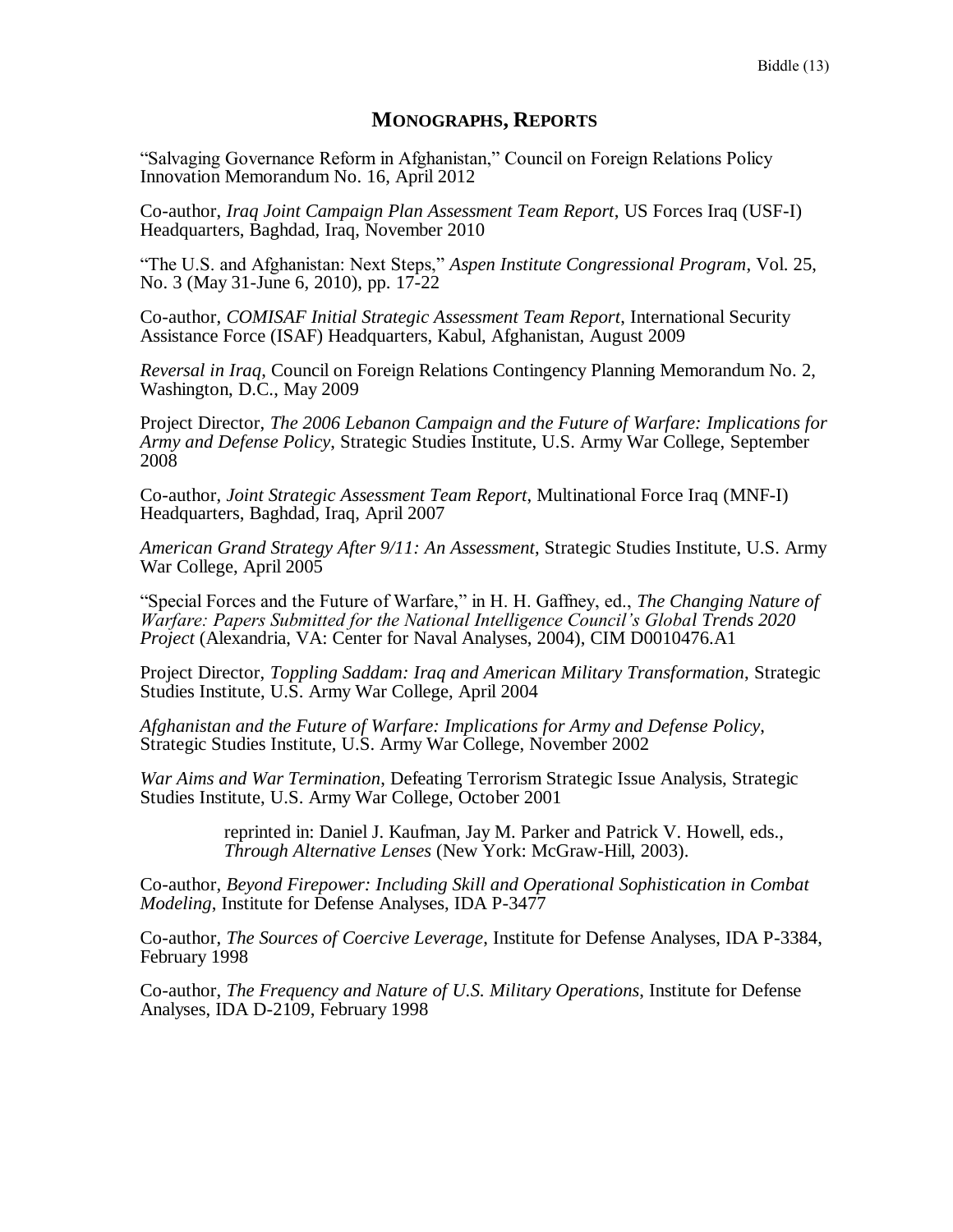Co-author, *Military Coercion in Bosnia: A Case Study*, Institute for Defense Analyses, IDA D-2982, January 1998 (*Won 1997 Best Paper, Working Group 14, Military Operations Research Society*)

Also published in: *Papers from the 65th Annual Symposium of the Military Operations Research Society* (Alexandria, VA: MORS, 1998)

"Explaining the Coalition Loss Rate in the Gulf War," in *Papers from the 64th Annual Symposium of the Military Operations Research Society* (Alexandria, VA: MORS, 1997)

*Commentary on "Victory Misunderstood,"* Institute for Defense Analyses, IDA D-2014, September, 1997

Project Director, *Landmine Arms Control,* Institute for Defense Analyses, IDA P-3001, May, 1996

Project Director, *Missions, Threats and Tasks for Long Range Planning,* Institute for Defense Analyses, IDA D-1536, December 1995

Co-author, *Stable Defense*, NATO Defense Research Group Technical Report AC/243(Panel 7)TR/5, April 1995

*Revolutionary Change in Warfare*, Institute for Defense Analyses, IDA P-3123, September 1995

Project Director, *The Military Utility of Landmines: Implications for Arms Control,*  Institute for Defense Analyses, IDA D-1559, June, 1994

Project Director, *New Approaches to Planning for Emerging Long Term Threats*, Institute for Defense Analyses, IDA P-2896, 2 Vols., December, 1993

Project Director, *Stabilizing and Destabilizing Conventional Weapons*, Institute for Defense Analyses, IDA P-2548, September, 1991

Project Director, *Defense at Low Force Levels: The Effect of Force to Space Ratios on Conventional Combat Dynamics*, Institute for Defense Analyses, IDA P-2380, Aug. 1991

*The State of Knowledge on the Determinants of Offensiveness and Defensiveness in Conventional Ground Forces*, Institute for Defense Analyses, IDA P-2295, October, 1989

Co-author, *The Battlefield of the Future*, Institute for Defense Analyses, IDA P-2194, January, 1989

*How to Think About Conventional-Nuclear Substitution*, Institute for Defense Analyses, IDA P-1884, Vol. 1, January 1986; Vol. 2, May 1986

Co-author, *Robust Operational Concepts*, Institute for Defense Analyses, IDA P-1802, 2 Vols., September 1985

Co-author, *Assessing the Core Military Values of NATO's Theater Nuclear Forces*, Institute for Defense Analyses, IDA P-1693, March 1985

Co-author, *A Methodology for Assessing the Core Military Values of NATO's Theater Nuclear Forces*, Institute for Defense Analyses, IDA P-1724, June 1984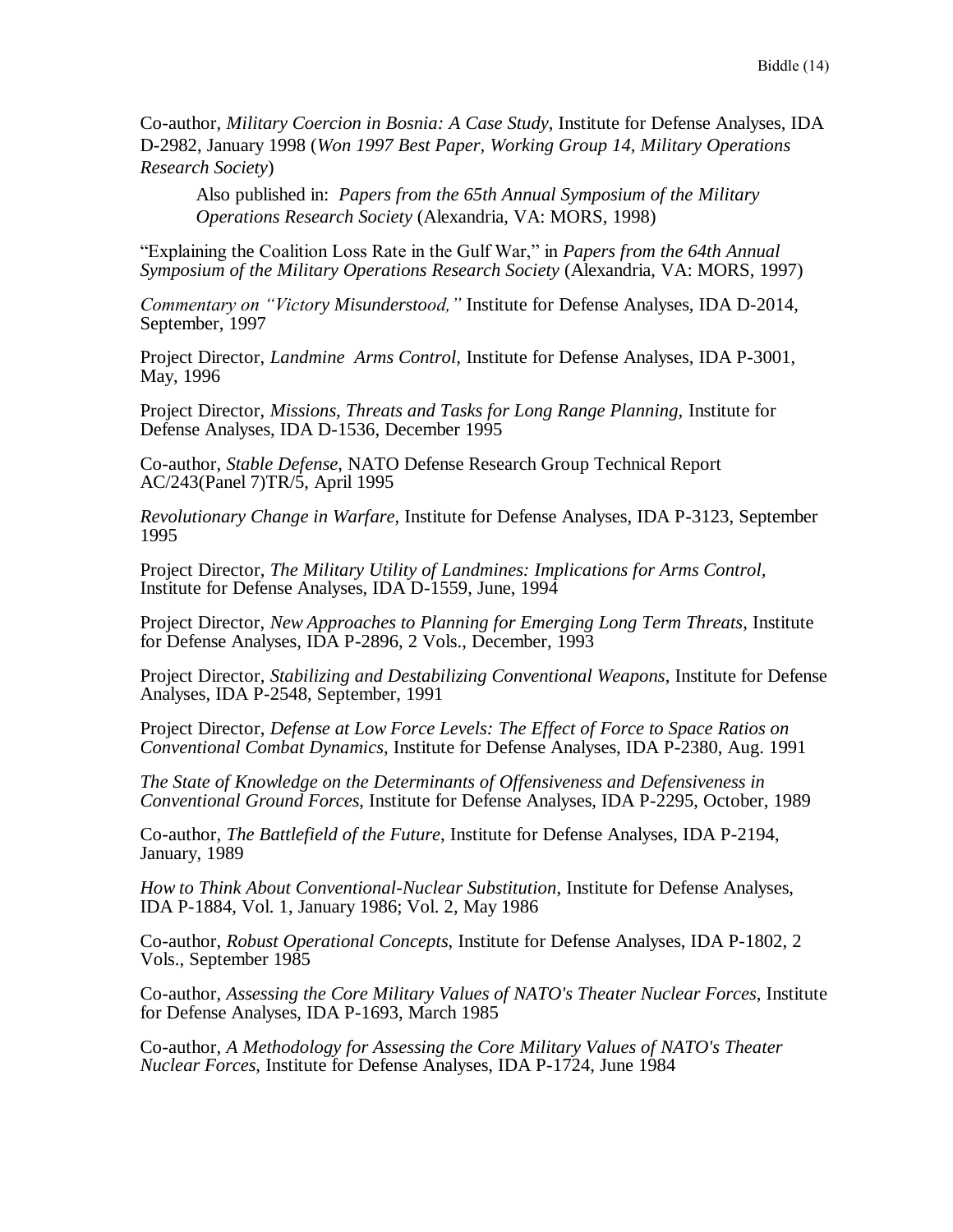*Targeting for Effectiveness Degradation on the Chemical Battlefield*, Institute for Defense Analyses, IDA P-1729, September 1983

*The Chemical Attrition Potential: A Static Assessment Methodology for Chemical Weapons*, Institute for Defense Analyses, IDA P-1675, April 1983

Co-author, *Net Assessment Methodologies and Critical Data Elements for Strategic and Theater Force Comparisons for Total Force Capability Assessment (TFCA)*, Interim Report, Institute for Defense Analyses, IDA P-1615, January 1982

Co-author, *Analysis of U.S. Antitank Trends*, Institute for Defense Analyses, IDA P-1519, April 1981

# **PRESENTED PAPERS, BRIEFINGS, AND INVITED LECTURES (SELECTED)**

"Military Power," U.S. Defense Intelligence Agency webinar presentation, online, 6/19/20

"Afghan National Army Effectiveness and Prospects," presentation to the University of Michigan's Weiser Diplomacy Center and the University of Virginia's Center for National Security Policy Center Workshop on "Defense and Diplomacy in Afghanistan," Washington DC, 12/6/19

"The Prognosis in Afghanistan," presentation to the Council on Foreign Relations Senior Congressional Staff Roundtable, The Capitol, 11/8/19

"Policy and Strategy for the War in Afghanistan," lecture to Princeton University Strategic Affairs Program for Indian Members of Parliament, 10/16/19

"War Termination in Afghanistan," lecture, US Army War College Noontime Lecture Series, Carlisle Barracks PA, 10/3/19

"Modeling Military Capability," lecture to the University of Virginia/NGIC (U.S. National Ground Intelligence Center) Intelligence Analysis Workshop, Charlottesville VA, 5/21/19

"Security Force Assistance in U.S. Military Strategy," lecture to the U.S. National Defense University visiting delegation, New York, 4/11/19

"Afghanistan: Can This War End Well?" lecture to the Tucson Council on Foreign Relations, Tucson AZ, 3/19/19 (150 people in attendance)

"Understanding the U.S. Experience in Iraq and Afghanistan, presentation to the Pat Tillman Foundation Annual Meeting, New York, 2/16/19

"Security Force Assistance," presentation to the American Academy of Arts and Sciences/Stanford/Peking University Workshop on Weak States, Beijing, 10/20/18

"The Way Forward in Afghanistan," presentation to the Council on Foreign Relations Congressional Senior Staff Roundtable, The Capitol, Washington DC, 6/8/18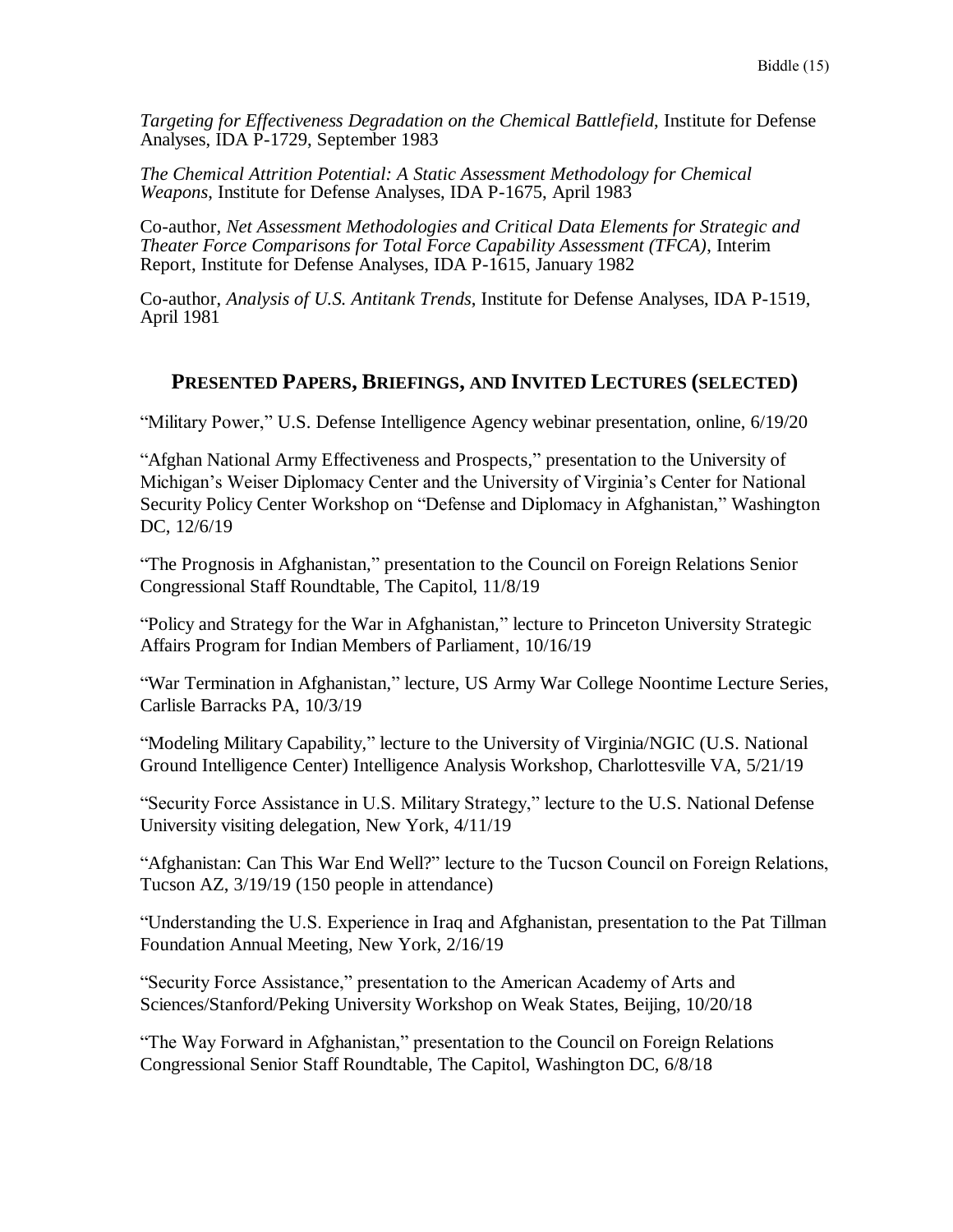"Anti-Access/Area Denial Capability and European Security," Defense Policy Roundtable presentation, Council on Foreign Relations, Washington DC, 4/16/18

"Security Force Assistance as a Response to the Challenge of Weak States," panel presentation, USIP/American Academy of Arts and Sciences Panel on Weak States and Western Policy Responses, U.S. Institute of Peace, Washington DC, 4/13/18

"Security Force Assistance as a Response to the Challenge of Weak States," briefing to the National Security Council staff, Eisenhower Executive Office Building, Washington DC, 4/13/18

"US Policy and Strategy for Afghanistan, Iraq, and Syria," briefing for House Armed Services Committee staff, Rayburn House Office Building, 3/7/18

"U.S. Policy and Strategy for Syria and ISIS," lecture, Mount Holyoke College political science department, South Hadley MA, 2/23/18

"Security Force Assistance," panel presentation, The Joint Staff, The Pentagon, 1/23/18

"Security Force Assistance," panel presentation at American Academy of Arts and Sciences Congressional Roundtable, The Capitol, 1/23/18

"Proxy Warfare," lecture to Le Cercle, Washington, DC, 12/9/17

"US Strategy and Policy for Afghanistan," panel presentation, George Washington University Panel on the War in Afghanistan, Lindner Commons, 11/28/17

"Cause and Effect in the Iraq Surge," presentation to the Iraq Surge Tenth Anniversary Symposium, George Washington University, 11/7/17

"Security Force Assistance," presentation to the Council on Foreign Relations Congressional Staff Roundtable, The Capitol, 10/13/17

"US Strategy and Policy for Afghanistan," Cato Institute, Washington DC, 10/10/17

"Transformation Theory and Recent Combat Experience," lecture to the Japanese Ministry of Defense National Institute for Defense Studies, Tokyo, 8/24/17

"Explaining the Coalition Loss Rate in Operation Desert Storm," lecture to the Japanese Ministry of Defense National Institute for Defense Studies, Tokyo, 8/23/17

"Future Warfare in the Western Pacific," lecture to the Japanese Ministry of Defense National Institute for Defense Studies, Tokyo, 8/22/17

"Military Power: Explaining Victory and Defeat in Modern Battle," lecture to the Royal Netherlands Army Annual "Tulip Time" Conference on the Future of Warfare, Amsterdam, 4/3/17

"Small Footprint, Small Payoff: The Military Effectiveness of Security Force Assistance," lecture, Indiana University, 3/31/17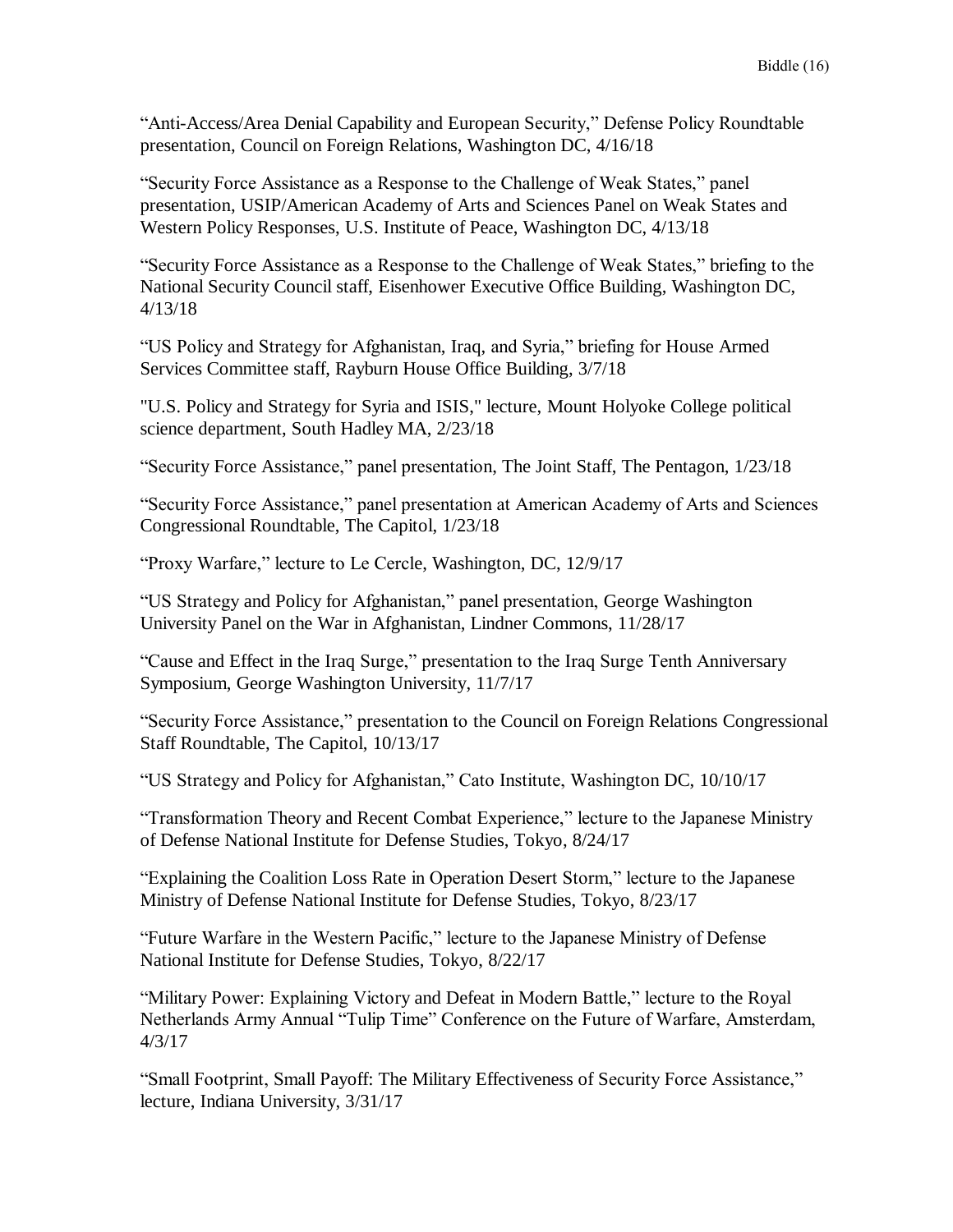"U.S. Policy and Strategy for the War Against ISIS," lecture, George Mason University, 3/28/17

"Assessing Anti-Access, Area Denial Technology and its Implications for Baltic Security," lecture to the Baltic Defense College, Tartu Estonia, 3/16/17

"Responding to Real but Limited Threats to U.S. Interests," lecture to the Dallas World Affairs Council, Dallas TX, 2/3/17 (130 people in attendance)

"The Long-Run Military Prognosis in the Western Pacific," presentation to the Council on Foreign Relations Congressional Senior Staff Roundtable, The Capitol, 12/9/16 (74 staffers in attendance)

"US Strategy for the Middle East and ISIL," lecture to the Harvard National and International Security program, Cambridge MA, 12/6/16

"The Military Effectiveness of the Afghan National Defense and Security Forces," panel presentation to the National Defense University seminar on Afghan National Defense and Security Forces: Prospects, Opportunities, and Vulnerabilities, Washington D.C., 11/29/16

"Afghanistan: Policy and Strategy for the New Administration," public lecture, Lindner Commons, George Washington University, Washington D.C., 11/9/16 (over 100 people in attendance)

"Future Warfare in the Western Pacific," lecture to the Harvard University seminar on The Economics of National Security, Cambridge MA, 10/25/16

"How Nonstate Actors Fight," panel presentation to the Japan Association for International Relations annual meeting, Tokyo, 10/15/16

"Threats in the 2030 Operating Environment," panel presentation to the Association of the U.S. Army annual meeting, Washington D.C., 10/5/16

"Conceptual Foundations for Coalition Strategy in Iraq and Syria," keynote address to the U.S. Central Command (CENTCOM) Coalition Planning Conference, Tampa, 5/31/16 (270 CENTCOM planners in attendance, with outbrief to CENTCOM Commanding General Joseph Votel on 6/3/16)

"The Effectiveness of U.S. Security Force Assistance in Afghanistan," presentation to the U.S. Department of State Bureau of Intelligence and Research and The National Intelligence Council Conference on "Assessing the Performance of Afghan National Security Forces," Department of State, Washington D.C., 5/12/16

"U.S. Strategy for Syria, Iraq, and the Islamic State," lecture to the Minnesota Military Appreciation Fund Annual Dinner, Minneapolis MN, 5/3/16 (450 people in attendance)

"Afghanistan: How Does This End and What Have We Learned?" lecture to the Tucson Committee on Foreign Relations, Tucson AZ, 4/26/16 (150 people in attendance)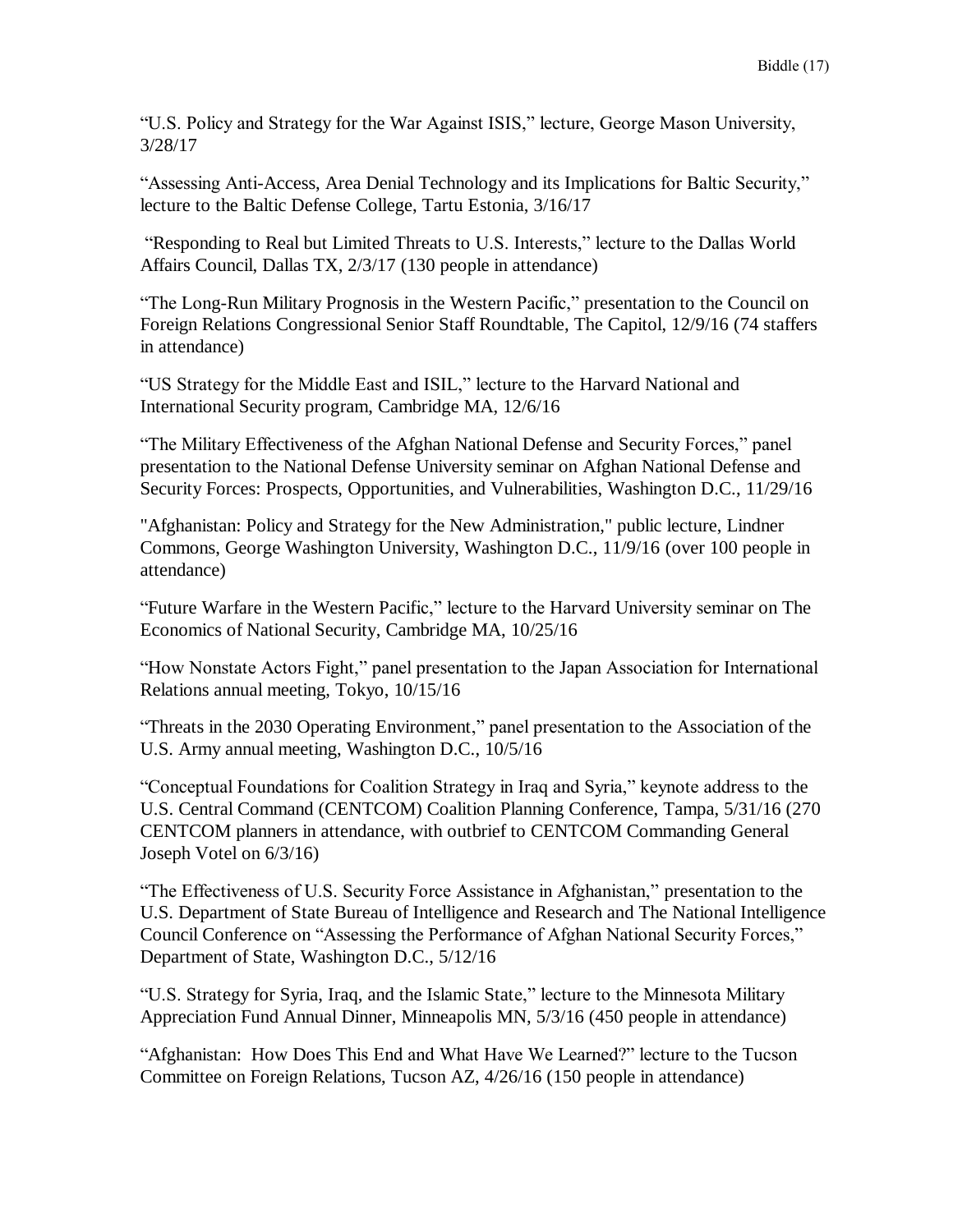"U.S. Strategy and Policy for Syria, Iraq, and the Islamic State," lecture to the Johns Hopkins University Advanced Physics Lab (APL) series on "Rethinking National Security," 4/7/16

"US Strategy for Syria, Iraq, and the Islamic State," lecture to the Baltimore Council on Foreign Affairs, 2/25/16

"Building Partner Capacity," presentation to CFR Congressional Senior Staff Roundtable (97 staffers in attendance), The Capitol, 12/11/15

"Future Warfare in the Western Pacific," lecture to the Center for a New American Security, Washington DC, 12/10/15

"U.S. Strategy for the War against the Islamic State," public lecture, GW Lindner Commons, Washington DC, 12/7/15

"Small Footprint, Small Payoff: Assessing the Military Utility of Security Force Assistance," lecture to the University of Michigan Ford School of Public Policy, Ann Arbor, 11/2/15

"Afghanistan Revisited," presentation to the Pacific Council on International Policy, Los Angeles, via conference call, 10/29/15

"Terrorism Studies and the Press," roundtable presentation to the Bath University workshop on Terrorism Studies and the Press, National Press Club DC, 10/26/15

"Future Warfare in the Western Pacific: From Command of the Commons to Spheres of Influence," panel presentation, GW/Carnegie Conference on China Nuclear Issues, Washington DC, 9/11/15

"Future Warfare in the Western Pacific: From Command of the Commons to Spheres of Influence," paper presented to the American Political Science Association Annual Meeting, San Francisco, 9/6/15

"Scholarly Evaluation of Recent U.S. Wars," roundtable presentation to the American Political Science Association Annual Meeting, San Francisco, 9/4/15

"Lessons from a Decade of War: What Worked - and What Didn't - in Iraq and Afghanistan," CFR Congressional Senior Staff Roundtable, with Jacob Shapiro from Princeton, Eli Berman from UCSD, and Joseph Felter from Stanford, Rayburn House Office Building, 4/17/15 (70 Congressional Staff attended)

"The Determinants of Nonstate Military Methods," lecture to the RAND Insurgency Board, 12/10/14

"US Strategy vs. ISIL," lecture to the Harvard National and International Security program, Cambridge MA, 12/4/14

"US Strategy for Countering ISIL," presentation to the CFR Congressional Senior Staff Roundtable Series, Dirksen Senate Office Building, 11/14/14 (105 staffers attended)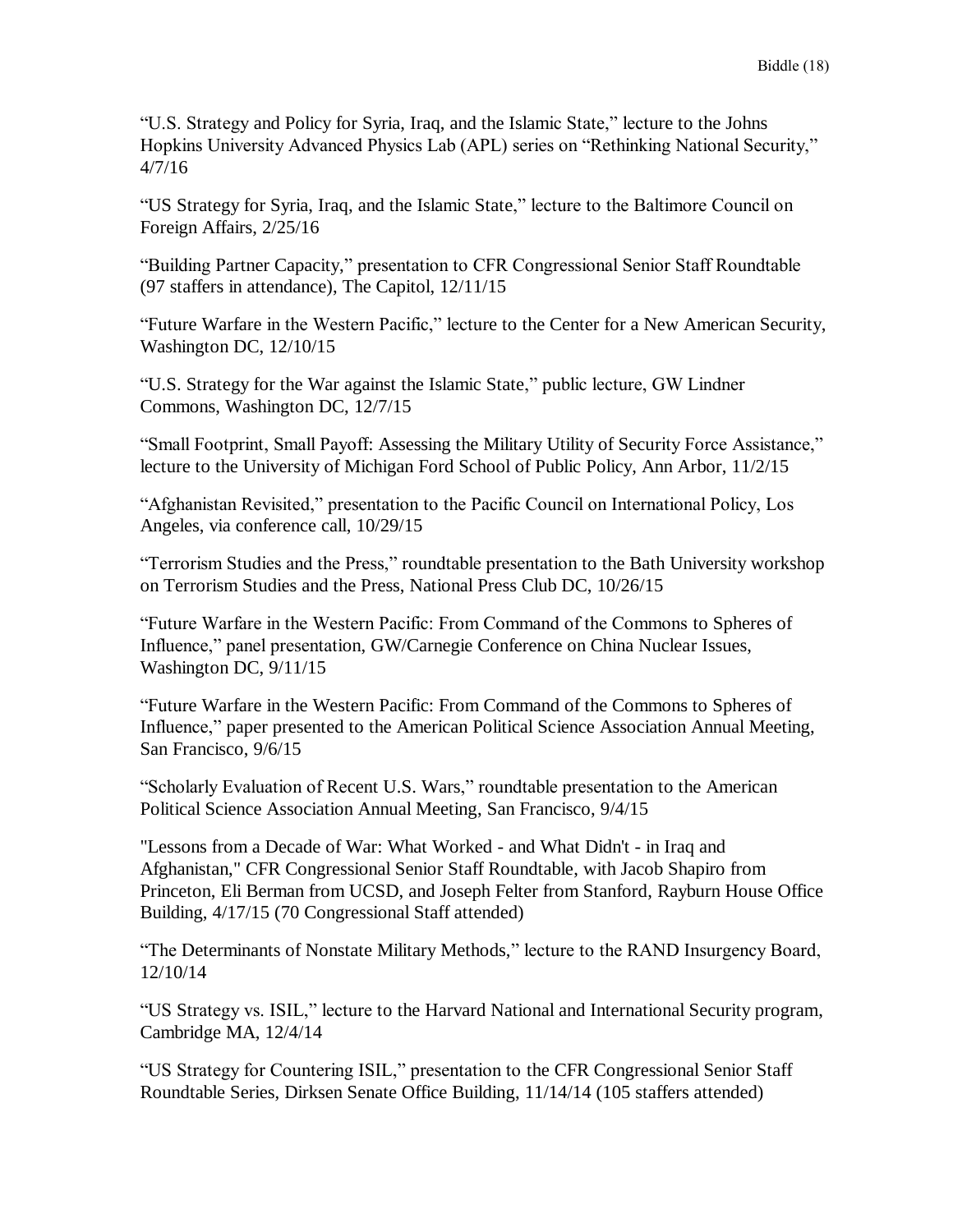"Assessing Iraq Options," CFR Congressional Program for Senate Select Committee on Intelligence and Senate Armed Services Committee staff, Hart Senate Office Building, 6/18/14

"Assessing Iraq Options," CFR Congressional Program Senior Staff Briefing, Rayburn House Office Building, 6/18/14

"What to Do About Iraq," Council on Foreign Relations conference call panel, together with Meghan O'Sullivan and Max Boot, with Richard Haass moderating (350 members phoned in), 6/18/14

"Strategy and Policy for the War in Afghanistan," presentation to the Council on Foreign Relations National Program Annual Conference, New York, 6/13/14

"The Wars of 9-11," lecture to the Foreign Policy Research Institute's Butcher History Institute for Teachers on "America and Modern War: The American Military Post-Vietnam," Cantigny IL, 4/27/14

"National Security on a Budget: Drones or Boots?" lecture to the Dallas World Affairs Council, Dallas TX, 3/28/14

"The Future of America's Engagement in Afghanistan," presentation to Aspen Institute Congressional Breakfast series, The Capitol, 3/27/14 (22 members in attendance, Senate and House, Democrat and Republican)

"Ending the War in Afghanistan," lecture to US SIGAR (Special Inspector General for Afghan Reconstruction) staff, Crystal City VA, 2/10/14

"How Nonstate Actors Fight," lecture, Duke University, 1/31/14

"Policy and Strategy for the War in Afghanistan," lecture to the Harvard/GW U.S.-Russia Security Program, 11/13/13

"The War in Afghanistan," lecture to the Temple University Center for the Study of Armed Force and Diplomacy conference on Afghanistan and Iraq, Philadelphia, 10/4/13

"The Way Forward for NATO in Afghanistan," presentation to the NATO Parliamentary Assembly, Luxembourg, 5/19/13

"The U.S. Endgame in Afghanistan," presentation to the U.S. Department of Defense Pakistan-Afghanistan Federation Forum, The Pentagon, 5/10/13

"Observations on the State of the Campaign in Afghanistan," briefing to General Joseph Dunford, USMC, Commanding General, International Security Assistance Force, ISAF Headquarters, Kabul Afghanistan, 3/16/13 (with Michele Flournoy, Ronald Neumann, Michael O'Hanlon and Anthony Cordesman)

"Prospects for Transition in Afghanistan," briefing to U.S. Senate Armed Services Committee Staff, Russell Senate Office Building, Washington DC, 3/5/13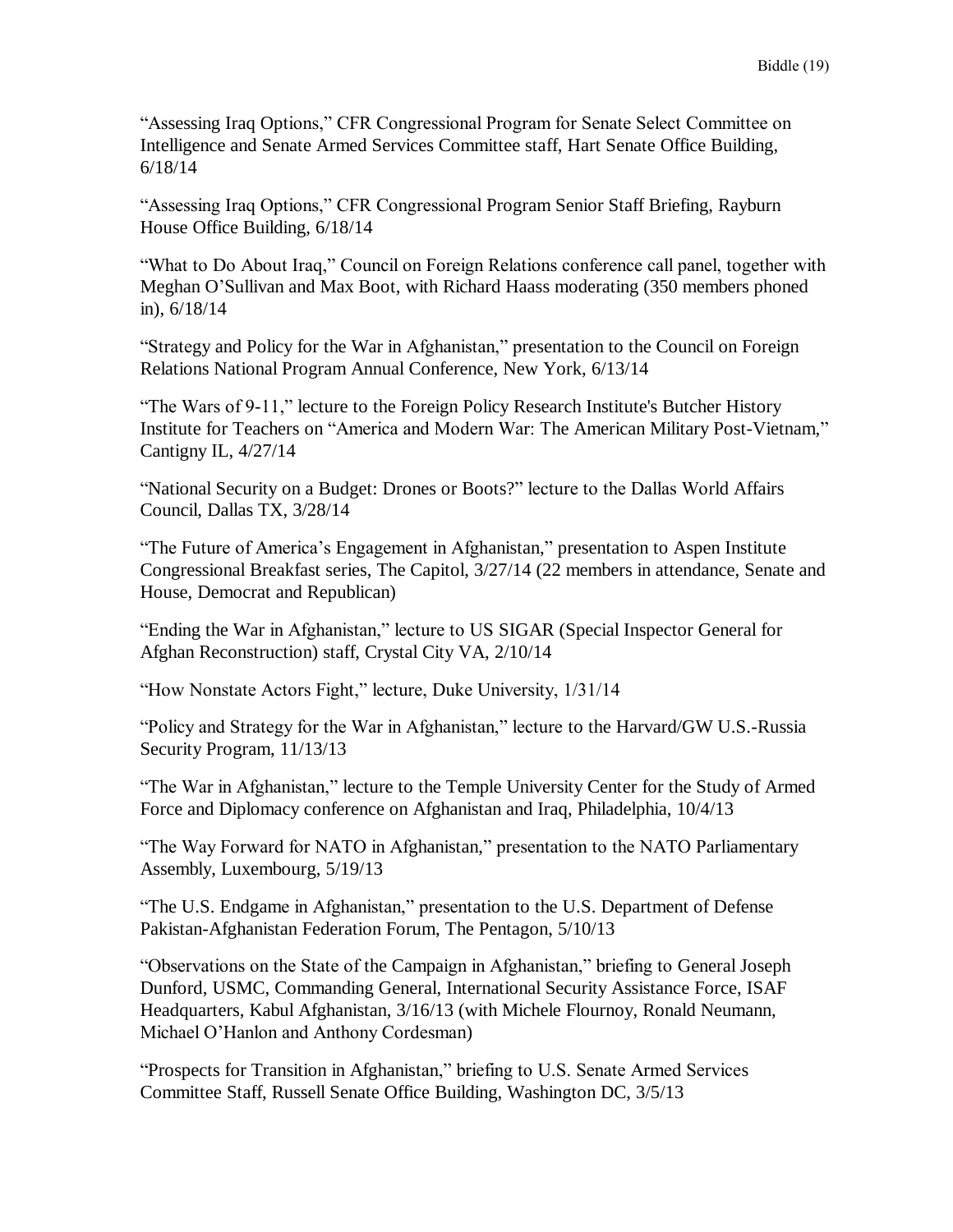"Policy Relevance Best Practices at the Council on Foreign Relations and the Columbia University Summer Workshop on the Analysis of Military Operations and Strategy," presentation to the Carnegie Foundation Conference on Building Bridges Between the Ivory Tower and the Beltway, University of Texas, 2/28/13

"US Engagement in Afghanistan," presentation to CFR Congress and US Foreign Policy program Congressional Senior Staff Roundtable, The Capitol, 2/22/13

"How do Nonstate Actors Fight? Explaining the Military Choices of Guerillas, Warlords, Militias and Mercenaries," presented to:

- University of Chicago Program on International Security Policy, Chicago IL, 2/19/13
- United States Defense Intelligence Agency, Joint Base Anacostia-Bolling, 6/5/12
- Harvard University Program on Global Society and Security, Cambridge MA, 10/11/11
- Princeton University Woodrow Wilson School of Public and International Affairs, Princeton NJ, 3/3/11

"Military Power: Explaining Victory and Defeat in Modern Battle," lecture to the Croatian Army War College, Zagreb Croatia, 1/9/13

"U.S. Strategy in Afghanistan," lecture to the Harvard University National and International Security program, 11/29/12

"Shifting Security in Afghanistan, Pakistan, and India," lecture to the National Defense University Near East and South Asia Center, Washington DC, 10/31/12

"U.S. Strategy in Afghanistan," lecture to the United States Naval Academy, Annapolis, 10/6/12

"U.S. Strategy in Afghanistan," lecture to the Harvard University National and International Security program, 8/16/12

"U.S. Strategy in Afghanistan," presented at the American Security Project, Washington DC, 6/12/12

"Testing the Surge: Why did Violence Decline in Iraq in 2007," presented to the University of Texas at Austin LBJ School conference on "Reassessing Counterinsurgency," 6/8/12

"Military Power: Explaining Victory and Defeat in Modern Battle," lecture, Harvard University, 4/3/12

"The Future of the American Military," CFR National Program luncheon presentation, Boston, 4/3/12

"Studying Mars, Up Close: Field Work in Strategic Studies," panel presentation, International Studies Association Annual Meeting, San Diego, 4/1/12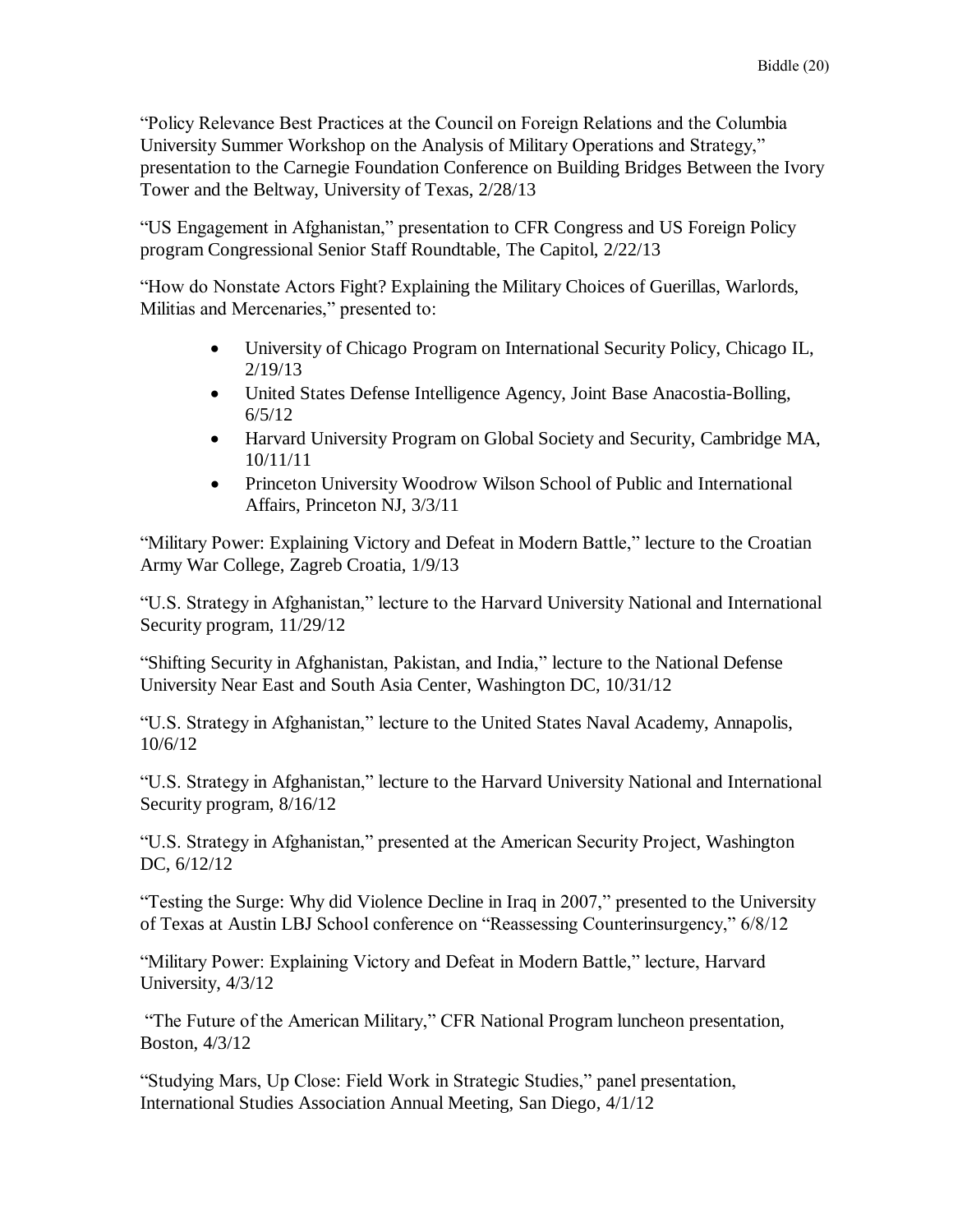"American Strategy and Tactics in Iraq and Afghanistan," lecture, Swedish National Defense College, Stockholm, 3/1/12

"The War in Afghanistan: Conduct and Prognosis," lecture to the Princeton University Indo-U.S. Forum of Parliamentarians, Princeton NJ, 2/7/12

"Afghanistan after the Bonn Conference," lecture to the Aspen Institute/Konrad Adenauer Stiftung 2012 Aspen European Strategy Forum, Berlin, 1/10/12

"U.S. Strategy in Afghanistan: A Report from the Field," lecture to the University of Delaware Department of Political Science, 12/2/11

"U.S. Strategy in Afghanistan," lecture to the Harvard University US-Russia Security program, 11/29/11

"Testing the Surge: Why Did Violence Decline in Iraq in 2007?" (co-authored with Jeffrey Friedman and Jacob Shapiro) presented to:

- George Washington University Institute for Security and Conflict Studies (ISCS) seminar series, 11/28/11
- MIT Defense and Arms Control Program, 10/5/11 (Jeffrey Friedman, presenter)

"The Transition in Afghanistan: A View from the Theater," CFR NYC Roundtable, 11/21/11

"Assessing Strategic Choices in the War on Terror," (co-authored with Peter Feaver), presented to the Inter-University Seminar on Armed Forces and Society Annual Meeting, Chicago, 10/21/11

"The War in Afghanistan: Ten Years Later," CFR National Program dinner seminar, Chicago, 10/20/11

"Counterinsurgency Theory and Practice in Iraq and Afghanistan," presented to the George Washington University National Security Studies Program, 10/20/11

"The War in Afghanistan: Ten Years Later," CFR National Program breakfast seminar, Boston MA, 10/11/11

"Dilemmas of Afghan Policy," presented to the National Defense University Near East and South Asia Center meeting for regional diplomats on "How Washington Works," at CFR DC, 10/6/11

"The Future of Military Force in World Politics," lecture to the EADS Management Retreat, Goldegg Austria, 9/1/11

"Governance Reform in Afghanistan," lecture to the Deutsche Gesellschaft fur Auswartige Politik e.V. (DGAP, German Council on Foreign Relations), Munich, 8/30/11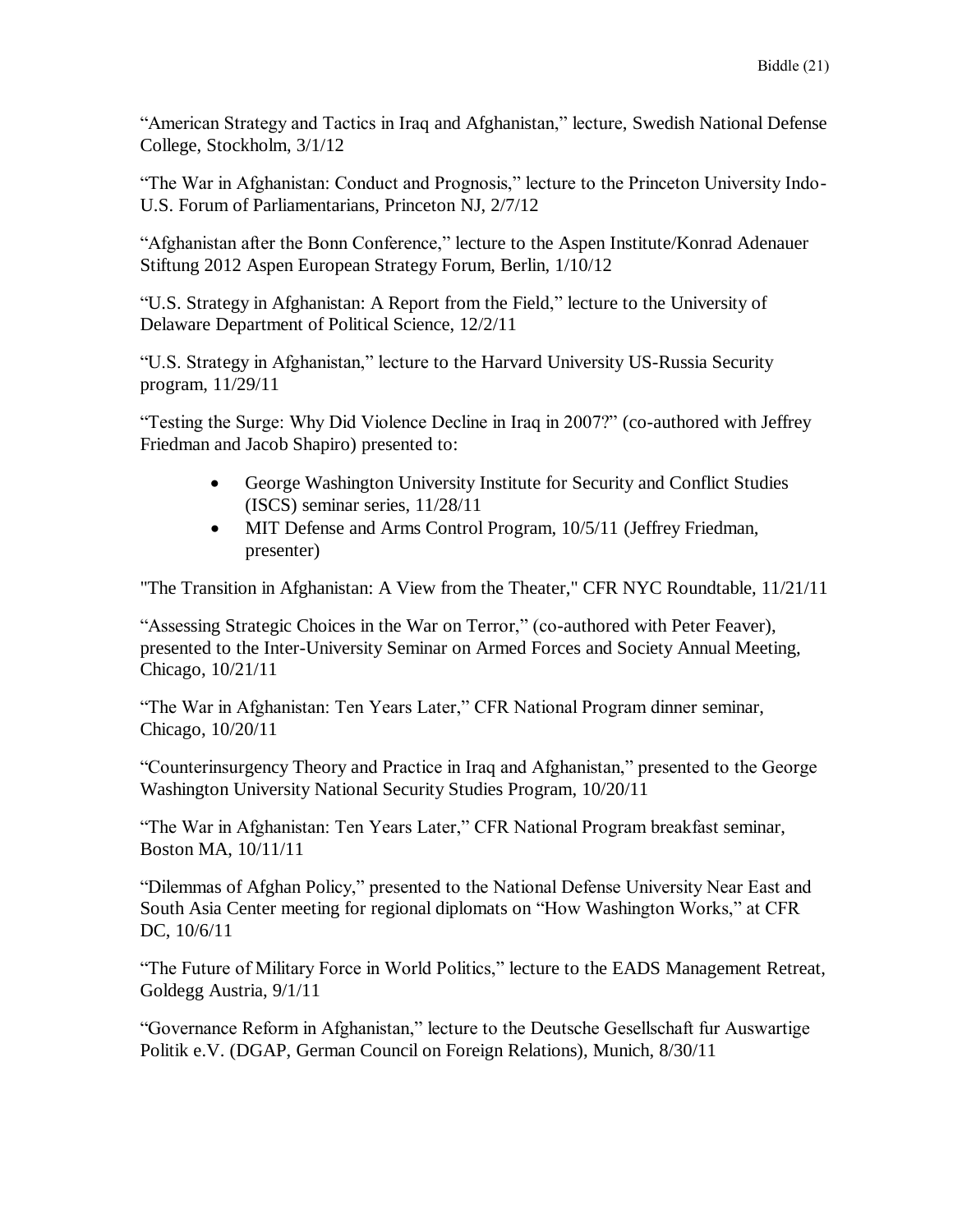"American Domestic Politics and the War in Afghanistan," lecture to the Brandenburgisches Institut für Gesellschaft und Sicherheit gGmbH (BIGS, Brandenburg Institute for Society and Security), with response by AMB Michael Steiner, German Special Representative for Afghanistan and Pakistan, Berlin, 8/30/11

"U.S. Strategy in Afghanistan," lecture to the Harvard National Security Program, 8/23/11

"Counterinsurgency in Iraq and Afghanistan," lecture to the 13th Asia Pacific Program for Senior Military Officers (APPSMO), S. Rajaratnam School of International Studies, Singapore, 8/7/11

"Reassessing America's Engagement in Afghanistan in the Wake of Osama bin Laden's Death," panel presentation at the Center for American Progress, 5/24/11

"Strategy, Policy, and the War in Afghanistan," Ira C. Eaker Memorial Lecture, U.S. Air Force Academy, Colorado Springs, 5/5/11

"The Future of Warfare," presentation at CFR Term Member Meeting, DC, 4/27/11

"U.S. Strategy in Afghanistan," presented at Dickinson College, 2/17/11

"Acceptable End States in Afghanistan and Implications for Governance Reform," presented to U.S. Special Operations Command, Tampa FL, 2/2/11

"U.S. Strategy in Afghanistan," presented to the Foreign Policy Association of Harrisburg PA, 1/27/11

"Prospects in Afghanistan and American Strategic Choices," presentation to the CFR McCloy Roundtable Series, NYC, 12/9/10

"Afghanistan," presentation for the DC Corporate Program Executives Roundtable, DC, 12/8/10

"US Strategy in Afghanistan," presented to the U.S. Army Concepts Analysis Agency, Ft. Belvoir, VA, 12/7/10

US Strategy in Afghanistan," presented to the Harvard University US-Russia Security Program, Cambridge MA, 12/2/10

"Coalition Strategy in Afghanistan," presented to the Deutsche Gesellschaft fur Aussenpolitik (German Council on Foreign Relations), Munich, 11/11/10

"Strategies for the War on Terror -- Integrating Offense Overseas with Defensive Precautions at Home," presented to the Brandenburgisches Institut fur Gesellschaft und Sicherheit (Brandenburg Institute for Society and Security), Potsdam Germany, 11/11/10

"Reevaluating US Policy in Afghanistan and Pakistan," presented to the Middle East Institute's 64th Annual Conference, DC, 11/4/10 (broadcast on C-SPAN)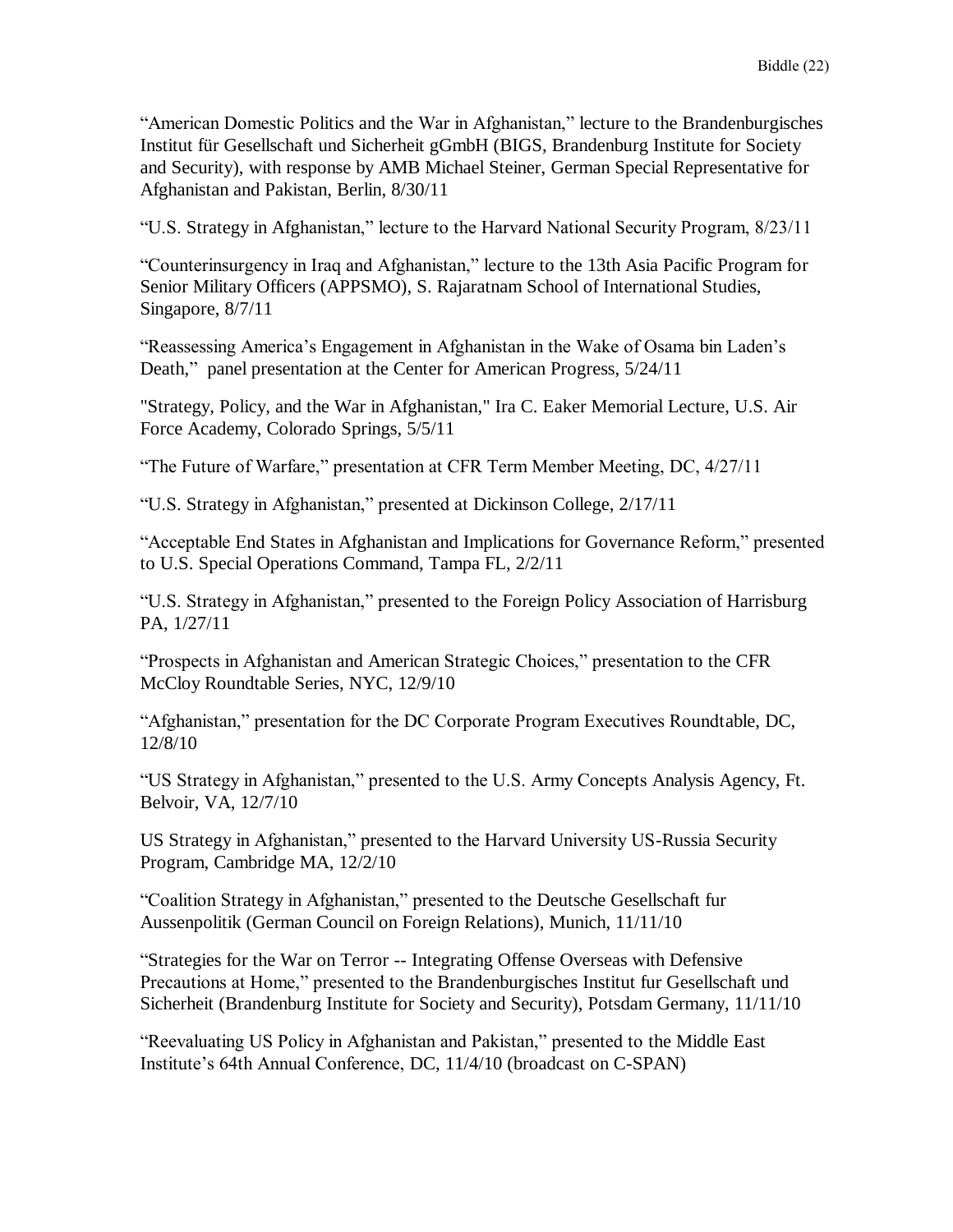"Confronting the Hydra: The Changing Faces of Threats & Security," presented to the World Affairs Councils of America's National Conference, "U.S. Foreign Policy, Into the Next Decade," DC, 11/4/10

"Corruption and Governance in Afghanistan," presented to the George Washington University Security Policy Forum, 11/2/10 (broadcast on C-SPAN)

"Strategy in the Middle East," presented to the New America Foundation conference on "Cutting the Fuse on Terrorism," Washington DC, 10/13/10

"Western War Aims and Strategy in Afghanistan," presented to UK 3 Commando Brigade Commanders and Staff Study Week, Plymouth UK, 10/7/10

"Drawing Down in Iraq, Escalating in Afghanistan," CFR National Program Dinner Roundtable, London, 10/6/10

"The Future of Warfare," presented to the U.S. Army War College noontime lecture series, Carlisle PA, 9/23/10

"NATO in Crisis? Strategy in Afghanistan," presented to the Princeton/RUSI Global Leadership Forum 2010, London, 9/17/10

"U.S. Strategy in Afghanistan," presented to the combined Brigade Command Group and staffs, 1st and 2nd Brigade Combat Team, 4th Infantry Division (in preparation for their upcoming deployment to Afghanistan), Ft. Carson, CO, 6/14/10

"U.S. Strategy and Policy for Iraq," presented to the U.S. 4th Infantry Division Command Group (in preparation for their upcoming deployment to Iraq), Ft. Carson, CO, 6/14/10

"The U.S. and Afghanistan: Next Steps," presented to the Aspen Institute Congressional Program conference on "Political Islam: Policy Challenges for the Congress," Tunis, Tunisia, 6/1/10

"The Outlook for U.S. Defense Policy," presented to CFR Corporate Program workshop for Barclays Aerospace and Defense Group, DC, 5/10/10

"Iraq and Afghanistan: An Evaluation of U.S. Policies," presented to the National Defense University Near East and South Asia Center (NESA), 4/26/10

"Iraq, the Way Forward: After the Election," CFR Washington Program panel presentation, DC, 3/22/10

"Coalition Strategy in Afghanistan: A U.S. Perspective," lecture to UK Army 16 Air Assault Brigade Study Week (in preparation for deployment), Colchester UK, 3/11/10

"U.S. Interests and Strategy in Afghanistan," public lecture at Wilson College, Chambersburg PA, 2/25/10

"U.S. Strategy in Afghanistan: The Way Forward," luncheon seminar presentation to the Belfer Center for Science and International Affairs (BCSIA), Harvard University, 2/17/10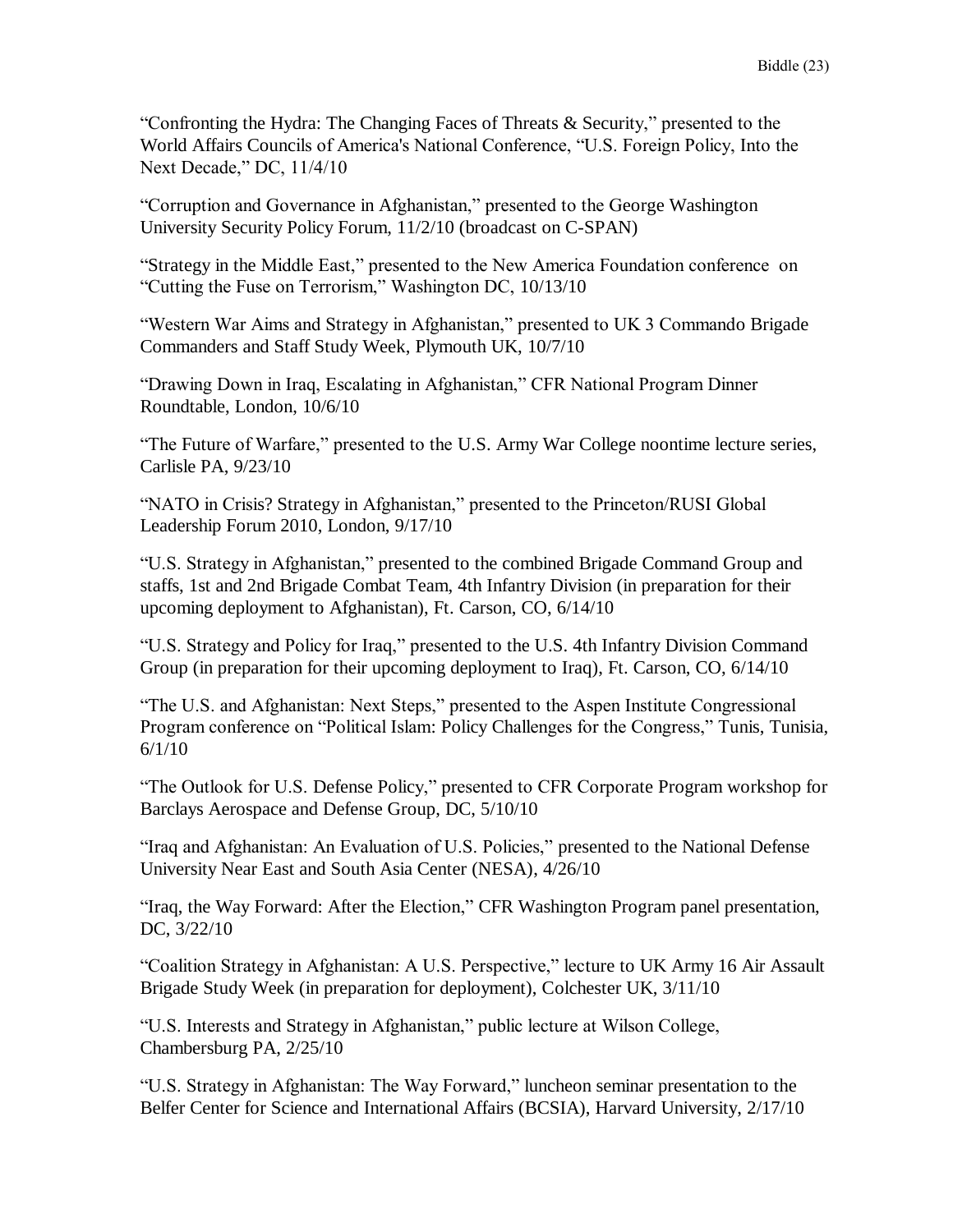"Western Strategy in Afghanistan," lecture to the German Council on Foreign Relations (Deutsche Gesellschaft fur Aussenpolitik), Berlin, 2/11/10

"Afghanistan, Iraq, and the Debate over the Future of the U.S. Military, seminar presentation at the German Council on Foreign Relations (Deutsche Gesellschaft fur Aussenpolitik), Berlin, 2/11/10

"Afghanistan in 2010: A Situation Report," luncheon presentation to the CFR Roundtable Series on National Security Affairs, NYC, 1/26/10

"U.S. Strategy in Afghanistan: The Way Forward," panel presentation to the CFR Daughters and Sons Event, NYC, 12/16/09

"Should the United States Fold, Hold, or Double Down in Afghanistan?" panel presentation at the CFR Annual Term Member Conference, NYC, 11/20/09

"The Way Forward in Afghanistan," keynote address to the US Military Academy at West Point Symposium on Irregular Warfare, West Point NY, 11/18/09

"Lessons from the War in Iraq for Afghanistan," luncheon presentation to the SMU Tower Center Conference on Lessons and Legacies of the Conflicts in Iraq, Afghanistan, and Pakistan, Dallas, 11/17/09

"U.S. Strategy in Afghanistan," CFR National Program luncheon presentation, Dallas, 11/16/09

"U.S. Interests in Afghanistan," presentation to the Carnegie Endowment for International Peace panel on "U.S. Afghan Strategy: The Big Questions," DC, 11/9/09

"U.S. Strategy in Afghanistan," panel presentation to AEI conference on the war in Afghanistan, DC, 11/4/09

"U.S. Policy Toward Afghanistan," CFR National Program Dinner Roundtable, Chicago, 10/19/09

"U.S. Policy Toward Afghanistan," CFR National Program Luncheon Roundtable, Atlanta, 10/19/09

"U.S. Strategy in Afghanistan," presentation to CFR Board, NYC, 10/7/09

"The Military Situation in Afghanistan," presented to the Security Policy Forum and the Elliott School, George Washington panel on "The War in Afghanistan: Prospects and Challenges," DC, 10/5/09

"Assessing U.S. Policy Toward Afghanistan," CFR Congressional Senior Staff Roundtable, The Capitol, 10/2/09

"Assessing the Surge in Iraq," lecture to the U.S. Air War College, Maxwell AFB, AL, 9/22/09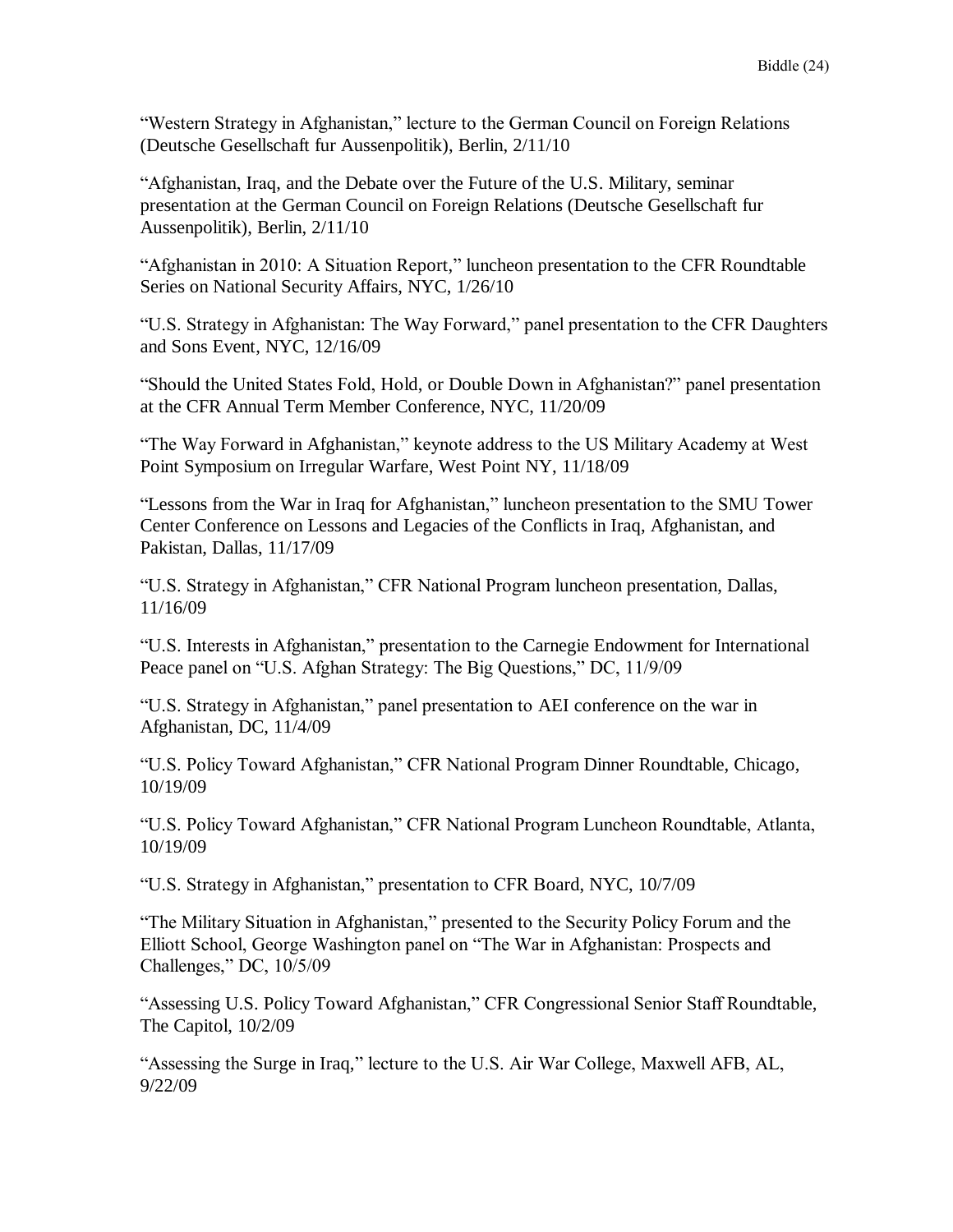"The Future of the U.S. Military in Afghanistan," presentation to the Aspen Institute Congressional Breakfast series (attended by 28 Representatives and 5 Senators), The Capitol, Washington DC, 9/17/09

"U.S. Strategy for Iraq and Afghanistan," lecture to U.S. Army War College, 9/15/09

"National Security Priorities: Afghanistan and Iraq," CFR General Membership meeting panel presentation, DC, 9/8/09

"US Strategy in Afghanistan," presentation to CFR Congressional program session for Senate Armed Services Committee staff, Dirksen Senate Office Building, 8/5/09

"US Strategy in Afghanistan," luncheon presentation to the CFR Harold Pratt Associates, NYC, 7/29/09

"Iraq and the Transition into Iraqi Hands," presentation to the National Defense University NESA Center for Strategic Studies Senior Executive Seminar (General officers and senior Ministry civilians from the region), DC, 6/9/09

"Reversal in Iraq," presentation to the CFR Congressional Senior Staff Roundtable, The Capitol, 6/8/09

"Assessing the Obama Administration Strategy for AF-PAK," presented to the Oxford University Global Directions Project, Oxford UK, 5/27/09

"The War in Iraq: Where are we, How did we get here, and Where are we going?" presented to the Oxford University Changing Character of War Program, Oxford UK, 5/26/09

"Can we Win in Afghanistan?" presentation to the Columbia University Saltzman Institute Symposium on Afghanistan (April 23, 2009)

"Assessing the War in Afghanistan," presentation to the Johns Hopkins University Security Studies Program (April 15, 2009)

"Potential Reversal in Iraq," presentation to CFR Center for Preventive Action Contingency Roundtable Series, Washington DC (April 9, 2009)

"U.S. Strategy in Iraq and Afghanistan," keynote address, Lone Star Security Forum (a consortium of the University of Texas at Austin, Texas A&M University, and Southern Methodist University), San Antonio TX (April 4, 2009)

"Iraq Strategy and the Middle East," CFR National Program luncheon presentation, Dallas TX (April 2, 2009)

"Iraq, Afghanistan, and Pakistan," presentation to the CFR Congressional Staff Conference, Washington DC (March 23, 2009)

"Defense Policy Challenges for the Obama Administration," Temple University Center for the Study of Force and Diplomacy (March 2, 2009)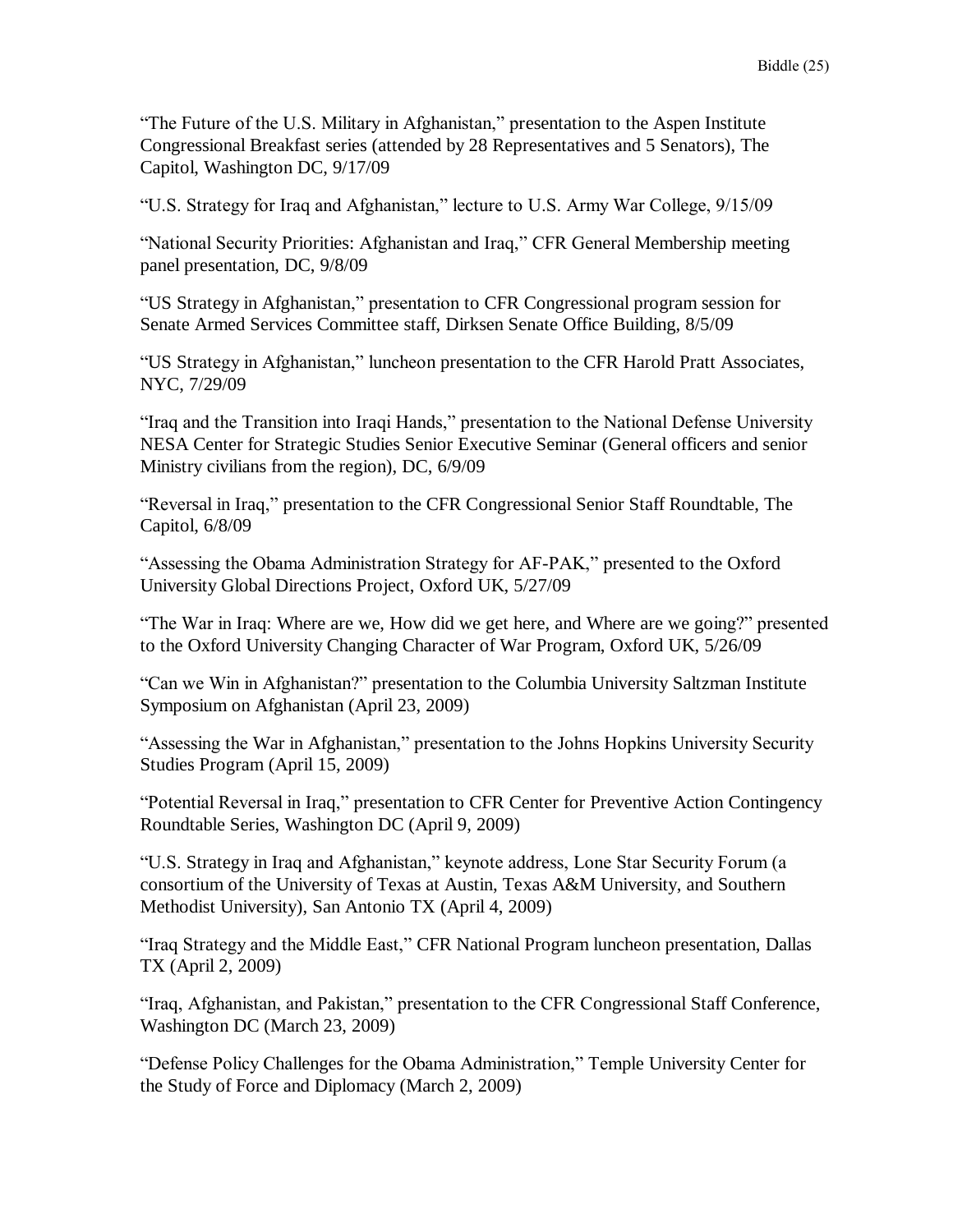"Iraq: What Next?" presented to the Univ. of Maryland Knight Center for Specialized Journalism conference on "The US Military: New President, New Outlook?" (Feb. 16 2009)

"The Foreign Policy Inbox of the New Administration: Iraq," CFR General Meeting, Washington DC (Jan. 23, 2009)

"The Evolution of U.S. Strategy in Iraq and Afghanistan," presented to CFR House Chiefs of Staff Luncheon Series, Rayburn House Office Building (Jan. 12, 2009)

"Afghanistan: Strategic Alternatives," presented to the Foundation for the Defense of Democracy conference on "Afghanistan: Winning the War," Washington DC (Dec. 4, 2008)

"Military Analysis in Academia and Think Tanks," panel presentation, Intelligence Community Military Analyst Conference, Chantilly VA (Sept. 29, 2008)

"US Strategy in Iraq, Past, Present and Future," public lecture, presented at:

- Cornell University (Sept. 25, 2008)
- Williams College (Oct. 6, 2008)
- Kings College London (Oct. 24, 2008)

"American Grand Strategy for the Long War," presented to:

- UK Joint Services Staff College, Shrivenham (Oct. 27, 2008)
- American Political Science Association Annual Meeting, Boston (Aug. 31, 2008)

"Civil War Intervention and the Problem of Iraq" (co-authored with Jeffrey Friedman and Stephen Long), presented to the American Political Science Association Annual Meeting, Boston (August 29, 2008)

"Iraq: Where We've Been, Where We Are, Where We're Going," presented to the Cornell University Peace Studies Program and Department of Political Science (July 23, 2008)

"The Iraq Campaign," presented to the Defense Department Senior Manager Course in National Security, George Washington University (April 17, 2008)

"The Prognosis for Iraq," presented to the Emory University political science department, Atlanta (April 16, 2008)

"Iraq After the Surge," CFR National Program Dinner presentation, Atlanta (April 16, 2008)

"Iraq and Campaign 2008," presented to the CFR National Program panel on Foreign Policy and Campaign 2008, San Francisco (March 28, 2008)

"Teaching War Today," roundtable presentation, International Studies Association Annual Meeting, San Francisco (March 26, 2008)

"Iraq Prognosis," presented to the National Defense University Near East South Asia Center for Strategic Studies (NESA), Cosmos Club, Washington DC (March 24, 2008)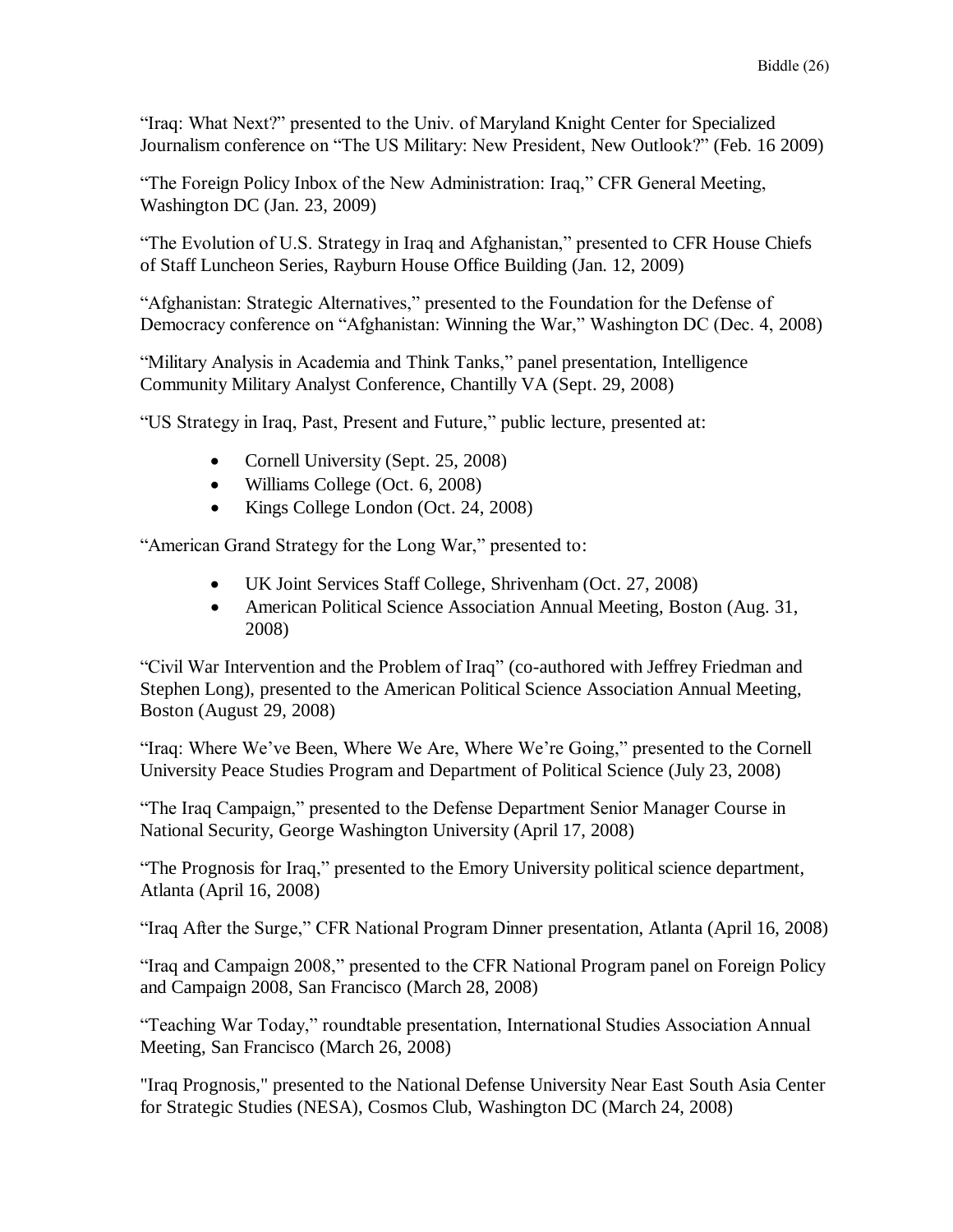"Iraq After the Surge," presented to the Santa Fe Institute public lecture series, Santa Fe, NM (March 20, 2008)

"Iraq: Reflections on the Surge and the Way Forward," panel presentation, Heritage Foundation, Washington DC (January 8, 2008)

"A New Phase in Iraq?" CFR Congressional program seminar, Rayburn House Office Building, Washington DC (December 3, 2007)

"US Strategy in Iraq," public lecture, University of California Berkeley (November 26, 2007)

"Military Progress in Iraq," public lecture at George Washington University Elliott School of International Affairs (November 16, 2007)

"US Strategy in Iraq," public lecture at Michigan State University, (October 7, 2007)

"Options for Partial Withdrawal from Iraq," lecture to the Belfer Center for Science and International Affairs (BCSIA), Harvard University (October 3, 2007)

"Iraq: What is the Endgame?" lecture to the Ambassadors' Roundtable, Stamford World Affairs Forum, Stamford CT (September 19, 2007)

"Iraq: Immediate Realities, Future Possibilities," presentation to Council on Foreign Relations Congress and US Foreign Policy Program, The Capitol, Washington DC (September 17, 2007)

"Assessing the Petraeus-Crocker Testimony on Iraq," Council on Foreign Relations Term Member Dinner Presentation, Washington DC (September 10, 2007)

"Iraq Status Report," Council on Foreign Relations Town Hall Meeting, Washington DC (September 10, 2007)

"What are the Stakes in Iraq, and What are the Consequences of the Several Ways the US Might Withdraw?" Roundtable presentation, American Political Science Association Annual Meeting, Chicago (August 31, 2007)

"Reflections on the Iraq Study Group" Roundtable presentation, American Political Science Association Annual Meeting, Chicago (August 30, 2007)

"Iraq strategy and prognosis," presentation to The Washington Seminar Series of the Near East South Asia (NESA) Center for Strategic Studies at the National Defense University, The Cosmos Club, Washington DC (June 27, 2007)

"Assessing Progress in Iraq," Council on Foreign Relations Congressional Chief of Staff luncheon presentation, Washington DC (June 11, 2007)

"US Strategy in Iraq," lecture to the University of Chicago Program in International Security Policy (May 23, 2007)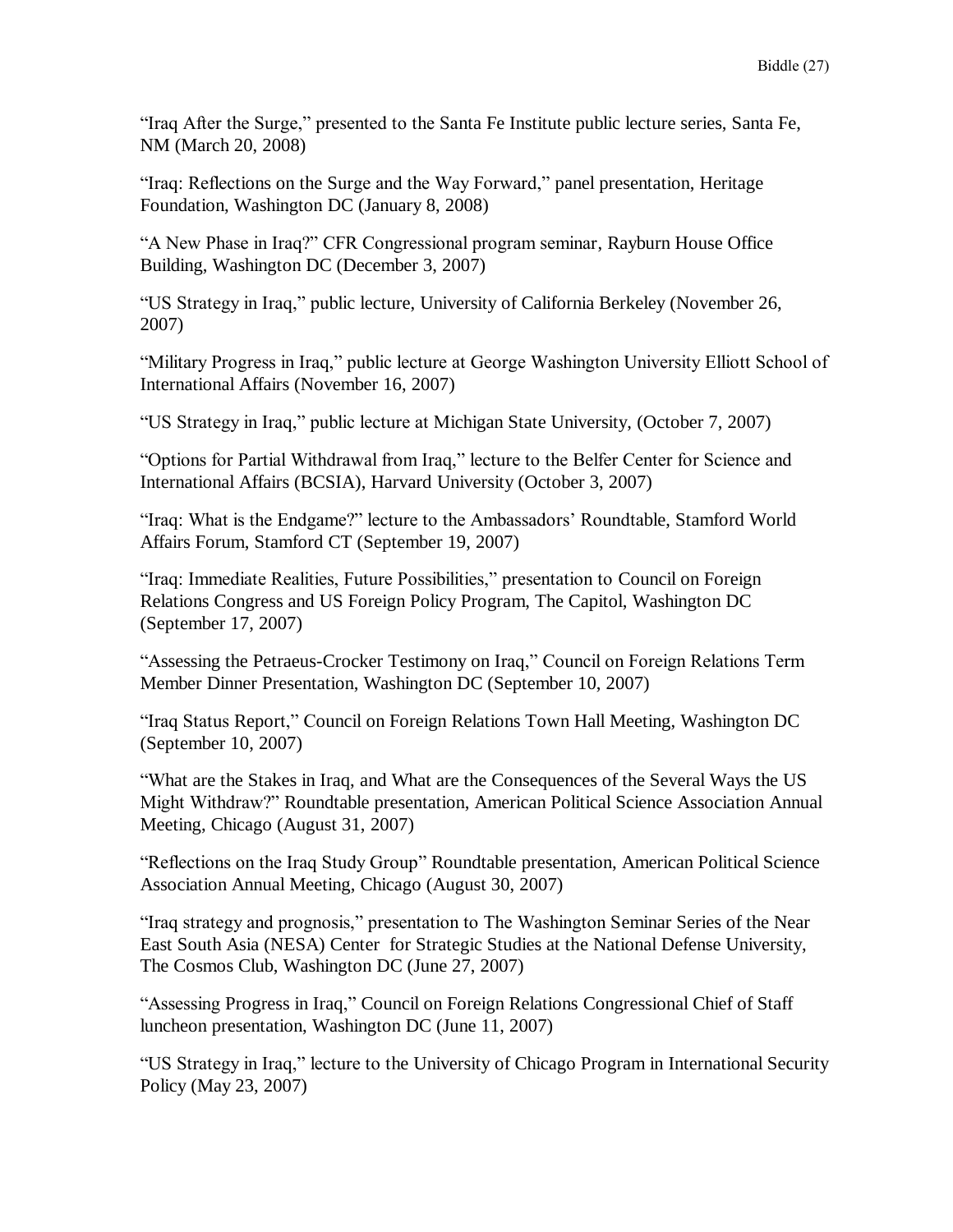"Iraq, Afghanistan, and American Military Transformation," briefing to the Bundeswehr Transformation Center, Berlin (May 16, 2007)

"Iraq: Implications for German Security Policy," lunch seminar presentation, German Marshall Fund, Berlin (May 16, 2007)

"Options for Withdrawal: Can Americans Retreat from Iraq but Retain Influence?" presented to the German Council on Foreign Relations, Berlin (May 16, 2007)

"Iraq: Implications for German Security Policy," briefing to German Ministry of Defense Policy Planning Staff, Berlin (May 15, 2007)

"New Security Challenges and Defense Policy Implications," lecture, Hertie School of Governance, Berlin (May 15, 2007)

"Iraq, Afghanistan, and American Military Transformation," C.V. Starr Memorial Lecture, American Academy in Berlin, Wannsee, Germany (May 14, 2007)

"Iraq Update," Council on Foreign Relations Luncheon presentation (with Max Boot), New York (May 9, 2007)

Council on Foreign Relations Press Briefing on Iraq (with Max Boot), Washington DC (May 8, 2007)

"US Grand Strategy and the War in Iraq," Pew Memorial Lecture, Grove City College, Grove City PA (May 3, 2007)

"Assessing the Surge," Council on Foreign Relations Luncheon presentation, Washington DC (May 1, 2007)

"New Threats, New Capabilities?" presentation to the 2007 Carnegie Junior Fellows Conference, Washington DC, (April 25, 2007)

"US Strategy in Iraq," Council on Foreign Relations Evangelical Roundtable presentation, Washington DC (March 6, 2007)

"Technology and War," roundtable presentation, International Studies Association Annual Meeting, Chicago, (March 2, 2007)

"Iraq and the Middle East," Council on Foreign Relations Religion and Foreign Policy Conference Call presentation (January 17, 2007)

"The Future of Private Armies," Council on Foreign Relations Corporate Program Breakfast Presentation, Washington, DC, (December 19, 2006)

"Strike Technology in Afghanistan and Iraq: Implications for the Future of Warfare," presented to the Stanley Foundation Conference on "Leveraging US Strength in an Uncertain World," Washington, DC (December 7, 2006)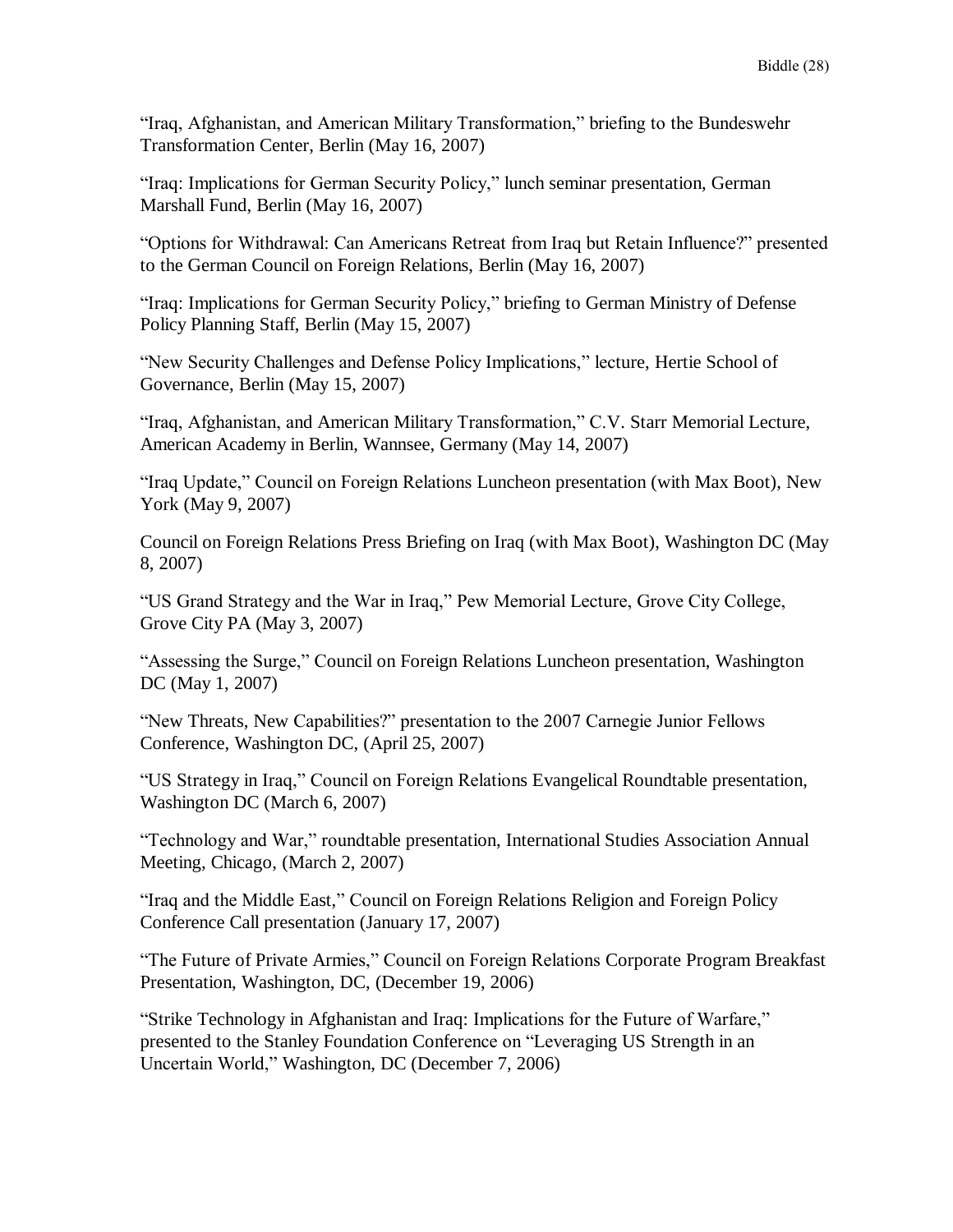"US Strategy in Iraq," Council on Foreign Relations Town Hall Meeting Presentation, Washington, DC (December 7, 2006)

"Iraq and American Grand Strategy," presentation to the Naples Council on World Affairs, Ft. Myers, Florida (November 20, 2006)

"Defining Victory in Iraq," presentation to the *National Interest* symposium on Iraq, Washington, DC (November 13, 2006)

"Major Combat in Iraq and Afghanistan: Implications for Defense Planning," presented to the 2006 International Security Forum, Zurich, Switzerland (October 27, 2006)

"Options in Iraq," Council on Foreign Relations/George Mason University Town Hall Meeting Presentation, (October 23, 2006)

"An Introduction to the Study of Strategy," presented to the American Political Science Association 2006 Annual Meeting, Philadelphia, PA, September 1, 2006

"Iraq Update," Council on Foreign Relations Congress and US Foreign Policy Series, US Capitol (June 16, 2006)

"Seeing Baghdad, Thinking Saigon," presented to:

- Case Western Reserve University (February 1, 2006)
- Cornell University Peace Studies program (April 27, 2006)
- Johns Hopkins University Advanced Physics Lab seminar series on "Rethinking the Future Nature of Competition and Conflict," Arlington VA (May 1, 2006)

"Speed Kills? Reassessing the Role of Speed, Precision and Situation Awareness in the Fall of Saddam," presented to:

- MIT Defense and Arms Control Studies program (May 5, 2006)
- Johns Hopkins SAIS/SSI Conference on "U.S. Military Operations in Iraq: Planning, Combat, and Occupation," Washington DC, (November 2, 2005)

Council on Foreign Relations Press Briefing for Turkish-speaking reporters, Washington DC (April 3, 2006)

"Following Up on Iraqization," Council on Foreign Relations Roundtable Presentation, (April 19, 2006)

"Assessing Iraqization," Council on Foreign Relations Luncheon presentation, Washington DC (March 20, 2006)

Acceptance speech, Harvard University Olin Institute Huntington Prize Award Dinner, Army-Navy Club, Washington DC (March 9, 2006)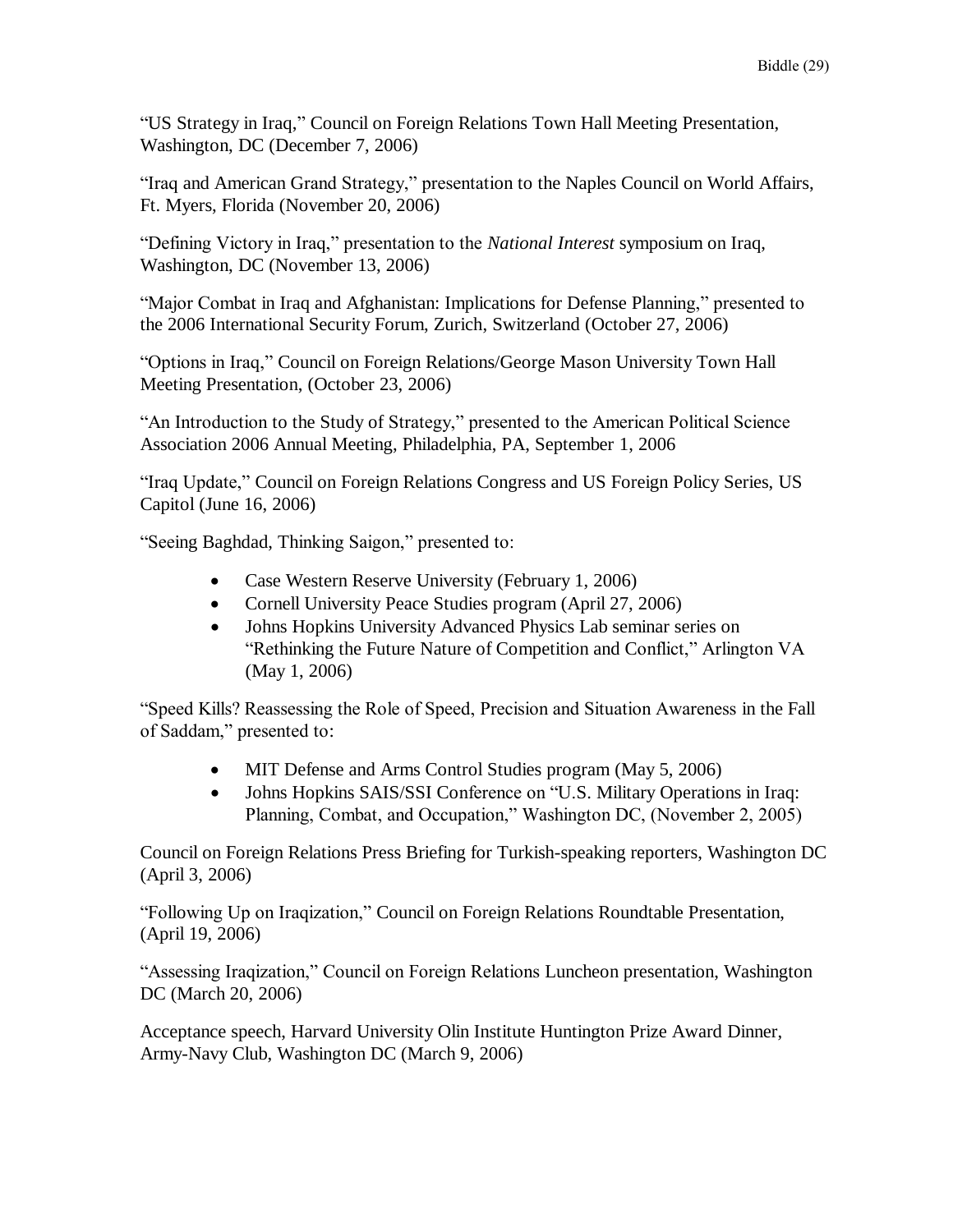Council on Foreign Relations Luncheon Panel on the Third Anniversary of the War in Iraq, New York City (March 1, 2006)

"Casualties and the Military," presented to the Triangle Institute for Security Studies Conference on Casualties, Duke University (February 17, 2006)

Council on Foreign Relations Press Briefing on the Quadrennial Defense Review, Washington DC (February 8, 2006)

"Military Victory in the Information Age," presented to the Conversations with History series, University of California Berkeley (January 27, 2006)

"The Privatization of War: Market Mechanisms in the Raising of Armies, Past, Present and Future," presented to the American Political Science Association (APSA) annual meeting in Washington, DC. (September 4, 2005)

"Iraq and American Military Transformation: Major Combat in 2003 and its Implications for the Future," presented to the International Studies Association (ISA) Annual Meeting, Honolulu, HI (March 3, 2005)

"Military Power: Explaining Victory and Defeat in Modern Battle," presented to:

- Institute for Defense Analyses, Alexandria, VA (Oct. 18, 2006)
- Secretary of Defense Corporate Fellows Program, Crystal City VA (July 10, 2006)
- RAND Corporation Arroyo Center, Washington DC (May 3, 2006)
- University of California Berkeley Department of Political Science (January 27, 2006)
- US Naval Postgraduate School, Monterey CA (January 26, 2006)
- Temple University Center for the Study of Force and Diplomacy (October 26, 2005)
- U.S. Army Command and General Staff College and TRADOC Analysis Command, Ft. Leavenworth KS (October 4, 2005)
- Australian Army Chief of Staff's annual conference, Canberra, Australia (Sept. 22, 2005)
- U.S. Army TRADOC Analysis Command, White Sands Missile Range NM (June 14, 2005)
- RAND Corporation, Santa Monica, California (June 2, 2005)
- Ohio State University Mershon Center speakers series (Feb. 2, 2005)
- U.S. Air War College faculty colloquium, Maxwell AFB (Jan. 12, 2005)
- New York Military Affairs Symposium (Oct. 29, 2004)
- Military Conflict Institute Annual Meeting, Alexandria VA (Oct. 28, 2004)
- Georgetown University Distinguished Lecturer Series (Oct. 27, 2004)
- George Washington University Eliot School of Public Affairs (Oct. 27, 2004)
- U.S. Army Military History Institute (Oct. 20, 2004)
- Texas A&M University, Bush School of Public Affairs (Sept. 8, 2004)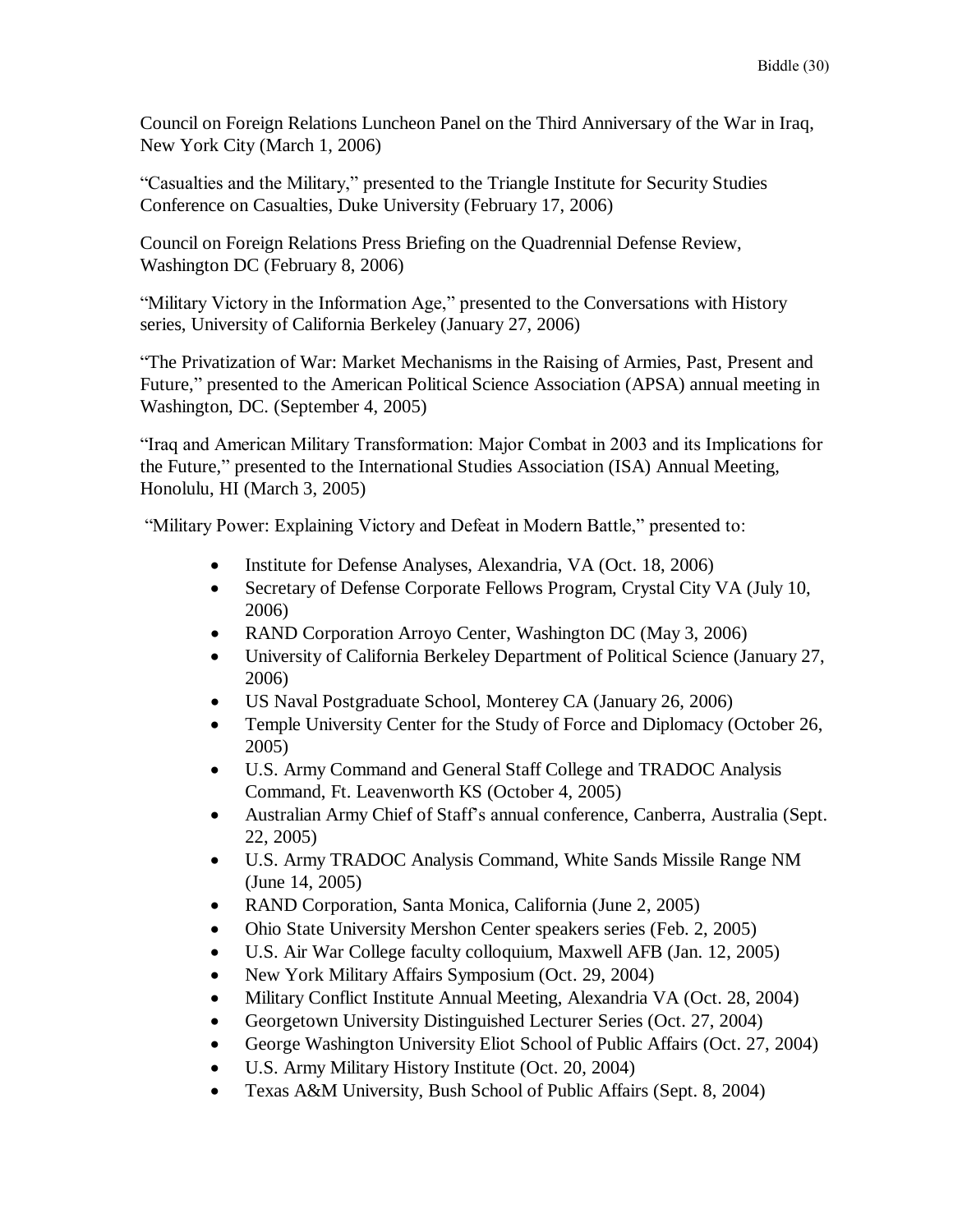- University of Pennsylvania, Department of Political Science, March 19, 2002 (earlier version; presented as "Theories of Victory: Explaining Military Capability")
- Harvard University, Olin Institute for Strategic Studies, November 5, 2001 (earlier version; presented as "Theories of Victory: Explaining Military Capability")
- Columbia University Department of Political Science/Institute of War and Peace Studies, February 16, 2000 (earlier version; presented as "Determinants of Military Capability")
- Princeton University Department of Politics/Center for International Studies, October 8, 1999 (earlier version; presented as "Determinants of Military Capability")
- University of Chicago Department of Political Science Program on International Security Policy Speakers Series, February 9, 1999 (earlier version; presented as "Technology and Armed Conflict in the  $20<sup>th</sup>$  Century")

"American Grand Strategy After 9-11," keynote address to the Oxford University Conference on "100 Years of Geopolitics," Oxford UK (March 22, 2004)

"Iraq and the Future of Warfare: Implications for Army and Defense Policy," presented to:

- LTG Griffin, MG Melcher, US Army G8 (June 4, 2003)
- LTG Cody, US Army G3 (June 6, 2003)
- $\bullet$  BG O'Neil, HQDA G3 (June 6, 2003)
- MG Huntoon, CMDT USAWC (Sept. 30, 2003)
- GEN Byrnes, CG TRADOC (Oct. 2, 2003)
- House Armed Services Committee, Hearing on Operation Iraqi Freedom: Outside Perspectives (Oct. 21, 2003)
- GEN Casey, VCSA (Nov. 20, 2003)
- BG(P) Ryan, DAMO-SSP (Jan. 22, 2004)
- Ft. Leavenworth School of Advanced Military Studies (Jan. 27, 2004)
- USMC School of Advanced Warfighting Studies, Quantico VA (June 1, 2004)
- US Army Center for Army Analysis, Ft. Belvoir VA (June 18, 2004)
- Ambassador Margaret McMillion, Deputy Commandant for International Affairs, USAWC (Sept. 23, 2004)

"American Grand Strategy in the War on Terrorism: Tradeoffs Between Risk and Payoff," presented to LTG Griffin, MG Melcher, et al., HQDA/G8 offsite strategy conference, Williamsburg VA (August 16, 2003)

"Coping with Adaptive Enemies in Afghanistan and Iraq" presented to AUSA Long Beach conference on "Army C4/IT and Space Capabilities in War and Transformation," Long Beach CA (May 30, 2003)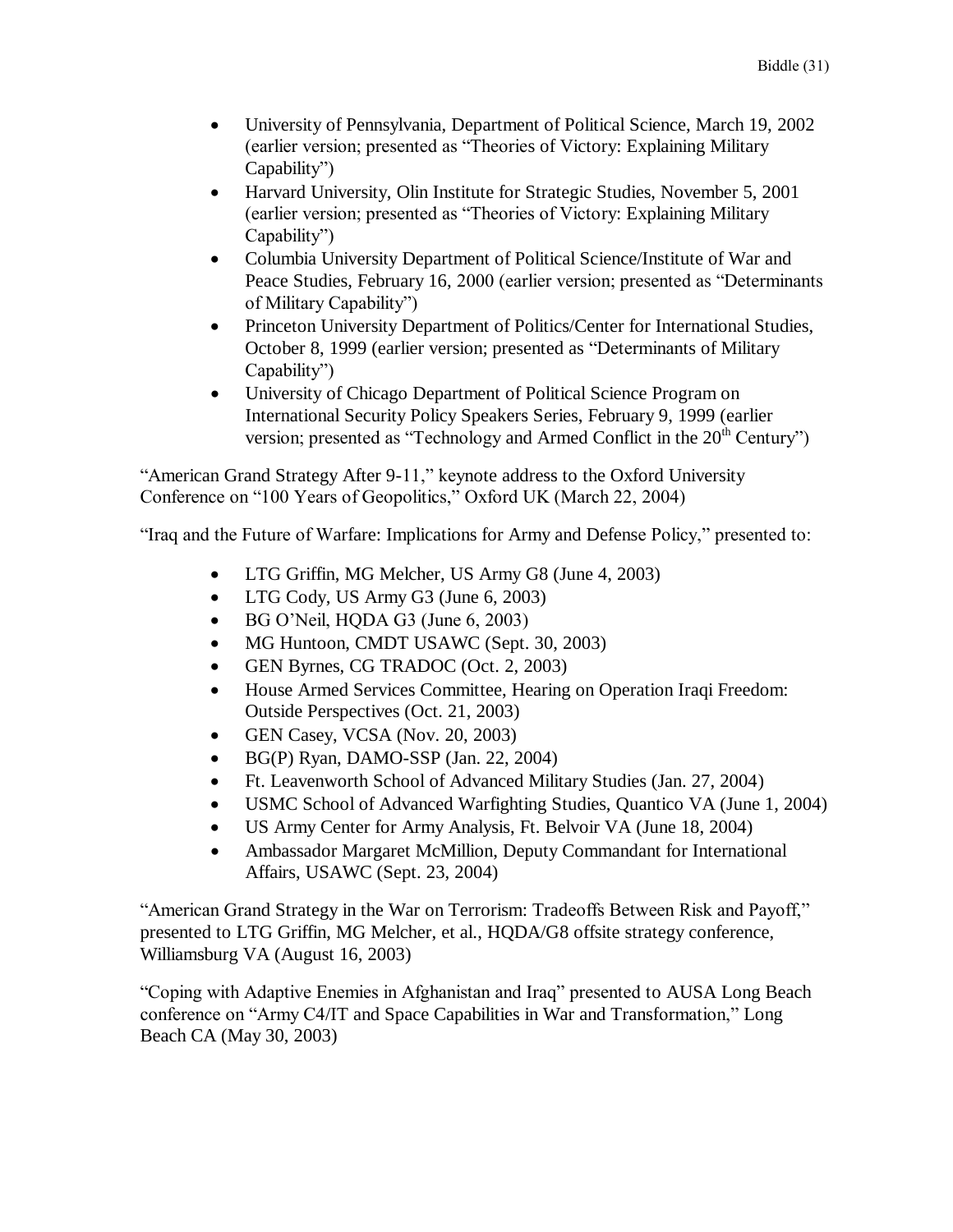"Early Interpretations of Recent Combat Experience" presented to the Harvard University Carr Center Conference on Prospective Military Operations in Iraq, Washington D.C. (Jan. 22, 2003).

"Afghanistan and the Future of Warfare: Implications for Army and Defense Policy," presented to:

- LTG Griffin, US Army G8; BG Eickenberry, US Army G3 (May 15, 2002)
- MG Ivany, CMDT USAWC (May 31, 2002)
- LTG Brown, CG USASOC (June 4, 2002)
- GEN Keane, VCSA; LTG Noonan, US Army G2; LTG McKiernan, US Army G3; LTG Griffin, US Army G8; MG Wood, HQDA G3; BG(P) Melcher, HQDA G8/PA&E; BG Hunzeker, HQDA G8/PA&E (June 6, 2002)
- Mr. E.B. Vandiver, Dir. CAA; Mr. Vernon Bettencourt, US Army G3 Technical Advisor (June 10, 2002)
- GEN Meigs, CG USAREUR (June 11, 2002)
- LTG Riley, CG CAC (June 18, 2002)
- COL Douglas MacGregor, NDU (June 24, 2002)
- USAWC DDE First Resident Course Noontime Lecture Series (June 26)
- COL John Mulholland, CO 5SFG (July 2, 2002)
- GEN Shinseki, CSA (July 11, 2002)
- BG Brown, CG CMH (July 11, 2002)
- Hon. Thomas White, Secretary of the Army (July 29, 2002)
- MG Bond, HQDA G3 (July 29, 2002)
- GEN Abrams, CG TRADOC (July 31, 2002)
- BG Brown, CG CMH (Aug. 1, 2002)
- GEN Ellis, CG FORSCOM; MG Burns, FORSCOM G3; MG Donald, FORSCOM G1; BG Goedkoop, FORSCOM asst G3 (Aug. 21, 2002)
- RAND Corp. Afghanistan Lessons Learned delegation (Aug. 23, 2002)
- Dr. Christopher Lamb, DASD OSD/P (Aug. 26, 2002)
- US Army Operation Enduring Freedom Lessons Learned Conference, USAWC (Aug. 27, 2002)
- Mr. Andrew Marshall, Dir OSD/NA (Sept. 3, 2002)
- Dr. Andrew Hoehn, DASD OSD/S&R (Sept. 3, 2002)
- Hon. Stephen Cambone, Dir OSD/PA&E (Sept. 10, 2002)
- Institute for Defense Analyses noontime lecture series (Sept. 13, 2002)
- MG Huntoon, HQDA G3 (Sept. 16, 2002)
- LTG Cody, US Army G3; LTG Wald, USAF Ops Dep (Sept. 23, 2002)
- Council on Foreign Relations McCloy Roundtable, Washington DC (Sept. 24, 2002)
- US House of Representatives Army Caucus (Sept. 25, 2002)
- FORSCOM Commanders Conference (Oct. 3, 2002)
- USAWC Resident Class (Oct. 4)
- RAND Conference on Afghanistan Lessons Learned (Oct. 8)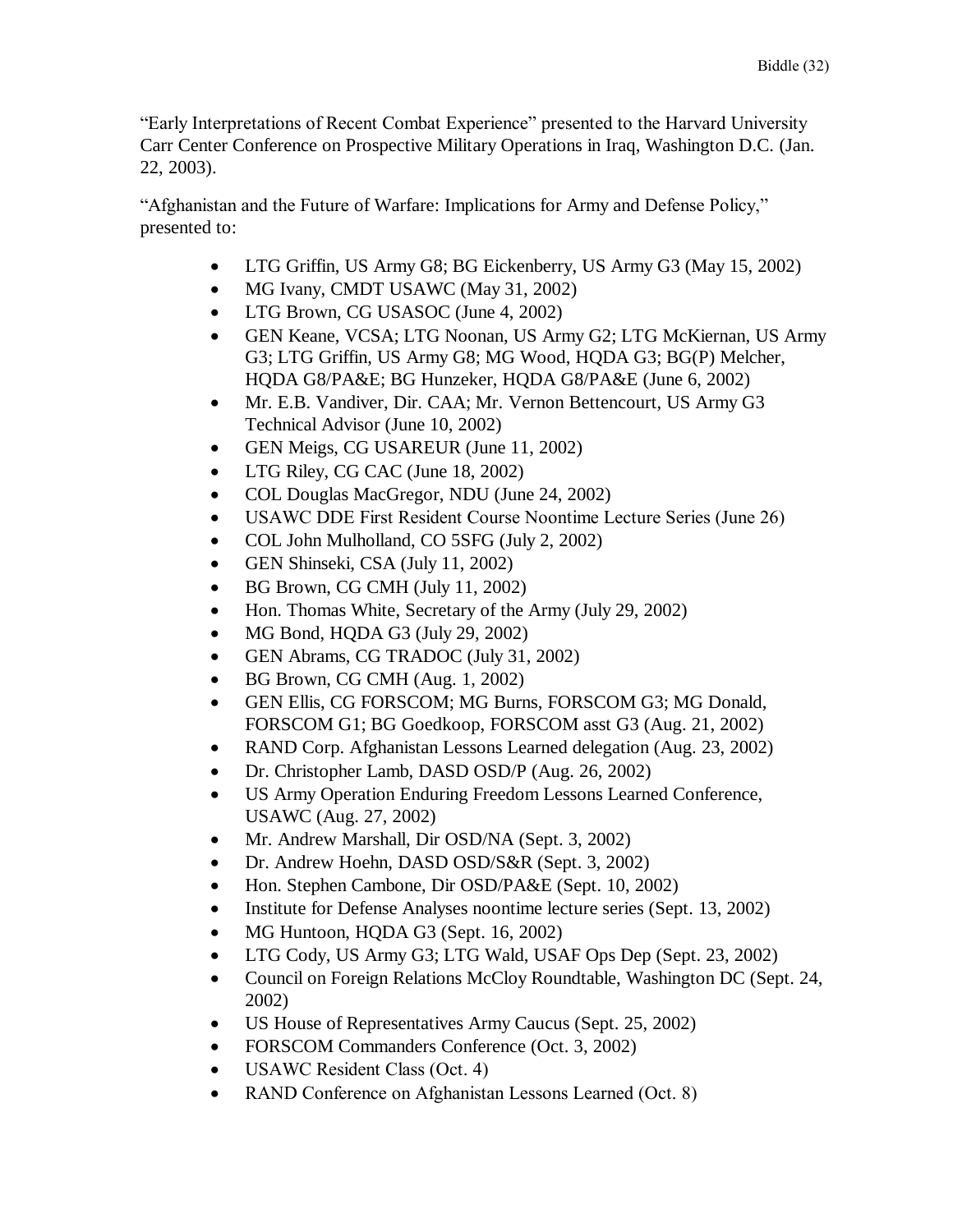- Army Operations Research Conference, AORS XLI (Oct. 16)
- LTG Craddock, Senior Military Advisor to the Secretary of Defense (Oct. 18, 2002)
- Heritage Foundation (Oct. 23)
- MG Van Winkle, US Army Corps of Engineers (Oct. 24, 2002)
- University of Chicago Program on International Security Policy (Nov. 12, 2002)
- Defense Writers Group Media Roundtable, The Pentagon (Nov. 14, 2002)
- Council on Foreign Relations McCloy Roundtable, New York (Nov. 19, 2002)
- Columbia University Institute for War and Peace Studies (Nov. 19, 2002)
- U.S. Military Academy West Point, faculty colloquium (Dec. 10, 2002)
- National Defense University (Dec. 19, 2002)
- Army-Air Force Warfighter Conference (Jan. 13, 2003)
- Johns Hopkins University Advanced Physics Laboratory (Jan. 31, 2003)
- US Army TRADOC Analysis Command, Ft. Leavenworth (Mar. 3, 2003)
- Army Heritage Foundation conference, Carlisle PA (Mar. 14, 2003)
- US Army Center for Army Analysis (April 8, 2003)
- US Army War College SSI Strategy Conference (April 10, 2003)
- Los Alamos National Laboratory/College of William and Mary workshop on the New Triad, Williamsburg VA (June 13, 2003)
- US Naval War College Current Strategy Forum (June 17, 2003)
- Georgetown University Security Studies Program Speakers Series on Terrorism and Counterterrorism (Oct. 22, 2003)
- U.S. Military Academy West Point, Bradley Seminar (GEN Barry McCaffrey, instr., Dec. 2, 2003)
- Stanford University Center for International Security and Cooperation (CISAC) (March 4, 2004)
- University of Washington Department of Political Science (March 3, 2004)
- King's College London Department of War Studies (March 24, 2004)
- Los Alamos National Laboratory conference on "Confronting Terrorism: Regional Issues and Roles of Networks," Los Alamos NM (Jan. 21, 2005)
- MIT Lincoln Laboratory Defense Technology Seminar, Lexington MA (April 6, 2005)
- USMA West Point Bradley Seminar, GEN(R) Barry McCaffrey, instr. (April 28, 2005)
- Cornell University ALS 481, "Global Conflict and Terrorism," Prof. James Shanahan, instr. (May 2, 2005)

"Democratic Effectiveness? Reassessing the Claim that Democracies are More Effective in Battle" (co-authored with Stephen Long), presented to:

> Peace Science Association 2002 Annual Meeting, Tuscon AZ, November 2, 2002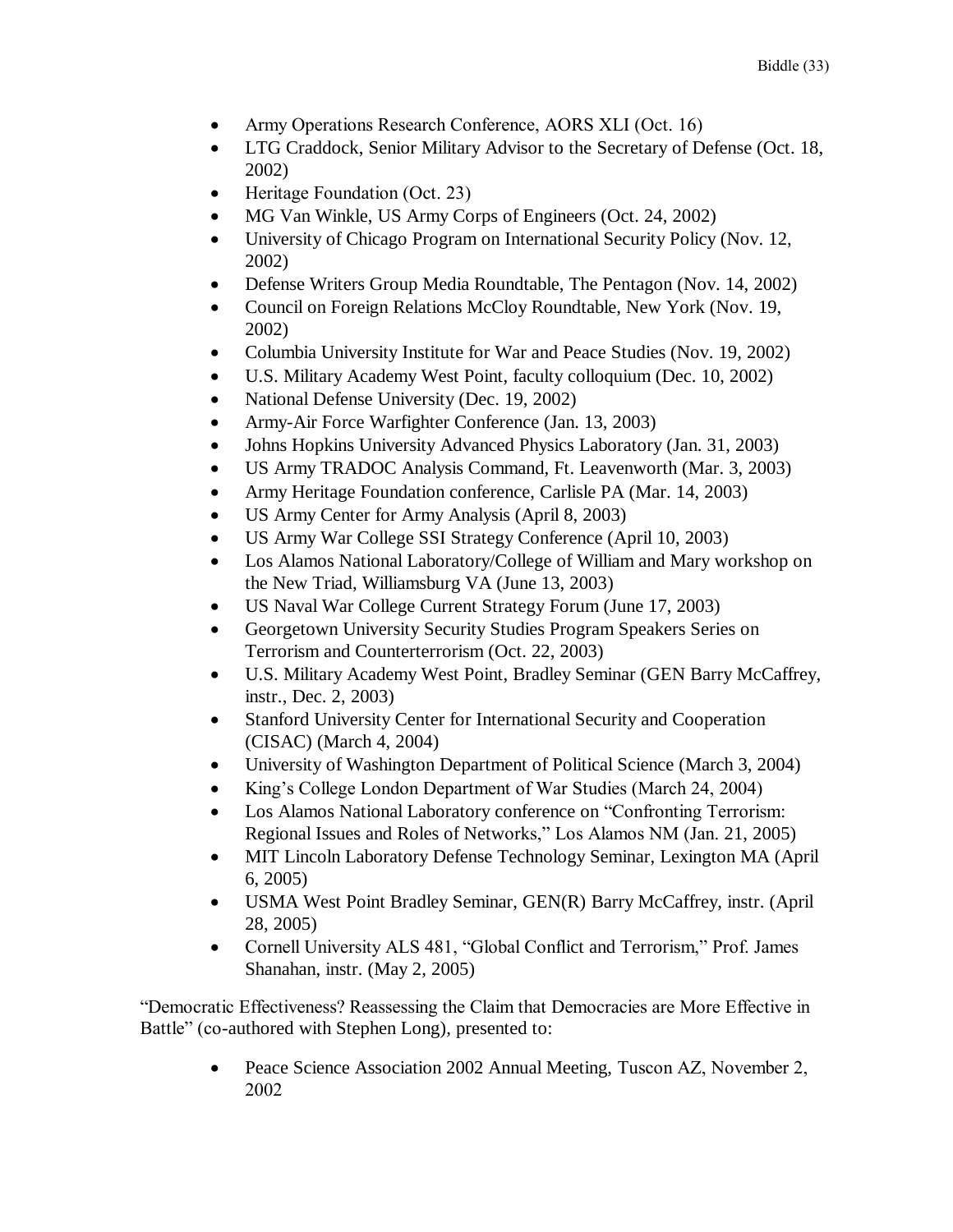American Political Science Association 2002 Annual Meeting, Boston MA, September 1, 2002

"High Rollers: Predicting Risk Preference in Unstable Regimes" (co-authored with Marco Steenbergen and Norman Hurley), presented to:

- International Society of Political Psychology 2002 Annual Meeting, Berlin, July 16-19, 2002
- Military Operations Research Society 2002 Annual Meeting, Ft. Leavenworth, KS, June 18, 2002 (*Won Best Paper, WG1*)
- American Political Science Association 2000 Annual Meeting, Washington, D.C., August 31, 2000
- Columbia University Department of Political Science/Institute of War and Peace Studies, February 16, 2000

"Long Term Foreign Policy Implications of the War on Terrorism," presented to the Conference on Emerging Security Challenges, Duke University Center for Law, Ethics, and National Security, Durham NC, April 11, 2002

"Strategy in the War on Terrorism," presented to the Triange Institute for Security Studies/Army War College Conference on Terrorism: Threat and Response, Chapel Hill NC, February 28, 2002

"Force Structure and Technology Alternatives," presented to the Johns Hopkins SAIS/Army War College Conference on The Defense Transformation Debate: The American Military at the Dawn of the  $21^{st}$  Century, Washington, D.C., October 5, 2001

"Technology in Modern Warfare: An Empirical Test," presented to the American Political Science Association 2001 Annual Meeting, San Francisco, CA September 1, 2001

Olin Lecture: "Did Bombing Win the War in Kosovo?" United States Military Academy, West Point, November 29, 2000

"Rebuilding the Foundations of Offense-Defense Theory" presented to the Harvard University Conference on Offense-Defense Theory: Retrospectives and Future Directions, John F. Kennedy School of Government, September 22, 2000

"Land Power: Theory and Practice" presented to the U.S. Naval Postgraduate School Department of National Security Affairs Workshop on Strategy in the Contemporary World, Monterey, CA, September 20, 2000

"Immaculate Warfare: Implications for U.S. National Security Policy" presented to the American Political Science Association 2000 Annual Meeting, Washington, D.C., September 1, 2000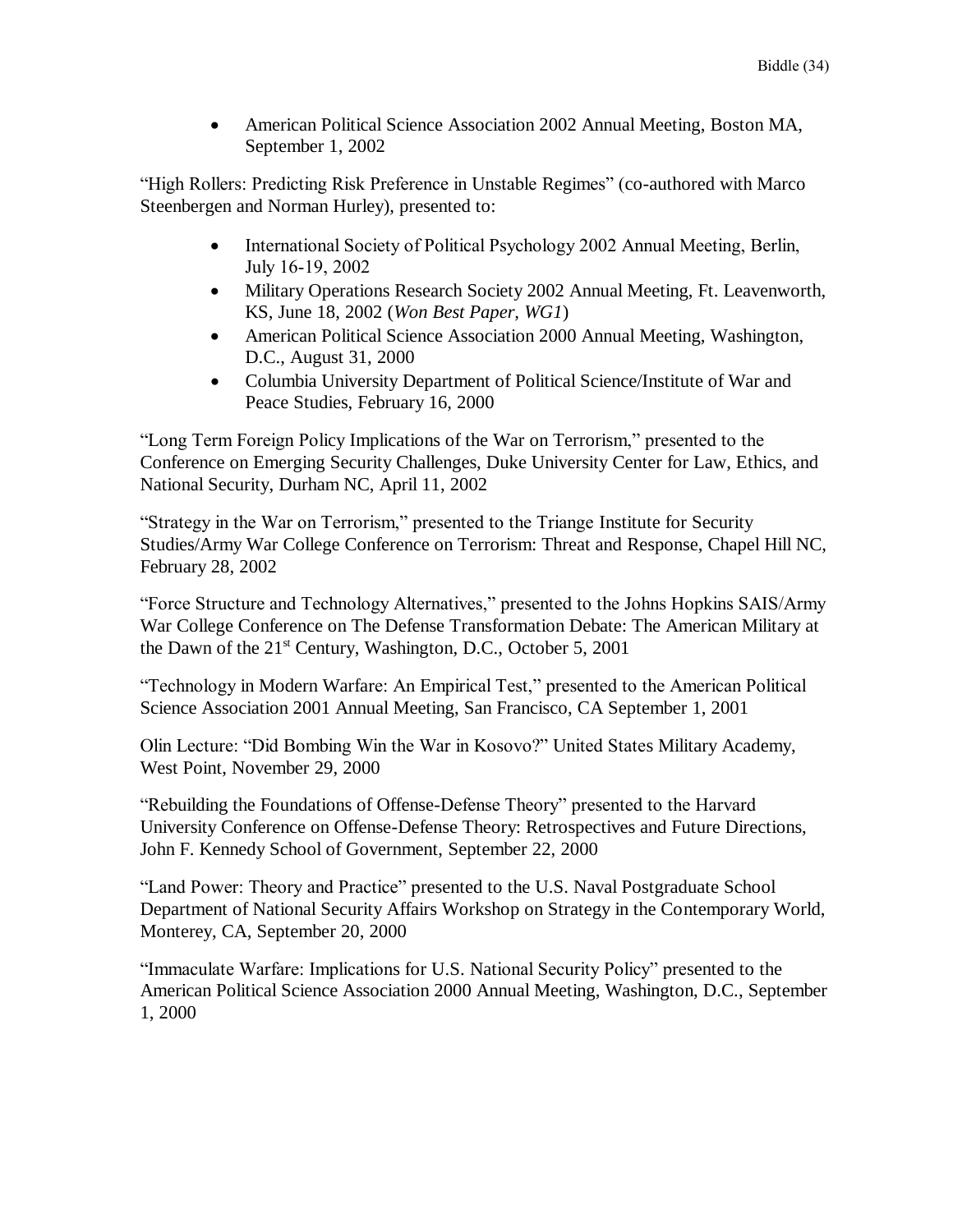"Testing Offense-Defense Theory: The Second Battle of the Somme, March 21 to April 9, 1918," presented to:

- Harvard University Conference on Offense-Defense Theory: Retrospectives and Future Directions, John F. Kennedy School of Government, September 22, 2000
- American Political Science Association 1999 Annual Meeting, Poster Session, Atlanta, GA, September 2, 1999

"Beyond Firepower: How Skill Affects Combat Outcomes," (co-authored with Wade Hinkle and Michael Fischerkeller), presented to:

- U.S. Army Assistant Vice Chief of Staff, The Pentagon, February 2000
- U.S. Army Director of Strategy, Plans and Policy (DAMO-SS), The Pentagon, December 1999
- Director of U.S. Air Force Quadrennial Defense Review Planning, The Pentagon, November 1999
- U.S. Air Force Director of Strategic Planning (AF/XPX), The Pentagon, August 1999
- National Intelligence Officer for General Purpose Forces, Central Intelligence Agency, Langley, VA, March 1999
- U.S. Air Force Annual Conference on Wargame Development, Air University, Maxwell AFB, AL, February 1999
- Deputy Director, Program Analysis and Evaluation, Office of the Secretary of Defense (OSD/PA&E), The Pentagon, February 1999
- Deputy Assistant Secretary of Defense (Strategy), The Pentagon, Feb. 1999
- Defense Intelligence Officer for General Purpose Forces, Defense Intelligence Agency, Arlington, VA, February 1999
- U.S. Army Concepts Analysis Agency, Bethesda, MD, February 1999
- U.S. Army Warfare Analysis and Integration Center, The Pentagon, Jan. 1999
- U.S. Army Staff Officer Professional Development Lecture Series, The Pentagon, March 1998
- CIA Weapons Defense Analysis Group, Langley, VA, February 1998
- Secretary of Defense Strategic Studies Group, Rosslyn, VA, January 1998

"Modeling Skill, Technology, and Complexity in Combat Outcomes," (co-authored with Wade Hinkle and Michael Fischerkeller), presented to:

- $\bullet$  67<sup>th</sup> Military Operations Research Society Symposium, West Point, NY, June 1999 (*Won 1999 Impact Prize, Military Operations Research Society*)
- Symposium on Warfare in the  $21<sup>st</sup>$  Century, University of South Carolina, August 1998
- Assistant Director for Force Structure, Resources & Assessments, Joint Staff J-8, The Pentagon, July 1998
- U.S. Naval War College, Newport, RI, May 1998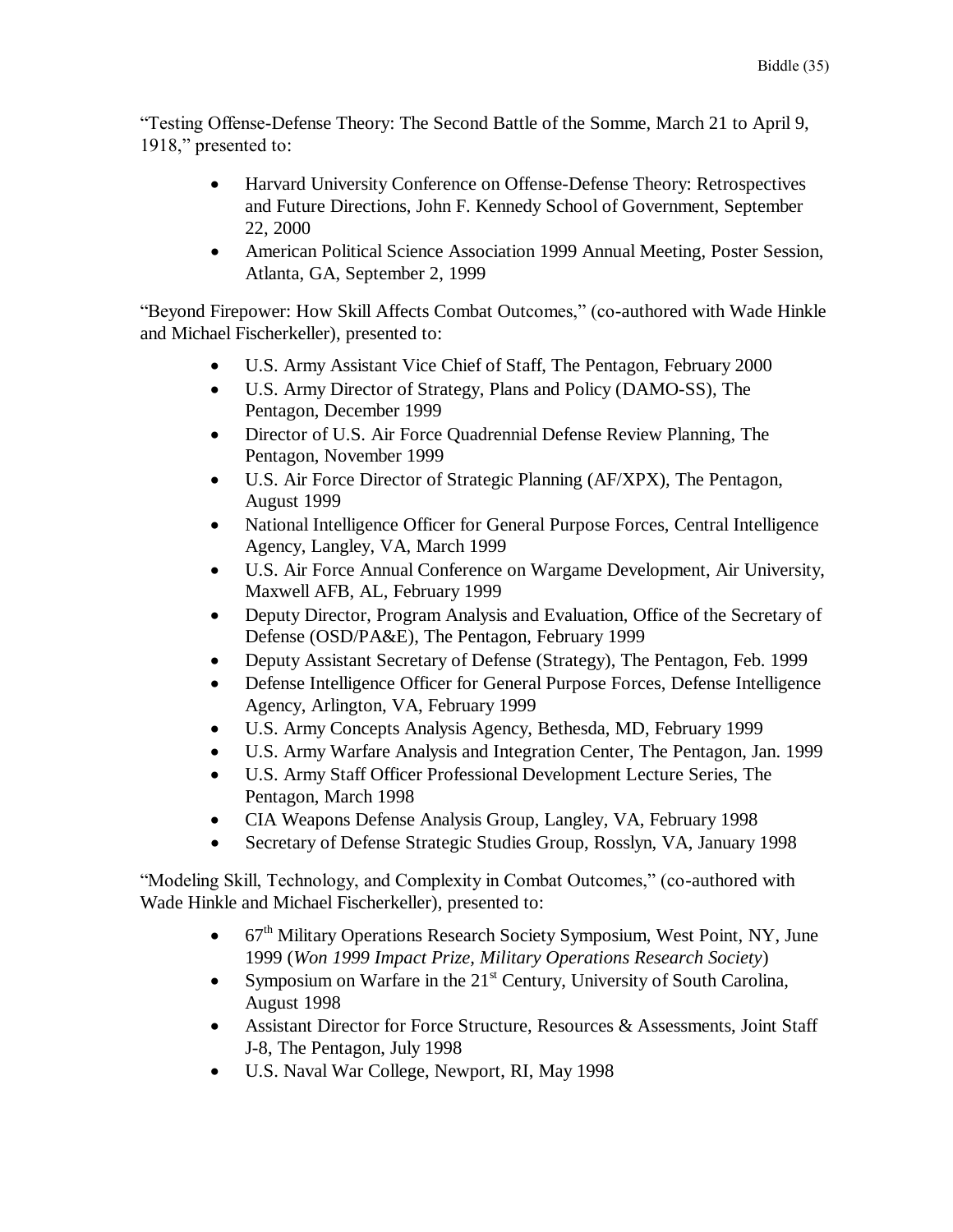- U.S. Army Modeling and Simulations Annual Workshop, Carlisle, PA, May 1998
- Swedish National Defense Research Establishment, March 1998
- CIA-IDA Annual Analytic Exchange, Alexandria, VA, February 1998
- U.S. Air Force Director of Strategic Planning (AF/XPX),The Pentagon, January 1998

"Recasting the Foundations of Offense-Defense Theory," presented to the American Political Science Association 1998 Annual Meeting, Boston, September 4, 1998

"Controlling Antipersonnel Landmines," presented to the Duke University Conference on Land Mines, May 2, 1998

"Net Assessment Theory and the Battle of 73 Easting," presented to the MIT Department of Political Science, April 30, 1998

"Explaining the Coalition Loss Rate in the Gulf War," presented to:

- U.S. Army Staff, General Officers "Quarterbacks Group," The Pentagon, November 6, 1997
- Institute for Defense Analyses seminar series, Alex., VA, July 17, 1997
- 65th Military Operations Research Society Symposium, Prize Paper Session, Quantico, VA, June 10, 1997
- United States Military Academy faculty colloquium, West Point, May 12, 1997
- U.S. Army Asst. Vice Chief of Staff Lt. Gen. Jay Garner, Brig. Gen. Rokosz, The Pentagon, April 30, 1997
- Maj. Gen. Ronald Adams, U.S. Army Staff, The Pentagon, April 30, 1997
- U.S. Army staff seminar, The Pentagon, April 30, 1997
- House Military Affairs Committee Staff, Washington, D.C., Jan. 30, 1997
- U.S. Army ODCSOPS, The Pentagon, October 7, 1996
- OSD/PA&E, Regional Assessments & Modeling Division, Rosslyn VA, October 4, 1996
- OSD/PA&E, The Pentagon, September 5, 1996
- 64th Military Operations Research Society Symposium, Ft. Leavenworth KS, June 20, 1996
- International Symposium in Honor of Prof. Dr. Reiner K. Huber, German Armed Forces University, Munich, FRG, November 14, 1995

"Assessing Theories of Future Warfare," presented to:

- Texas A&M University, George Bush School of Government and Public Service Dedication Conference, September 9, 1997
- American Political Science Association 1997 Annual Meeting, Washington, D.C., August 29, 1997
- International Studies Association Annual Meeting, Toronto, Mar. 19, 1997
- Secretary of Defense Strategic Studies Group, Rosslyn, VA, Sept. 26, 1996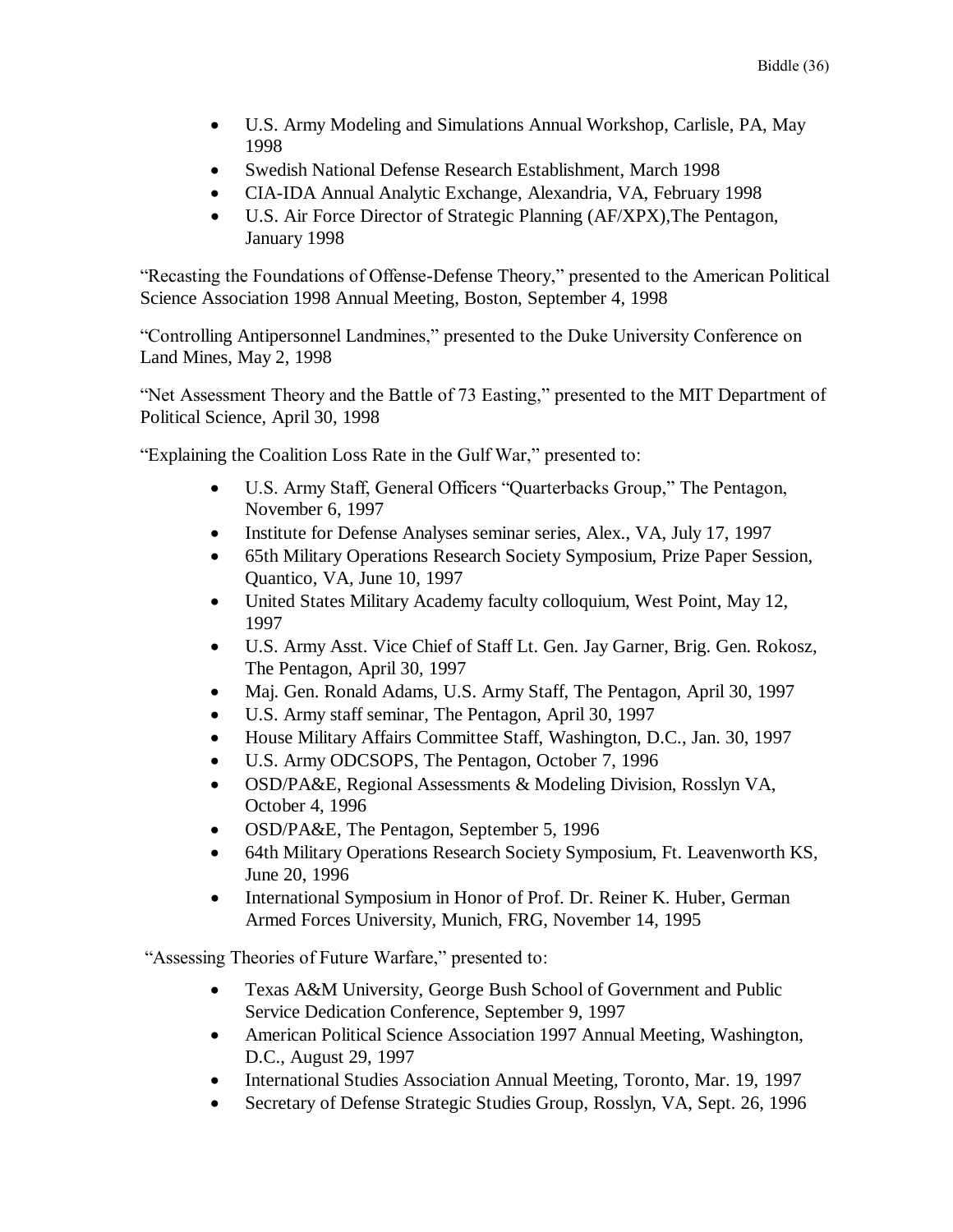University of California, Davis-OSD/Net Assessment-*Security Studies* Joint Conference on the Revolution in Military Affairs, Monterey, Calif., August 26, 1996

"The Effectiveness of Military Coercion in Bosnia" (coauthored with Wade Hinkle), presented to:

- U.S. Army Director of Strategy, Plans and Policy (DAMO-SS), The Pentagon, December 1999
- U.S. Air Force Kosovo Lessons Learned Project, The Pentagon, Nov. 1999
- National Intelligence Officer for General Purpose Forces, Central Intelligence Agency, Langley, VA, October 1999
- U.S. Army Center for Land Warfare, The Pentagon, March 1999
- U.S. Naval Postgraduate School, Monterey, Calif., February 1998
- 65th Military Operations Research Society Symposium, Quantico, VA, June 12, 1997
- U.S. Naval War College, Newport, RI, May 2, 1997
- Director of Central Intelligence Interagency Balkans Task Force, Central Intelligence Agency, Langley, VA, April 15, 1997
- Department of Defense Bosnia Task Force, The Pentagon, March 5, 1997
- U.S. Department of State Bureau of Politico-Military Affairs, Amb. James Glassman and staff, Washington, D.C., February 18, 1997
- U.S. Mission to NATO, The Pentagon, October 23, 1996
- U.S. Department of State, Dayton History Project, Washington D.C., October 9, 1996
- Secretary of Defense Strategic Studies Group, Rosslyn, VA, Oct. 8, 1996
- U.S. Army ODCSOPS staff, The Pentagon, October 7, 1996
- OSD/SOLIC, The Pentagon, October 2, 1996

"Frequency of U.S. Military Operations" (co-authored with Wade Hinkle), presented to:

- OSD/S&R, The Pentagon, April 10, 1997
- The RAND Corporation, Washington, D.C., April 16, 1997

"Databases for Assessing Frequency of U.S. Military Operations," presented to OSD/S&R, The Pentagon, March 17, 1997

"Coercion: A Framework for Analysis" (coauthored with Wade Hinkle), presented to:

- National Intelligence Officer for General Purpose Forces, Central Intelligence Agency, Langley, VA, October 1999
- Secretary of Defense Strategic Studies Group, Rosslyn, VA, March, 1998
- Defense Department Joint Warfare Analysis Center, February 20, 1997
- U.S. Department of State, Bureau of Politico-Military Affairs, Amb. James Glassman and staff, Washington, D.C., February 19, 1997
- Deputy Assistant Secretary of Defense (Strategy), The Pentagon, 1997
- RAND Corporation, Washington, D.C., 1997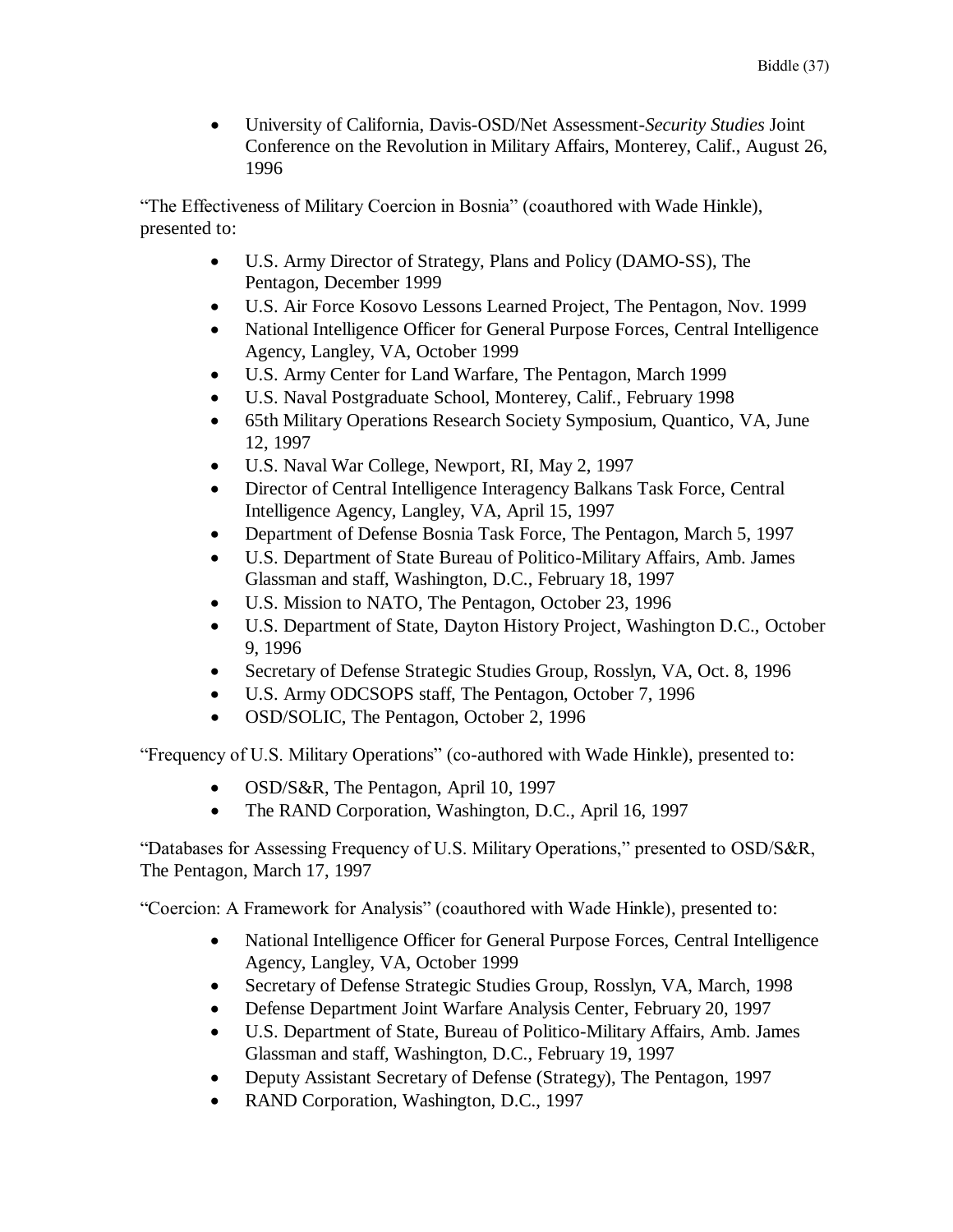- U.S. Naval War College, Newport, RI, 1997
- Defense Department Conference on Contingency Operations, The Pentagon, June 27 1996

"Tradeoffs Between Air and Ground Forces," presented to:

- OSD/S&R, The Pentagon, November 13, 1996, and January 7, 1997
- U.S. Air Force Air Staff Visiting Delegation, Alex., VA, February 23, 1995
- OSD/LRP, The Pentagon, January 31, 1995

"Modeling Skill-Technology Synergy in Regional Balance Assessment" (coauthored with Wade Hinkle), presented to:

- OSD/PA&E, Regional Assessments & Modeling Division, The Pentagon, October 22, 1996
- OSD/PA&E (TA&P), Rosslyn, VA October 4, 1996

"Tradeoffs Between Force Structure and Networked Information" (coauthored with Wade Hinkle), presented to Secretary of Defense Strategic Studies Group, Rosslyn, VA, October 8, 1996

"The Changing Nature of Warfare: Technology and Combat Outcomes at the End of the 20th Century," presented to U.S. Army ODCSOPS, Alexandria, VA, July 31, 1996

"Analytical Support for Long Range Planning," presented to The U.S. Air Force Office of Long Range Planning, The Pentagon, June 10, 1996

"Stable Defense" (co-authored with Torben Christensen, Sven Clausen, and Reiner K. Huber), presented to:

- OSD/TWP, The Pentagon, December 6, 1995
- NATO National Armaments Directors Representatives, NATO Headquarters, Brussels, Belgium, November 17, 1995
- NATO Symposium on Stable Defense, NATO Headquarters, Brussels, Belgium, June 12-14, 1995
- NATO Defense Research Group Panel 7 (Operations Research), Athens, Greece, June 14, 1994

"Tactical-level Tests of Military Stability Hypotheses," presented to the German Armed Forces University Symposium on "Modeling and Analysis of Stability Problems in Multipolar International Systems," Munich, FRG, June 10, 1995

"Technology, Civil-Military Relations, and Military Effectiveness in South Asia" (coauthored with Robert Zirkle), presented to the Stockholm International Peace Research Institute (SIPRI) symposium on Military Technology and Offensive Capability in South Asia, Stockholm, Sweden, September 21 - 25, 1995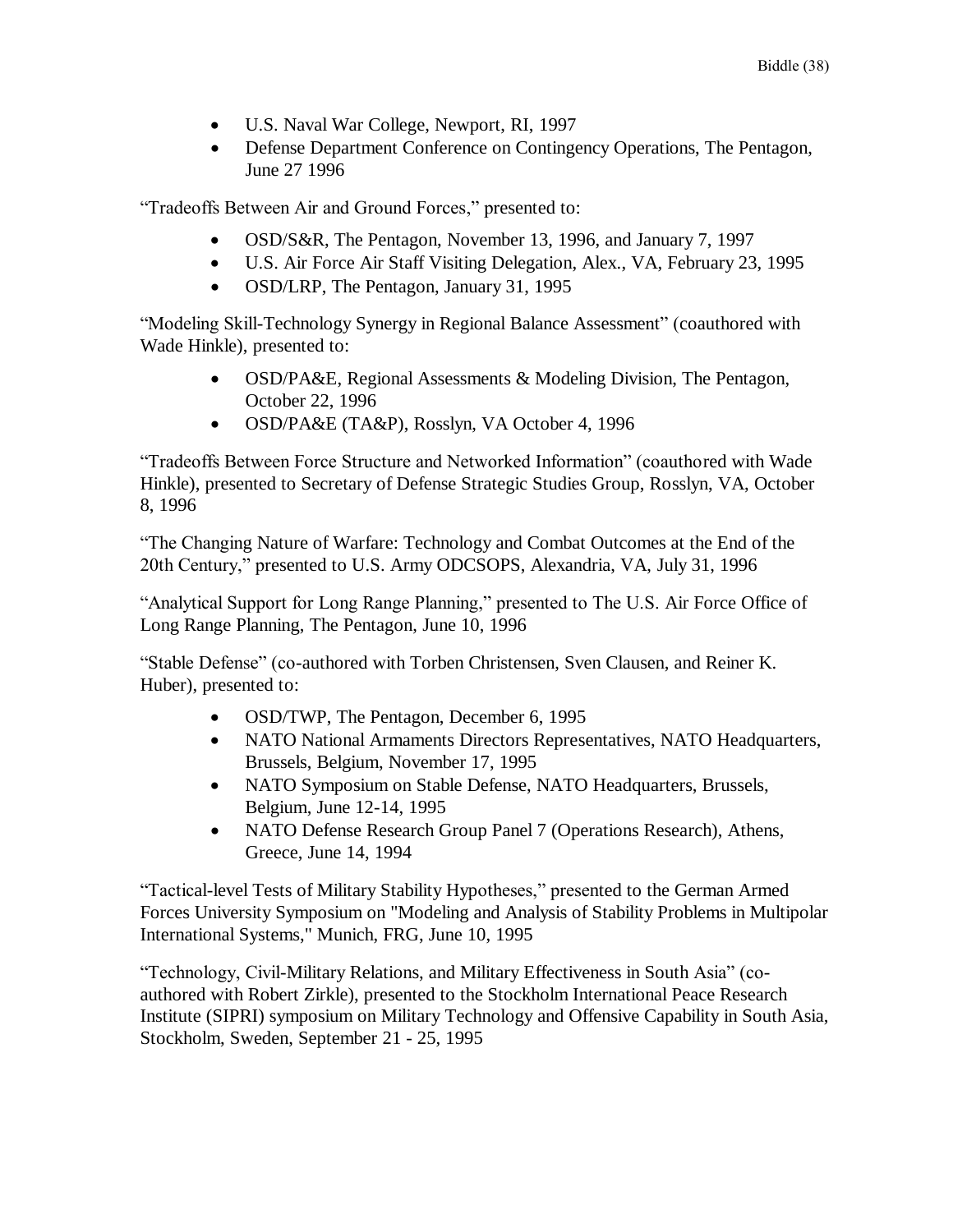"The Military Utility of Landmines: Implications for Arms Control" (co-authored with Julia Klare and Jason Rosenfeld), presented to:

- Radda Barnen (Swedish Save the Children) Symposium on Landmine Arms Control, Stockholm, January 24, 1995
- Stockholm International Peace Research Institute (SIPRI), Stockholm, October 21, 1994

"IDA Research on Methods for Long Range Planning in the Defense Department," presented to OJCS/J-4 staff, Alexandria, VA, November 9, 1994

"Offense, Defense, and the End of the Cold War: Criteria for an Appropriate Balance," presented to the Institute for Strategic Analyses (ISA) Conference on Offensive Airpower in the Post Cold War World, Bonn, FRG, February 22 - 27, 1994

"Operation Desert Storm: Why Did We Really Win?" presented to the MIT Political Science Department, Cambridge, MA, October 27, 1993

"The Military Value of Information," presented to:

- U.S. Army Training and Doctrine Command, Office of the Chief Scientist, Alexandria, VA, October 19, 1993
- OSD/Net Assessment, The Pentagon, January 15, 1993
- OSD/TWP, The Pentagon, November 30, 1992
- Defense Department Conference on Innovation, Alexandria, VA, January 13, 1993

"Technology, Civil-Military Relations, and Warfare in the Developing World" (co-authored with Robert Zirkle), presented to:

- OSD/Net Assessment, The Pentagon, October 5, 1993
- American Political Science Association 1993 Annual Meeting, Washington, D.C., September 3, 1993
- Ohio State University Mershon Center Conference on Civil-Military Relations, December 5, 1992

"Janus Data at IDA," presented to NATO AC/243 (Panel 7/RSG 18), Munich FRG, October 22, 1992

"Principles for the Use of Force," presented to U.S. House Armed Services Committee staff, Rayburn House Office Building, Washington, D.C., October 16, 1992

"Net Assessment of New Weapon Technologies" (co-authored with Robert Zirkle), presented to:

- OSD/PA&E, The Pentagon, September 22, 1992
- OSD/TWP, The Pentagon, March 10, 1992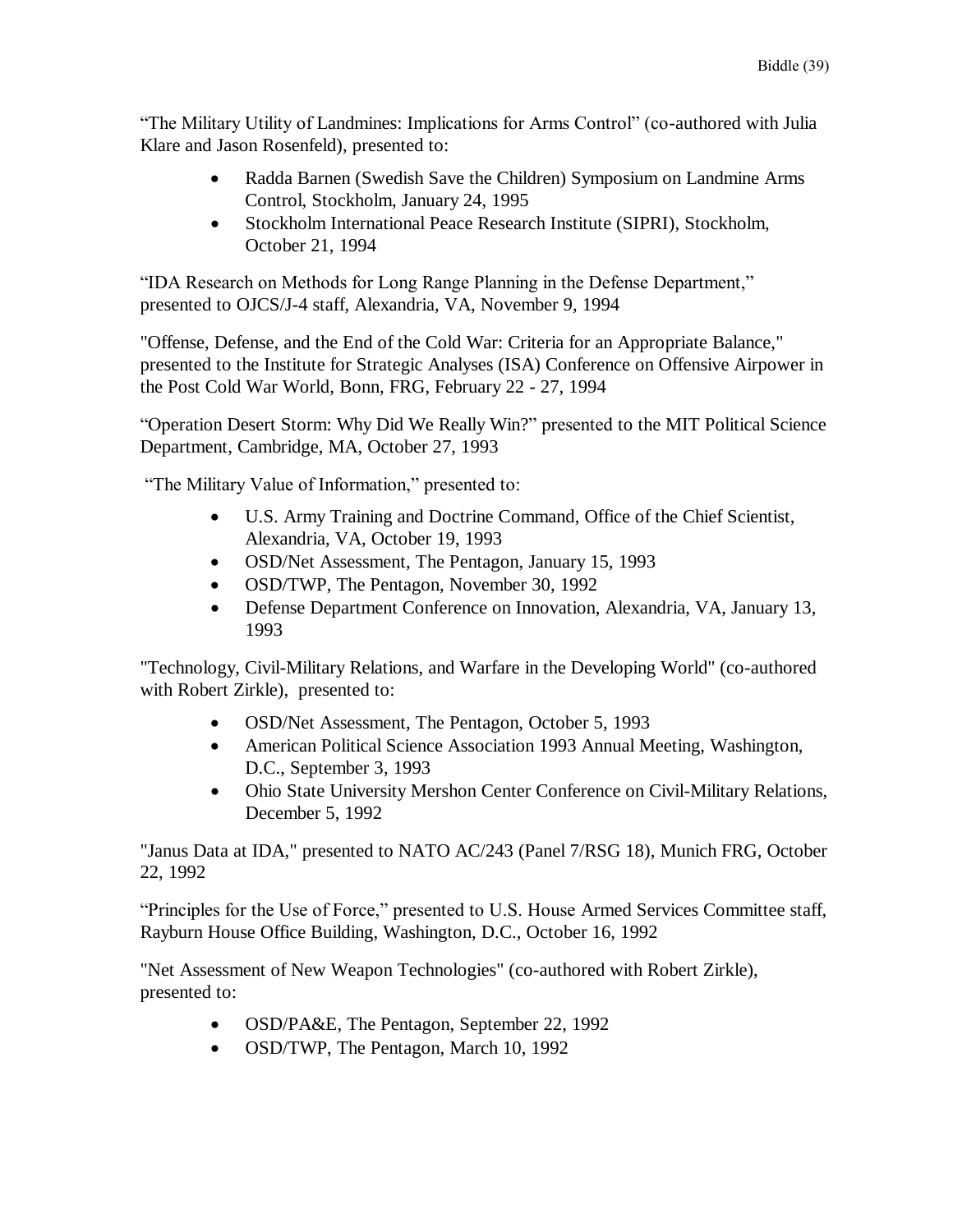"Recent Trends in Armor, Infantry and Artillery Technology: Developments and Implications," presented to the American Association for the Advancement of Science (AAAS) Project on Advanced Weaponry in the Developing World, first international workshop meeting, Washington, D.C., June 13, 1992

"The Variable Force Employment Methodology as a Tool for Stability Research," presented to NATO AC/243 (Panel 7/RSG 18), NATO Headquarters, Brussels Belgium, May 26, 1992

"Determinants of Offensiveness and Defensiveness in Conventional Land Warfare," presented to:

- Los Alamos National Laboratory Center for National Security Studies Seminar Series, May 1, 1992
- Harvard University National Security Program, October 8, 1991
- International Symposium on "Conventional Stability in Europe: Prerequisites and Analysis Requirements," German Armed Forces University, Munich, FRG, 10-13 October, 1989

"Stabilizing and Destabilizing Weapons" (co-authored with David Gray and Sean Barnett), presented to:

- German Ministry of Defense Planning Staff, Bonn, FRG, April 22, 1991
- NATO Defense Research Group Panel 7 Exploratory Group Meeting on Stable Defenses, Munich, FRG, April 17, 1991
- OJCS/J-4 staff, The Pentagon, January 11, 1991
- OSD/TWP (Land Warfare Systems), The Pentagon, January 10, 1991
- Conventional Arms Negotiation Division staff, U.S. Army ODCSOPS, The Pentagon, January 10, 1991
- Chief, Conventional Arms Negotiation Division, U.S. Army ODCSOPS, The Pentagon, December 14, 1990
- Brig. Gen. Daniel W. Christman, U.S. Army ODCSOPS, The Pentagon, December 12, 1990
- OSD/PA&E, The Pentagon, December 11, 1990
- Defense Advanced Research Projects Agency (DARPA) Staff, Alexandria, VA, December 3, 1990
- British Ministry of Defense Operational Analysis Establishment (DOAE) Visiting Delegation, Alexandria, VA, November 28, 1990
- RAND Corporation Visiting Delegation (Dr. Milton Weiner, chair), Alexandria, VA, November 28, 1990
- OSD/TWP (Strategic Mobility Systems), The Pentagon, November 1, 1990
- OSD/ISP, The Pentagon, November 1, 1990
- OSD/Net Assessment, The Pentagon, October 11, 1990

"Conventional Conflict Analysis for a Changing World," presented to:

OJCS/J-8 staff, The Pentagon, September 12, 1990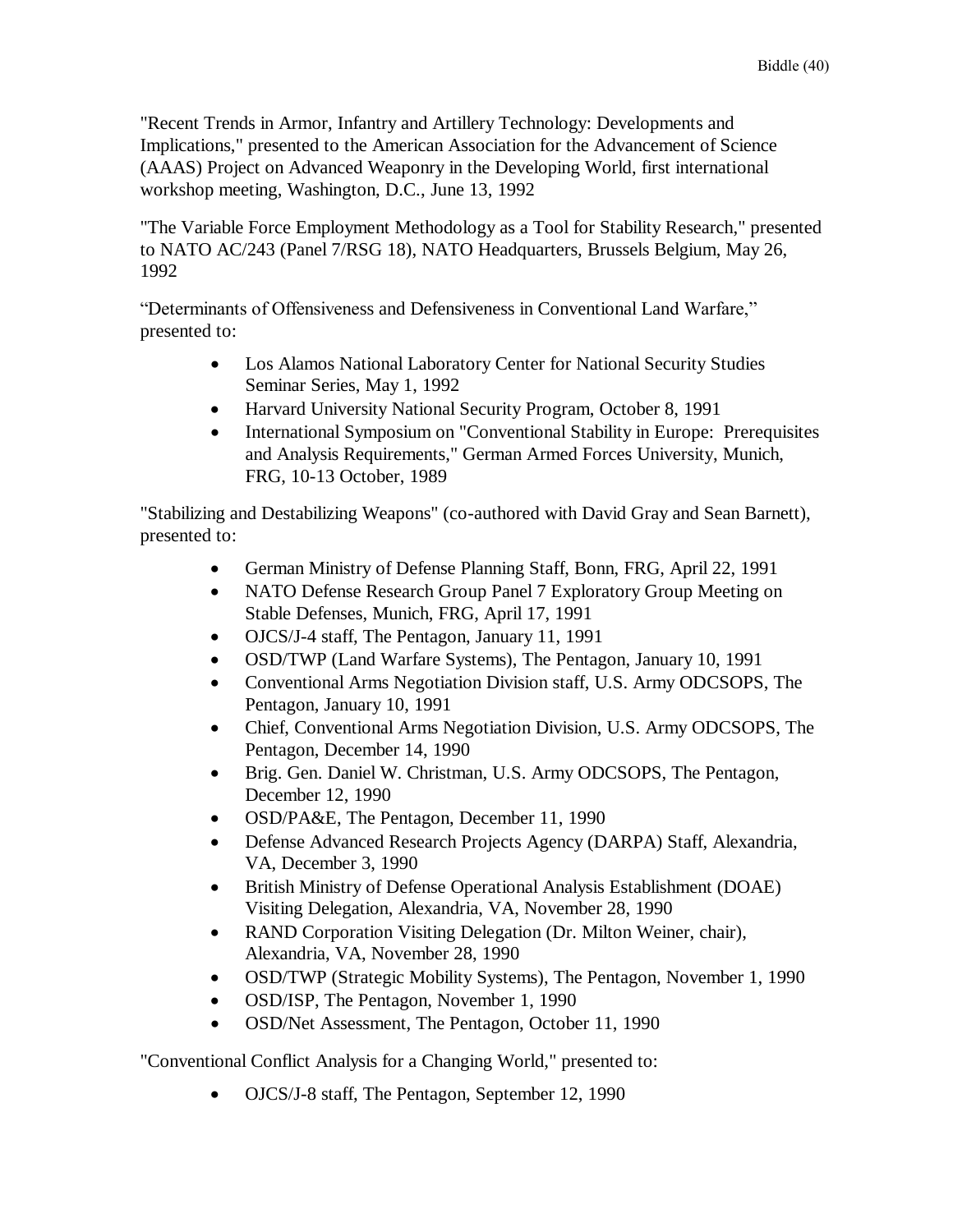- Department of State, Arms Control and Disarmament Agency, Washington, D.C., September 5, 1990
- Maj. Gen. John Robinson, OJCS/J8, Alexandria, VA, August 29, 1990

"Force-to-Space Ratios and Defense Effectiveness" (co-authored with David Gray), presented to:

- OSD/Net Assessment, The Pentagon, July 27, 1990
- British Ministry of Defense Operational Analysis Establishment (DOAE) Visiting Delegation, Alexandria, VA, May 16, 1990
- Institute for Defense Analyses Board of Trustees, Alexandria, VA, January 23, 1990
- University of Michigan Program for International Peace and Security Research, January 11, 1990

"Military Aspects of European Security Policy," Roundtable presentation to the Herbert Quandt Stiftung International Congress, "Quo Vadis Deutschland?" Berlin, FRG, May 10- 11, 1990

"The Battlefield of the Future" (co-authored with Victor Utgoff), presented to:

- The Defense Nuclear Agency Symposium on the Implications of Advanced Conventional Weapons for Non-Strategic Nuclear Forces Requirements, Alexandria, VA, February 8, 1990
- Institute for Defense Analyses Board of Trustees, Alexandria, VA, October 31, 1989
- Center for Strategic and International Studies/Institute for Defense Analyses (CSIS/IDA) Conventional Arms Control Working Group, Alexandria, VA, February 13, 1989

"Gorbachev, Force Structure and the Defense Budget," Testimony Before the Defense Policy Panel of the House Armed Services Committee, Washington, D.C., May 16, 1989

"The Janus Simulation as a Tool for Developing Conventional Combat Theory," presented to the Janus Users Conference, Lawrence Livermore National Laboratory, Livermore, CA, October 25, 1988

"Stability as an Objective for Conventional Arms Control," presented to the ORSA/TIMS (Operations Research Society of America/The Institute for Management Science) 26th Joint National Meeting, Denver, CO, October 24, 1988

"What Does Conventional Stability Mean, What Would a Stable Posture Look Like, and How Can Arms Control or Force Improvements Help Us Get There?" Testimony Before the Defense Policy Panel of the House Armed Services Committee, Wash., D.C., Oct. 7, 1988

"Conventional Combat Stability," presented to the Systems Science Seminar of the German Armed Forces University, Munich, FRG, May 6, 1988